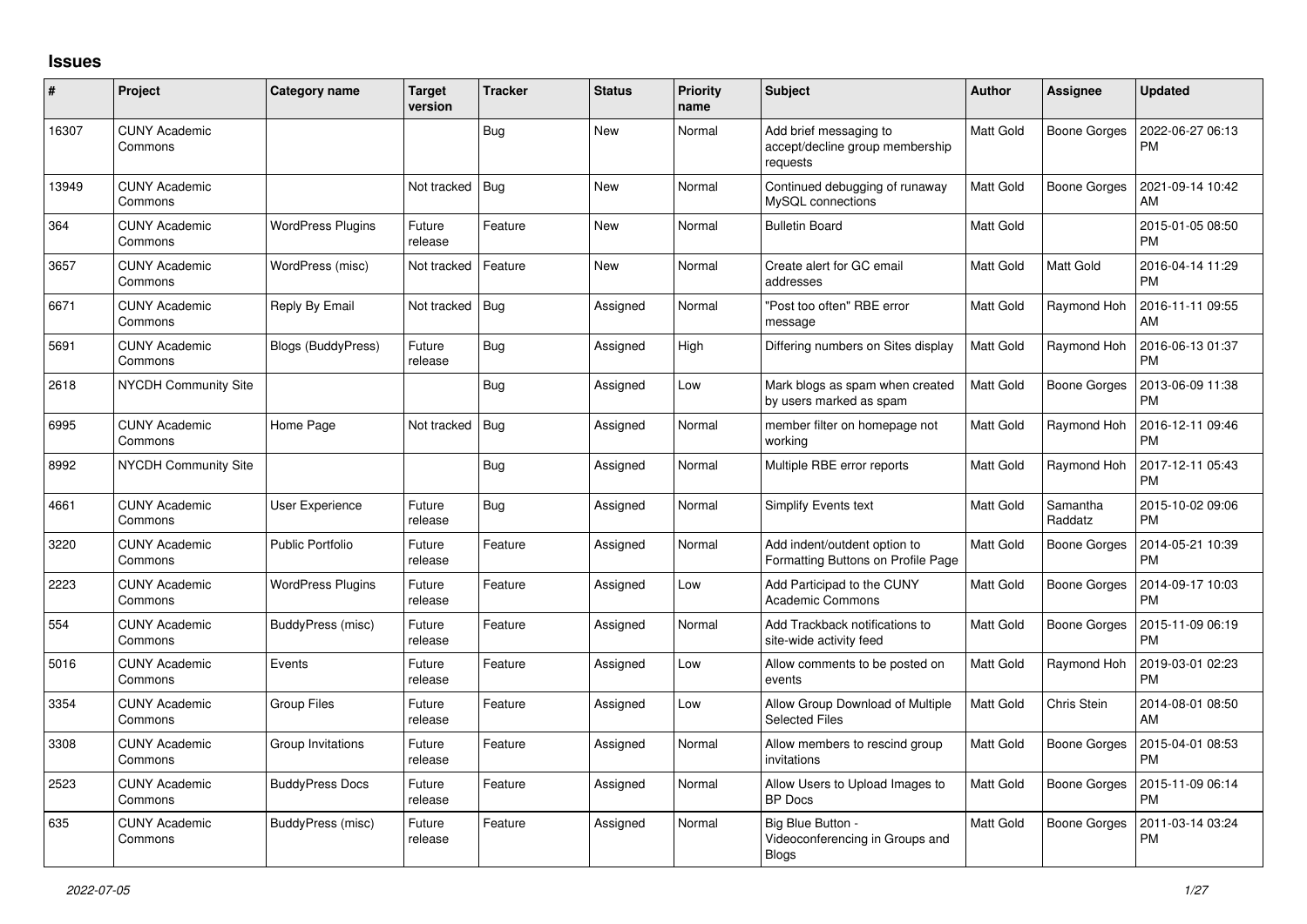| #    | Project                         | Category name              | <b>Target</b><br>version | <b>Tracker</b> | <b>Status</b> | <b>Priority</b><br>name | <b>Subject</b>                                                                        | <b>Author</b>    | Assignee            | <b>Updated</b>                |
|------|---------------------------------|----------------------------|--------------------------|----------------|---------------|-------------------------|---------------------------------------------------------------------------------------|------------------|---------------------|-------------------------------|
| 3042 | <b>CUNY Academic</b><br>Commons | <b>Public Portfolio</b>    | Future<br>release        | Feature        | Assigned      | Normal                  | Browsing member interests                                                             | Matt Gold        | <b>Boone Gorges</b> | 2015-03-21 09:04<br><b>PM</b> |
| 4980 | <b>CUNY Academic</b><br>Commons | Home Page                  | Future<br>release        | Feature        | Assigned      | Normal                  | CAC Featured Content -- Adding<br>Randomization                                       | <b>Matt Gold</b> | <b>Boone Gorges</b> | 2016-12-12 03:01<br><b>PM</b> |
| 940  | CUNY Academic<br>Commons        | Redmine                    | Future<br>release        | Feature        | Assigned      | Low                     | Communication with users after<br>releases                                            | Matt Gold        | Dominic Giglio      | 2012-09-09 04:36<br><b>PM</b> |
| 599  | <b>CUNY Academic</b><br>Commons | BuddyPress (misc)          | Future<br>release        | Feature        | Assigned      | Normal                  | Consider adding rating plugins for<br><b>BuddyPress/BBPress</b>                       | Matt Gold        | <b>Boone Gorges</b> | 2011-08-22 06:50<br><b>PM</b> |
| 4238 | <b>CUNY Academic</b><br>Commons | Events                     | Future<br>release        | Feature        | Assigned      | Normal                  | Copy Events to Other Groups?                                                          | Matt Gold        | <b>Boone Gorges</b> | 2015-07-02 10:08<br>AM        |
| 8837 | <b>CUNY Academic</b><br>Commons |                            | Not tracked              | Feature        | Assigned      | Normal                  | Create a form to request info from<br>people requesting premium themes<br>and plugins | Matt Gold        | Marilyn Weber       | 2017-11-14 03:35<br><b>PM</b> |
| 3080 | <b>CUNY Academic</b><br>Commons | Group Files                | Future<br>release        | Feature        | Assigned      | Low                     | Create a system to keep track of<br>file changes                                      | <b>Matt Gold</b> | <b>Boone Gorges</b> | 2014-02-26 10:04<br><b>PM</b> |
| 5955 | <b>CUNY Academic</b><br>Commons | Outreach                   | Future<br>release        | Feature        | Assigned      | Normal                  | Create auto-newsletter for<br>commons members                                         | Matt Gold        | <b>Luke Waltzer</b> | 2016-08-30 10:34<br>AM        |
| 6115 | <b>CUNY Academic</b><br>Commons | Publicity                  | Not tracked              | Feature        | Assigned      | Normal                  | create digital signage for GC                                                         | <b>Matt Gold</b> | scott voth          | 2016-10-11 10:09<br><b>PM</b> |
| 365  | <b>CUNY Academic</b><br>Commons | WordPress (misc)           | Future<br>release        | Feature        | Assigned      | Normal                  | <b>Create Mouseover Tooltips</b><br>throughout Site                                   | Matt Gold        | Chris Stein         | 2015-11-09 06:18<br><b>PM</b> |
| 4053 | CUNY Academic<br>Commons        | Events                     | Future<br>release        | Feature        | Assigned      | Normal                  | Create new tab for past events                                                        | Matt Gold        | <b>Boone Gorges</b> | 2015-05-12 02:10<br><b>PM</b> |
| 287  | <b>CUNY Academic</b><br>Commons | WordPress (misc)           | Future<br>release        | Feature        | Assigned      | Normal                  | Create troubleshooting tool for<br>account sign-up                                    | Matt Gold        | <b>Boone Gorges</b> | 2015-11-09 06:17<br><b>PM</b> |
| 333  | CUNY Academic<br>Commons        | <b>Email Notifications</b> | Future<br>release        | Feature        | Assigned      | Low                     | Delay Forum Notification Email<br>Delivery Until After Editing Period<br>Ends         | Matt Gold        | Raymond Hoh         | 2015-11-09 06:01<br><b>PM</b> |
| 497  | <b>CUNY Academic</b><br>Commons | <b>WordPress Plugins</b>   | Future<br>release        | Feature        | Assigned      | Normal                  | Drag and Drop Ordering on Gallery<br>Post Plugin                                      | <b>Matt Gold</b> | Ron Rennick         | 2015-11-09 06:18<br><b>PM</b> |
| 3662 | <b>CUNY Academic</b><br>Commons | <b>SEO</b>                 | Future<br>release        | Feature        | Assigned      | Normal                  | Duplicate Content/SEO/Google<br>issues                                                | <b>Matt Gold</b> | Raymond Hoh         | 2015-04-13 04:37<br><b>PM</b> |
| 5696 | CUNY Academic<br>Commons        | Events                     | Future<br>release        | Feature        | Assigned      | Normal                  | Events Calendar - display options /<br>calendar aggregation                           | <b>Matt Gold</b> | Boone Gorges        | 2016-10-13 11:44<br>AM        |
| 5581 | <b>CUNY Academic</b><br>Commons | Analytics                  | Future<br>release        | Feature        | Assigned      | Normal                  | Explore alternatives to Google<br>Analytics                                           | Matt Gold        | Valerie<br>Townsend | 2020-04-17 03:12<br>PM        |
| 500  | <b>CUNY Academic</b><br>Commons | BuddyPress (misc)          | Future<br>release        | Feature        | Assigned      | Normal                  | Export Group Data                                                                     | Matt Gold        | <b>Boone Gorges</b> | 2010-12-19 12:09<br><b>PM</b> |
| 412  | <b>CUNY Academic</b><br>Commons | <b>WordPress Themes</b>    | Future<br>release        | Feature        | Assigned      | Normal                  | <b>Featured Themes</b>                                                                | Matt Gold        | Dominic Giglio      | 2015-01-05 08:44<br><b>PM</b> |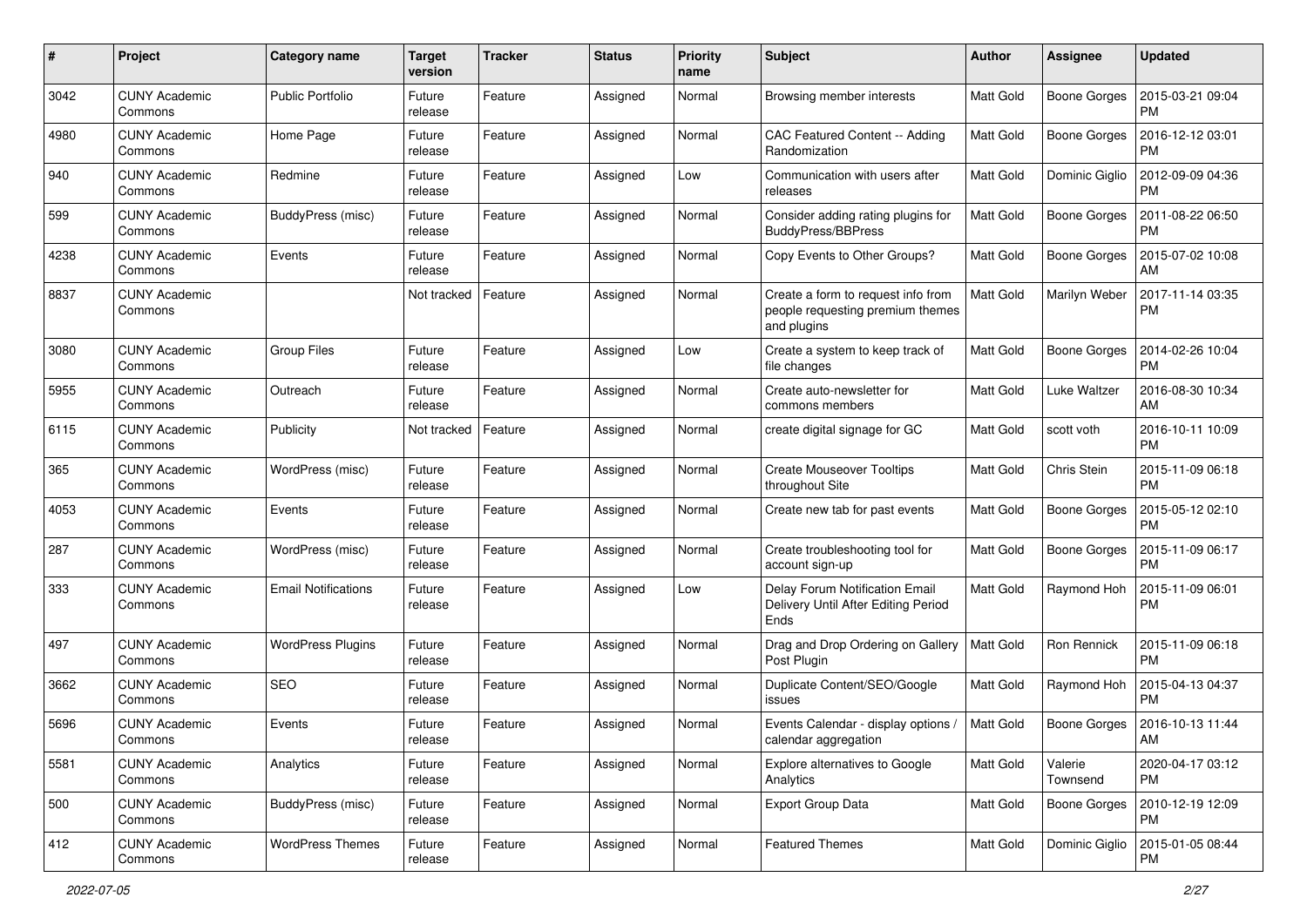| #     | Project                         | Category name            | <b>Target</b><br>version | <b>Tracker</b> | <b>Status</b> | <b>Priority</b><br>name | <b>Subject</b>                                                      | <b>Author</b>    | Assignee            | <b>Updated</b>                |
|-------|---------------------------------|--------------------------|--------------------------|----------------|---------------|-------------------------|---------------------------------------------------------------------|------------------|---------------------|-------------------------------|
| 6426  | <b>CUNY Academic</b><br>Commons | Spam/Spam<br>Prevention  | Future<br>release        | Feature        | Assigned      | Normal                  | Force captcha on all comments?                                      | <b>Matt Gold</b> | <b>Tahir Butt</b>   | 2016-10-24 02:06<br><b>PM</b> |
| 310   | <b>CUNY Academic</b><br>Commons | BuddyPress (misc)        | Future<br>release        | Feature        | Assigned      | Low                     | <b>Friend Request Email</b>                                         | <b>Matt Gold</b> | Samantha<br>Raddatz | 2015-11-09 05:08<br><b>PM</b> |
| 370   | <b>CUNY Academic</b><br>Commons | Registration             | Future<br>release        | Feature        | Assigned      | High                    | Guest Accounts                                                      | <b>Matt Gold</b> | Matt Gold           | 2015-04-09 09:33<br><b>PM</b> |
| 2013  | <b>CUNY Academic</b><br>Commons | <b>Public Portfolio</b>  | Future<br>release        | Feature        | Assigned      | Low                     | Have Profile Privacy Options show<br>up only for filled-in fields   | Matt Gold        | <b>Boone Gorges</b> | 2015-11-09 06:09<br><b>PM</b> |
| 3770  | <b>CUNY Academic</b><br>Commons | <b>Public Portfolio</b>  | Future<br>release        | Feature        | Assigned      | Normal                  | Improve Layout/Formatting of<br>Positions Area on Public Portfolios | Matt Gold        | Chris Stein         | 2015-04-01 09:17<br><b>PM</b> |
| 435   | <b>CUNY Academic</b><br>Commons | BuddyPress (misc)        | Future<br>release        | Feature        | Assigned      | Normal                  | Include Avatar Images in Forum<br><b>Post Notification Emails</b>   | Matt Gold        | Boone Gorges        | 2010-12-08 12:40<br><b>PM</b> |
| 3536  | <b>CUNY Academic</b><br>Commons | My Commons               | Future<br>release        | Feature        | Assigned      | Normal                  | Infinite Scroll on My Commons<br>page                               | <b>Matt Gold</b> | Raymond Hoh         | 2015-04-13 04:42<br><b>PM</b> |
| 3768  | <b>CUNY Academic</b><br>Commons | <b>Public Portfolio</b>  | Future<br>release        | Feature        | Assigned      | Normal                  | Institutions/Past positions on public<br>portfolios                 | Matt Gold        | Boone Gorges        | 2018-04-23 10:44<br>AM        |
| 377   | <b>CUNY Academic</b><br>Commons | BuddyPress (misc)        | Future<br>release        | Feature        | Assigned      | Normal                  | Like buttons                                                        | <b>Matt Gold</b> | <b>Boone Gorges</b> | 2010-11-16 05:13<br><b>PM</b> |
| 8900  | <b>CUNY Academic</b><br>Commons | Accessibility            | Future<br>release        | Feature        | Assigned      | Normal                  | Look into tools to enforce<br>accessibility in WP environment       | <b>Matt Gold</b> | <b>Boone Gorges</b> | 2022-04-26 11:59<br>AM        |
| 3517  | <b>CUNY Academic</b><br>Commons | My Commons               | Future<br>release        | Feature        | Assigned      | Normal                  | Mute/Unmute My Commons<br>updates                                   | Matt Gold        | Raymond Hoh         | 2015-11-09 01:19<br><b>PM</b> |
| 8976  | <b>CUNY Academic</b><br>Commons | Reply By Email           | Not tracked              | Feature        | Assigned      | Normal                  | Package RBE new topics posting?                                     | Matt Gold        | Raymond Hoh         | 2017-12-04 02:34<br><b>PM</b> |
| 1562  | <b>CUNY Academic</b><br>Commons | <b>WordPress Plugins</b> | Future<br>release        | Feature        | Assigned      | Low                     | Play with NYT Collaborative<br><b>Authoring Tool</b>                | Matt Gold        | <b>Boone Gorges</b> | 2015-01-05 08:47<br><b>PM</b> |
| 10659 | <b>CUNY Academic</b><br>Commons | Group Forums             | Future<br>release        | Feature        | Assigned      | Normal                  | Post to multiple groups via email                                   | <b>Matt Gold</b> | Raymond Hoh         | 2018-11-15 12:54<br>AM        |
| 3090  | <b>CUNY Academic</b><br>Commons | Twitter page             | Future<br>release        | Feature        | Assigned      | Normal                  | Prevent Retweets from showing up<br>on Commons twitter page         | Matt Gold        | Tahir Butt          | 2016-10-24 11:31<br>AM        |
| 5316  | <b>CUNY Academic</b><br>Commons | User Experience          | Future<br>release        | Feature        | Assigned      | Normal                  | Prompt user email address updates                                   | <b>Matt Gold</b> | Stephen Real        | 2016-12-21 03:30<br><b>PM</b> |
| 658   | <b>CUNY Academic</b><br>Commons | <b>WordPress Plugins</b> | Future<br>release        | Feature        | Assigned      | Normal                  | Rebulid Sitewide Tag Suggestion                                     | Matt Gold        | Boone Gorges        | 2015-01-05 08:47<br><b>PM</b> |
| 653   | <b>CUNY Academic</b><br>Commons | Group Blogs              | Future<br>release        | Feature        | Assigned      | Normal                  | Redesign Integration of Groups<br>and Blogs                         | Matt Gold        | Samantha<br>Raddatz | 2015-11-09 05:40<br><b>PM</b> |
| 8836  | CUNY Academic<br>Commons        | Blogs (BuddyPress)       | Future<br>release        | Feature        | Assigned      | Normal                  | Redesign site launch process                                        | <b>Matt Gold</b> | Boone Gorges        | 2019-10-03 02:49<br>PM        |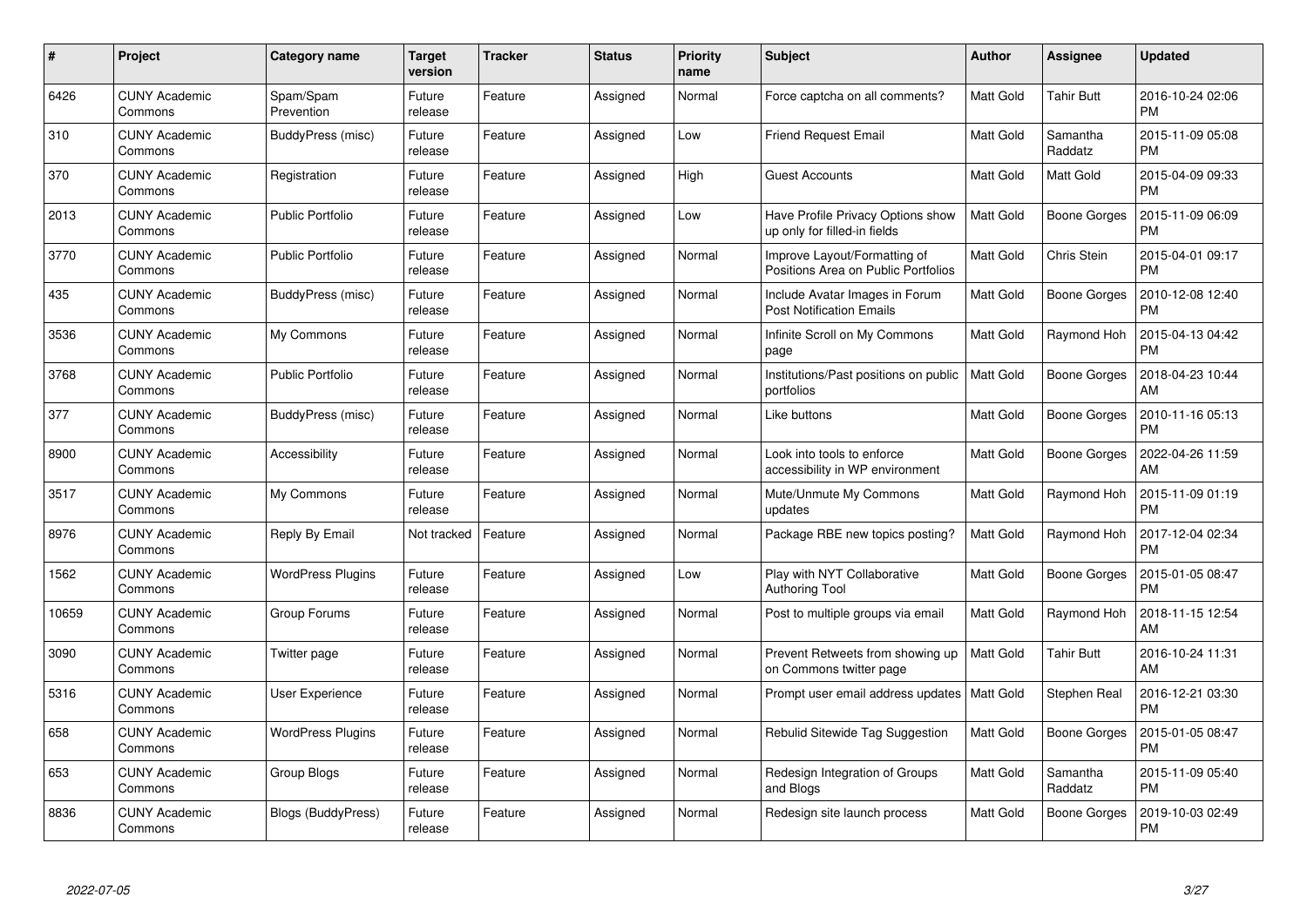| #     | Project                         | <b>Category name</b>       | <b>Target</b><br>version | <b>Tracker</b> | <b>Status</b> | <b>Priority</b><br>name | <b>Subject</b>                                                                     | Author           | <b>Assignee</b>      | <b>Updated</b>                |
|-------|---------------------------------|----------------------------|--------------------------|----------------|---------------|-------------------------|------------------------------------------------------------------------------------|------------------|----------------------|-------------------------------|
| 1105  | <b>CUNY Academic</b><br>Commons | WordPress (misc)           | Future<br>release        | Feature        | Assigned      | Normal                  | Rephrase Blog Privacy Options                                                      | <b>Matt Gold</b> | Samantha<br>Raddatz  | 2015-11-09 06:19<br><b>PM</b> |
| 8902  | <b>CUNY Academic</b><br>Commons | Design                     | Not tracked              | Feature        | Assigned      | Normal                  | Report back on research on<br><b>BuddyPress themes</b>                             | <b>Matt Gold</b> | <b>Michael Smith</b> | 2017-11-10 12:31<br><b>PM</b> |
| 15604 | CUNY Academic<br>Commons        | <b>Email Notifications</b> | Future<br>release        | Feature        | Assigned      | Normal                  | <b>Restructure Commons Group</b><br><b>Digest Email Messages</b>                   | Matt Gold        | <b>Boone Gorges</b>  | 2022-05-26 10:45<br>AM        |
| 3759  | <b>CUNY Academic</b><br>Commons | WordPress (misc)           | Future<br>release        | Feature        | Assigned      | Normal                  | Review Interface for Adding Users<br>to Blogs                                      | <b>Matt Gold</b> | <b>Boone Gorges</b>  | 2015-03-24 05:52<br><b>PM</b> |
| 9028  | CUNY Academic<br>Commons        | Onboarding                 | Future<br>release        | Feature        | Assigned      | Normal                  | suggest groups to new members<br>during the registration process                   | Matt Gold        | Chris Stein          | 2018-10-24 12:34<br><b>PM</b> |
| 8901  | <b>CUNY Academic</b><br>Commons | Accessibility              | Future<br>release        | Feature        | Assigned      | Normal                  | Theme analysis for accessibility                                                   | Matt Gold        | <b>Boone Gorges</b>  | 2022-04-26 11:59<br>AM        |
| 8898  | <b>CUNY Academic</b><br>Commons | Social Paper               | Not tracked              | Feature        | Assigned      | Normal                  | Usage data on docs and social<br>paper                                             | Matt Gold        | Matt Gold            | 2017-11-16 11:32<br>AM        |
| 1192  | <b>CUNY Academic</b><br>Commons | Group Files                | Future<br>release        | Feature        | Assigned      | Low                     | When posting group files, allow<br>users to add a category without<br>saving       | Matt Gold        | Raymond Hoh          | 2015-11-09 05:53<br><b>PM</b> |
| 636   | <b>CUNY Academic</b><br>Commons | WordPress (misc)           | Not tracked              | Support        | Assigned      | Normal                  | Create Lynda.com-like Table of<br>Contents for Prospective Tutorial<br>Screencasts | Matt Gold        | scott voth           | 2016-02-23 03:12<br><b>PM</b> |
| 4986  | <b>CUNY Academic</b><br>Commons | ZenDesk                    | Not tracked              | Support        | Assigned      | Normal                  | Prepare documentation for<br>Zendesk re web widget                                 | <b>Matt Gold</b> | Samantha<br>Raddatz  | 2016-02-25 03:09<br><b>PM</b> |
| 4070  | <b>CUNY Academic</b><br>Commons | Analytics                  | Not tracked              | Support        | Assigned      | Normal                  | Request for JITP site analytics                                                    | <b>Matt Gold</b> | Seth Persons         | 2016-02-23 03:09<br><b>PM</b> |
| 9941  | <b>CUNY Academic</b><br>Commons | Wiki                       | Not tracked              | Support        | Assigned      | Normal                  | Wiki functionality                                                                 | Matt Gold        | <b>Boone Gorges</b>  | 2018-06-26 10:57<br>AM        |
| 8666  | <b>CUNY Academic</b><br>Commons | Teaching                   | Not tracked              | Documentation  | Assigned      | Normal                  | Create Teaching on the Commons<br>Resource Page                                    | Matt Gold        | Laurie Hurson        | 2019-09-23 03:16<br><b>PM</b> |
| 3524  | <b>CUNY Academic</b><br>Commons | Documentation              | Not tracked              | Documentation  | Assigned      | Normal                  | Post describing all you can do<br>when starting up a new blog/group                | <b>Matt Gold</b> | scott voth           | 2014-10-04 12:56<br><b>PM</b> |
| 9015  | <b>CUNY Academic</b><br>Commons | Groups (misc)              | Not tracked              | Outreach       | Assigned      | Normal                  | Email group admins the email<br>addresses of their groups                          | Matt Gold        | Matt Gold            | 2018-01-02 09:54<br>AM        |
| 4404  | <b>CUNY Academic</b><br>Commons | <b>Public Portfolio</b>    | Future<br>release        | Design/UX      | Assigned      | Normal                  | Change color of permissions info<br>on portfolio editing interface                 | Matt Gold        | Samantha<br>Raddatz  | 2015-08-11 05:28<br>PM        |
| 6298  | <b>CUNY Academic</b><br>Commons | User Experience            | Not tracked              | Design/UX      | Assigned      | Normal                  | Examine data from survey                                                           | <b>Matt Gold</b> | Margaret<br>Galvan   | 2016-10-14 12:16<br>PM        |
| 4235  | <b>CUNY Academic</b><br>Commons |                            | Not tracked              | Design/UX      | Assigned      | Normal                  | Explore user experience around<br>comments on forum topics vs docs                 | Matt Gold        | Samantha<br>Raddatz  | 2015-07-21 10:23<br>AM        |
| 4903  | <b>CUNY Academic</b><br>Commons | Events                     | Future<br>release        | Design/UX      | Assigned      | Normal                  | Improving visual appearance of<br>event calendars                                  | Matt Gold        | <b>Boone Gorges</b>  | 2016-10-13 11:51<br>AM        |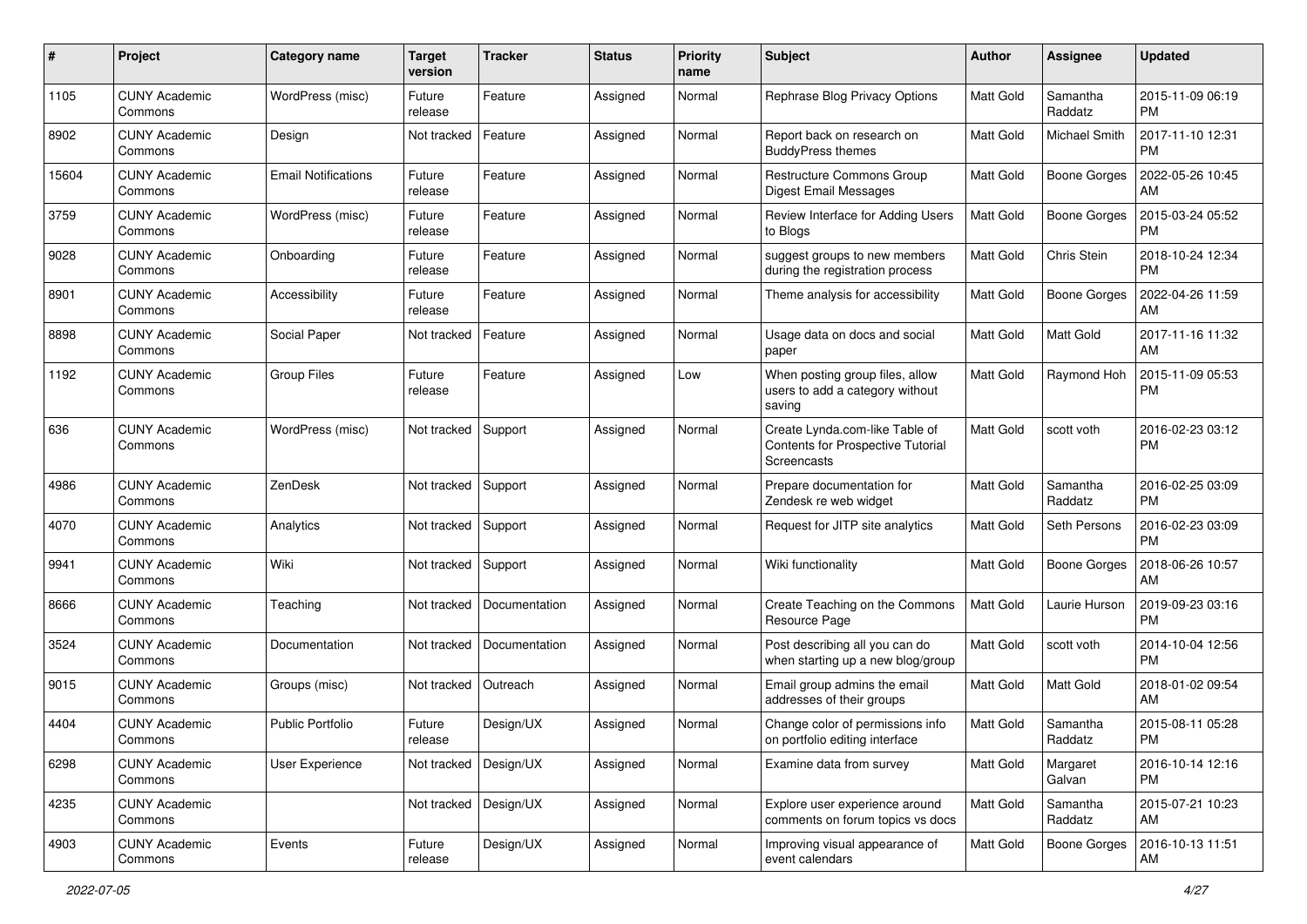| #     | Project                         | Category name              | Target<br>version | <b>Tracker</b> | <b>Status</b>        | <b>Priority</b><br>name | <b>Subject</b>                                                                      | Author           | <b>Assignee</b>     | <b>Updated</b>                |
|-------|---------------------------------|----------------------------|-------------------|----------------|----------------------|-------------------------|-------------------------------------------------------------------------------------|------------------|---------------------|-------------------------------|
| 3577  | <b>CUNY Academic</b><br>Commons | My Commons                 | Future<br>release | Design/UX      | Assigned             | Normal                  | Replies to items in My Commons                                                      | Matt Gold        | Raymond Hoh         | 2015-04-09 05:19<br><b>PM</b> |
| 4027  | <b>CUNY Academic</b><br>Commons | Commons In A Box           | Not tracked       | Design/UX      | Assigned             | Normal                  | Usability review of CBOX update<br>procedures                                       | Matt Gold        | Samantha<br>Raddatz | 2015-05-11 06:36<br><b>PM</b> |
| 8991  | <b>CUNY Academic</b><br>Commons | Reply By Email             | Not tracked       | <b>Bug</b>     | Hold                 | Normal                  | RBE duplicate email message<br>issue                                                | Matt Gold        | Raymond Hoh         | 2018-02-18 08:53<br><b>PM</b> |
| 8756  | <b>CUNY Academic</b><br>Commons | Group Blogs                | Future<br>release | Feature        | Hold                 | Normal                  | Connect multiple blogs to one<br>group?                                             | Matt Gold        | <b>Boone Gorges</b> | 2017-09-30 10:42<br>AM        |
| 3369  | <b>CUNY Academic</b><br>Commons | Reply By Email             | Not tracked       | Outreach       | Hold                 | Normal                  | Release reply by email to WP<br>plugin directory                                    | Matt Gold        | Raymond Hoh         | 2016-03-01 12:46<br><b>PM</b> |
| 9979  | <b>CUNY Academic</b><br>Commons | <b>Email Notifications</b> | Not tracked       | Bug            | Reporter<br>Feedback | Normal                  | Reports of slow email activation<br>emails                                          | Matt Gold        | <b>Boone Gorges</b> | 2018-08-29 09:40<br><b>PM</b> |
| 10040 | <b>CUNY Academic</b><br>Commons | WordPress (misc)           | Not tracked       | Bug            | Reporter<br>Feedback | Normal                  | User doesn't see full list of themes                                                | Matt Gold        | <b>Boone Gorges</b> | 2018-07-25 10:12<br>AM        |
| 1544  | <b>CUNY Academic</b><br>Commons | Groups (misc)              | Future<br>release | Feature        | Reporter<br>Feedback | Normal                  | Group Filtering and Sorting                                                         | Matt Gold        | Chris Stein         | 2019-03-01 02:25<br><b>PM</b> |
| 9947  | <b>CUNY Academic</b><br>Commons | <b>WordPress Plugins</b>   | Future<br>release | Feature        | Reporter<br>Feedback | Normal                  | Install H5P quiz plugin                                                             | Matt Gold        | <b>Boone Gorges</b> | 2018-09-11 11:01<br>AM        |
| 1456  | <b>CUNY Academic</b><br>Commons | Group Invitations          | Future<br>release | Feature        | Reporter<br>Feedback | Low                     | Invite to Group Button from Profile<br>Field                                        | Matt Gold        | Samantha<br>Raddatz | 2015-11-09 05:59<br><b>PM</b> |
| 7115  | <b>CUNY Academic</b><br>Commons | Groups (misc)              | Future<br>release | Feature        | Reporter<br>Feedback | Normal                  | make licensing info clear during<br>group creation                                  | Matt Gold        | Raymond Hoh         | 2020-12-08 11:32<br>AM        |
| 6014  | <b>CUNY Academic</b><br>Commons | Publicity                  | Future<br>release | Publicity      | Reporter<br>Feedback | Normal                  | Google search listing                                                               | Matt Gold        | <b>Boone Gorges</b> | 2016-09-21 03:48<br><b>PM</b> |
| 11800 | <b>CUNY Academic</b><br>Commons | Groups (misc)              | 1.15.9            | Bug            | Resolved             | Normal                  | 'CUNY-wide' Campus option not<br>saving on groups/sites                             | Matt Gold        | Boone Gorges        | 2019-08-27 04:17<br><b>PM</b> |
| 3150  | <b>CUNY Academic</b><br>Commons | Group Forums               | 1.6.1             | Bug            | Resolved             | Low                     | "Post New Topic" Button Shows Up<br>for Non-Logged in Users on Group<br>Forum Pages | <b>Matt Gold</b> | <b>Boone Gorges</b> | 2014-04-21 04:49<br><b>PM</b> |
| 10538 | <b>CUNY Academic</b><br>Commons |                            |                   | Bug            | Resolved             | Normal                  | "This Site Can't be Reached"                                                        | Matt Gold        | <b>Boone Gorges</b> | 2018-10-16 09:39<br><b>PM</b> |
| 12136 | <b>CUNY Academic</b><br>Commons | <b>Group Files</b>         | 1.18.0            | Bug            | Resolved             | Normal                  | "You must login" group file warning<br>shows after log in                           | Matt Gold        | <b>Boone Gorges</b> | 2020-12-08 11:31<br>AM        |
| 2129  | <b>CUNY Academic</b><br>Commons | BuddyPress (misc)          | 1.4.6             | Bug            | Resolved             | Low                     | […]                                                                                 | Matt Gold        | <b>Boone Gorges</b> | 2012-09-30 09:53<br>AM        |
| 2858  | <b>CUNY Academic</b><br>Commons | BuddyPress (misc)          | 1.5.7             | Bug            | Resolved             | Normal                  | […] redux                                                                           | Matt Gold        | <b>Boone Gorges</b> | 2013-10-30 10:08<br><b>PM</b> |
| 7715  | <b>CUNY Academic</b><br>Commons | Reply By Email             |                   | Bug            | Resolved             | Normal                  | 4 notifications of a single post by<br>email                                        | Matt Gold        | Raymond Hoh         | 2017-02-23 04:09<br><b>PM</b> |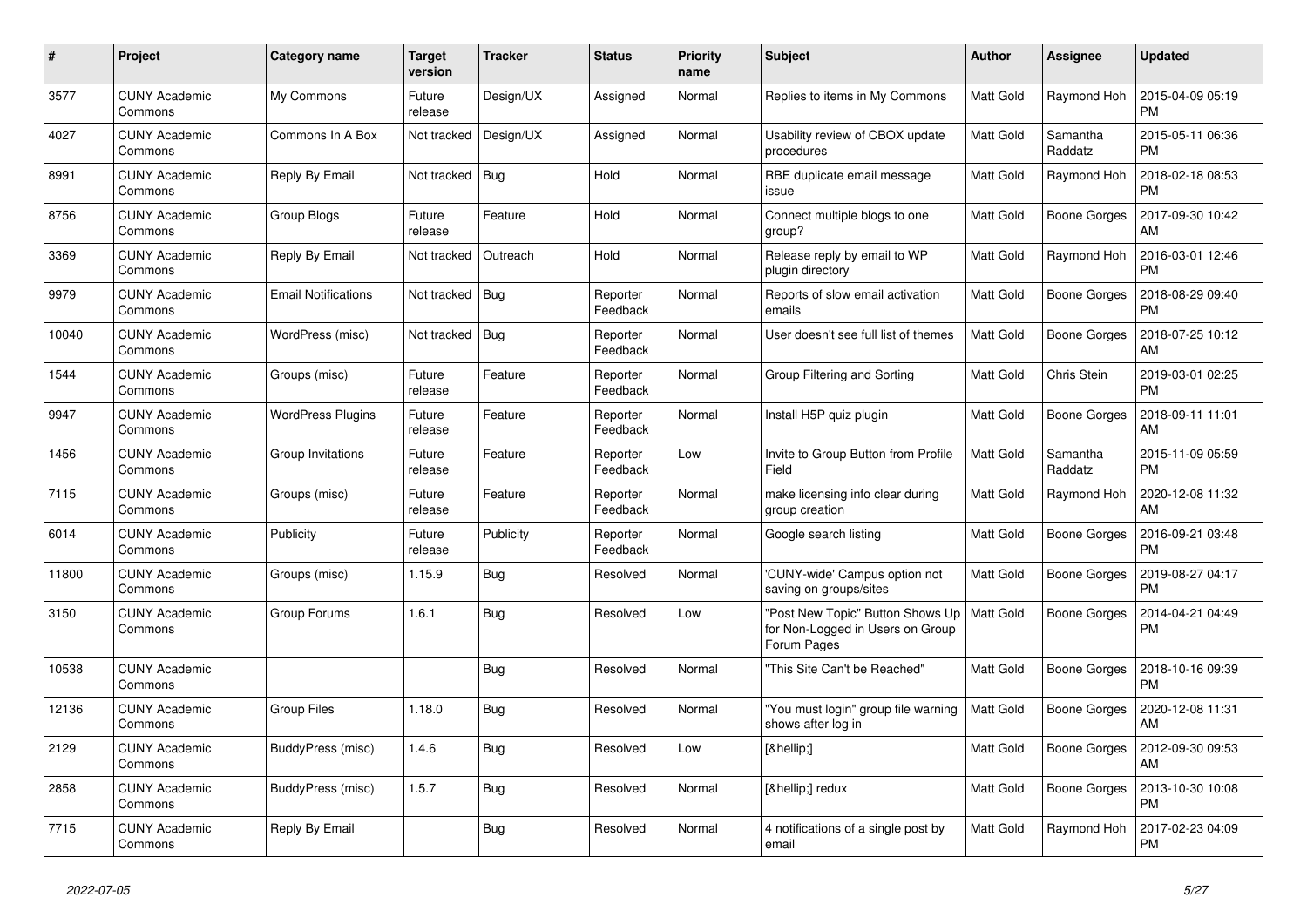| #     | Project                         | Category name              | <b>Target</b><br>version | <b>Tracker</b> | <b>Status</b> | <b>Priority</b><br>name | <b>Subject</b>                                                                           | Author           | Assignee            | <b>Updated</b>                |
|-------|---------------------------------|----------------------------|--------------------------|----------------|---------------|-------------------------|------------------------------------------------------------------------------------------|------------------|---------------------|-------------------------------|
| 35    | <b>CUNY Academic</b><br>Commons | Group Forums               |                          | Bug            | Resolved      | Normal                  | 404 Email Notification Settings<br>Links                                                 | Matt Gold        | <b>Boone Gorges</b> | 2009-12-10 09:24<br><b>PM</b> |
| 10164 | <b>CUNY Academic</b><br>Commons | Group Forums               | 1.13.8                   | <b>Bug</b>     | Resolved      | Normal                  | A few oddities related to a<br>cross-posted forum post                                   | Matt Gold        | <b>Boone Gorges</b> | 2018-08-17 10:12<br>AM        |
| 266   | <b>CUNY Academic</b><br>Commons | BuddyPress (misc)          | 1.0.1                    | <b>Bug</b>     | Resolved      | Normal                  | <b>Account Deletion Process</b>                                                          | Matt Gold        | <b>Boone Gorges</b> | 2010-07-19 11:07<br>AM        |
| 1344  | <b>CUNY Academic</b><br>Commons | BuddyPress (misc)          | 1.3                      | Bug            | Resolved      | Normal                  | Activity Feed Items not Appearing<br>in Group                                            | Matt Gold        | <b>Boone Gorges</b> | 2011-11-14 11:26<br>AM        |
| 360   | <b>CUNY Academic</b><br>Commons | BuddyPress (misc)          | 1.0.3                    | Bug            | Resolved      | High                    | <b>Activity Feed Problems</b>                                                            | Matt Gold        | <b>Boone Gorges</b> | 2010-09-28 11:45<br>AM        |
| 1672  | <b>CUNY Academic</b><br>Commons | BuddyPress (misc)          | 1.3.11                   | <b>Bug</b>     | Resolved      | Normal                  | Activity replies in groups                                                               | Matt Gold        | <b>Boone Gorges</b> | 2012-04-04 09:37<br>AM        |
| 11209 | <b>CUNY Academic</b><br>Commons | BuddyPress (misc)          | 1.14.11                  | <b>Bug</b>     | Resolved      | Normal                  | Activity timestamp errors                                                                | Matt Gold        | Raymond Hoh         | 2019-04-23 12:27<br><b>PM</b> |
| 11016 | <b>CUNY Academic</b><br>Commons | Home Page                  | 1.14.7                   | Bug            | Resolved      | Normal                  | Activity timestamps on homepage<br>are borked                                            | Matt Gold        | Raymond Hoh         | 2019-02-26 02:04<br><b>PM</b> |
| 119   | <b>CUNY Academic</b><br>Commons | Upgrades                   |                          | Bug            | Resolved      | Normal                  | Add "Create a Group" to BP Admin<br>bar at bottom of My Groups listing                   | <b>Matt Gold</b> | CIC Michael         | 2010-05-11 04:40<br><b>PM</b> |
| 6623  | <b>CUNY Academic</b><br>Commons | <b>Email Notifications</b> | 1.10.1                   | Bug            | Resolved      | Normal                  | Add blank line in cross-posted<br>email notifications                                    | Matt Gold        | Daniel Jones        | 2016-11-08 01:07<br><b>PM</b> |
| 2645  | <b>CUNY Academic</b><br>Commons | commonsinabox.org          | Not tracked   Bug        |                | Resolved      | Normal                  | Add CASCI site to Showcase                                                               | Matt Gold        | scott voth          | 2014-02-08 11:07<br>AM        |
| 2517  | <b>CUNY Academic</b><br>Commons | WordPress (misc)           | 1.4.22                   | <b>Bug</b>     | Resolved      | Normal                  | <b>Add Constant Contact Plugin</b>                                                       | <b>Matt Gold</b> | <b>Boone Gorges</b> | 2013-03-20 01:53<br><b>PM</b> |
| 3100  | <b>CUNY Academic</b><br>Commons | <b>WordPress Themes</b>    | 1.5.20                   | Bug            | Resolved      | Normal                  | <b>Add Customizr Theme</b>                                                               | Matt Gold        | <b>Boone Gorges</b> | 2014-03-11 10:35<br><b>PM</b> |
| 2520  | <b>CUNY Academic</b><br>Commons | WordPress (misc)           | 1.4.22                   | Bug            | Resolved      | Normal                  | Add Edit Flow Plugin                                                                     | Matt Gold        | <b>Boone Gorges</b> | 2013-03-20 02:01<br><b>PM</b> |
| 546   | <b>CUNY Academic</b><br>Commons | BuddyPress (misc)          | 1.1.8                    | Bug            | Resolved      | Normal                  | Add Group/Group Blog Author<br>Syncing on an Automated Basis to<br>the Group Blog Plugin | Matt Gold        | <b>Boone Gorges</b> | 2011-02-03 08:44<br>AM        |
| 2273  | <b>CUNY Academic</b><br>Commons | commonsinabox.org          | Not tracked   Bug        |                | Resolved      | Normal                  | <b>Add Hosting</b><br>recommendations/minimum<br>requirements to CBOX<br>documentation   | Matt Gold        | scott voth          | 2014-02-09 11:37<br>AM        |
| 2775  | <b>CUNY Academic</b><br>Commons | BuddyPress (misc)          | 1.5.1.1                  | Bug            | Resolved      | High                    | Add Lehman College to List of<br><b>Colleges in Profiles</b>                             | Matt Gold        | <b>Boone Gorges</b> | 2013-09-06 04:40<br><b>PM</b> |
| 777   | <b>CUNY Academic</b><br>Commons | WordPress (misc)           | Not tracked              | Bug            | Resolved      | Normal                  | Add Library Technology Journal<br>Article to Commons Buzz                                | Matt Gold        | scott voth          | 2011-06-19 01:00<br><b>PM</b> |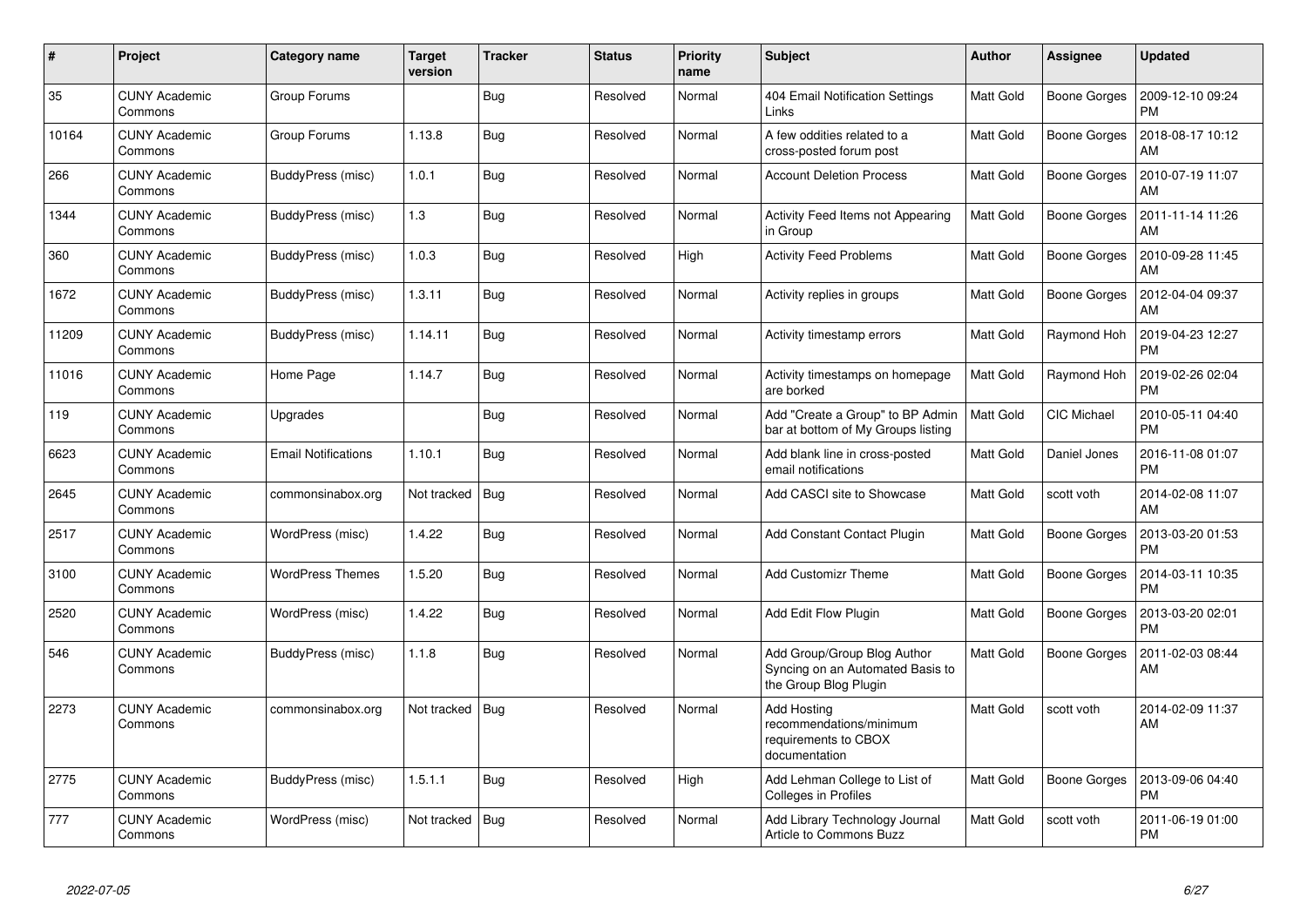| $\#$  | Project                         | Category name           | <b>Target</b><br>version | <b>Tracker</b> | <b>Status</b> | <b>Priority</b><br>name | <b>Subject</b>                                             | Author           | Assignee            | <b>Updated</b>                |
|-------|---------------------------------|-------------------------|--------------------------|----------------|---------------|-------------------------|------------------------------------------------------------|------------------|---------------------|-------------------------------|
| 795   | <b>CUNY Academic</b><br>Commons | Wiki                    | Not tracked              | <b>Bug</b>     | Resolved      | Normal                  | Add Links to Other Articles to<br>Wikipedia Page           | Matt Gold        | scott voth          | 2011-06-19 01:00<br><b>PM</b> |
| 3201  | <b>CUNY Academic</b><br>Commons | commonsinabox.org       | Not tracked              | <b>Bug</b>     | Resolved      | Normal                  | Add MuseCommons to the<br>Showcase                         | Matt Gold        | scott voth          | 2014-07-12 01:29<br><b>PM</b> |
| 95    | <b>CUNY Academic</b><br>Commons | Upgrades                |                          | Bug            | Resolved      | Normal                  | Add News/Dev Blog feeds to News<br>Page                    | <b>Matt Gold</b> | <b>Boone Gorges</b> | 2009-12-09 12:23<br><b>PM</b> |
| 2380  | <b>CUNY Academic</b><br>Commons | commonsinabox.org       |                          | Bug            | Resolved      | High                    | Add search to Commonsinabox.org                            | Matt Gold        | Boone Gorges        | 2013-03-20 11:41<br>AM        |
| 2538  | <b>CUNY Academic</b><br>Commons | WordPress (misc)        | 1.4.25                   | Bug            | Resolved      | High                    | Add security plugins                                       | Matt Gold        | <b>Boone Gorges</b> | 2013-04-22 10:37<br>AM        |
| 2918  | <b>CUNY Academic</b><br>Commons | WordPress (misc)        | 1.5.11                   | <b>Bug</b>     | Resolved      | Normal                  | <b>Add Sensitive WP Theme</b>                              | Matt Gold        | <b>Boone Gorges</b> | 2013-12-03 03:17<br><b>PM</b> |
| 1549  | <b>CUNY Academic</b><br>Commons | WordPress (misc)        | 1.3.5                    | Bug            | Resolved      | Normal                  | Add SOPA Protest Plugin                                    | Matt Gold        | <b>Boone Gorges</b> | 2012-01-17 06:19<br><b>PM</b> |
| 727   | CUNY Academic<br>Commons        | WordPress (misc)        | 1.2.1                    | <b>Bug</b>     | Resolved      | Normal                  | Add The Erudite Theme                                      | Matt Gold        | Raymond Hoh         | 2011-05-01 05:02<br>AM        |
| 2210  | <b>CUNY Academic</b><br>Commons | WordPress (misc)        | 1.4.9                    | Bug            | Resolved      | Normal                  | <b>Add Twenty Twelve Theme</b>                             | Matt Gold        | Boone Gorges        | 2012-11-01 10:26<br>AM        |
| 4111  | <b>CUNY Academic</b><br>Commons | commonsinabox.org       | Not tracked              | <b>Bug</b>     | Resolved      | Normal                  | Add Virginia DH site to CBOX<br>showcase                   | <b>Matt Gold</b> | scott voth          | 2015-06-08 10:01<br><b>PM</b> |
| 2960  | <b>CUNY Academic</b><br>Commons | WordPress (misc)        | 1.5.16                   | Bug            | Resolved      | Normal                  | Add WP Accessibility Plugin                                | Matt Gold        | <b>Boone Gorges</b> | 2014-02-01 02:55<br><b>PM</b> |
| 56    | <b>CUNY Academic</b><br>Commons | BuddyPress (misc)       |                          | Bug            | Resolved      | Normal                  | Addition of a Profile Field Option<br>Removes Existing One | Matt Gold        | Zach Davis          | 2009-10-27 05:14<br><b>PM</b> |
| 10209 | <b>CUNY Academic</b><br>Commons | BuddyPress (misc)       | 1.13.8                   | Bug            | Resolved      | Normal                  | Additional login prompt                                    | Matt Gold        | Raymond Hoh         | 2018-08-29 03:23<br><b>PM</b> |
| 84    | <b>CUNY Academic</b><br>Commons | Upgrades                |                          | Bug            | Resolved      | Normal                  | Additional QA round                                        | Matt Gold        | Zach Davis          | 2010-05-11 04:54<br><b>PM</b> |
| 2733  | <b>CUNY Academic</b><br>Commons | <b>Public Portfolio</b> | 1.6                      | Bug            | Resolved      | Normal                  | Address UX issues in Profile<br>submenu on admin bar       | Matt Gold        | Chris Stein         | 2014-03-31 10:52<br><b>PM</b> |
| 1145  | <b>CUNY Academic</b><br>Commons | BuddyPress (misc)       | 1.2.5                    | Bug            | Resolved      | Low                     | Alert Box on Group Join                                    | Matt Gold        | Boone Gorges        | 2011-09-12 05:56<br><b>PM</b> |
| 115   | <b>CUNY Academic</b><br>Commons | Upgrades                |                          | <b>Bug</b>     | Resolved      | High                    | Alliw spreadsheet attachments on<br>forum posts            | Matt Gold        | <b>Boone Gorges</b> | 2009-12-06 12:13<br>AM        |
| 2833  | <b>CUNY Academic</b><br>Commons | <b>Group Files</b>      | 1.6                      | Bug            | Resolved      | Normal                  | Allow silent file deletions                                | Matt Gold        | Boone Gorges        | 2014-03-21 03:50<br><b>PM</b> |
| 2755  | <b>CUNY Academic</b><br>Commons | BuddyPress (misc)       | 1.5.1                    | <b>Bug</b>     | Resolved      | Normal                  | Alphabetize list of colleges in<br>positions drop-down     | Matt Gold        | Boone Gorges        | 2013-08-29 09:30<br>AM        |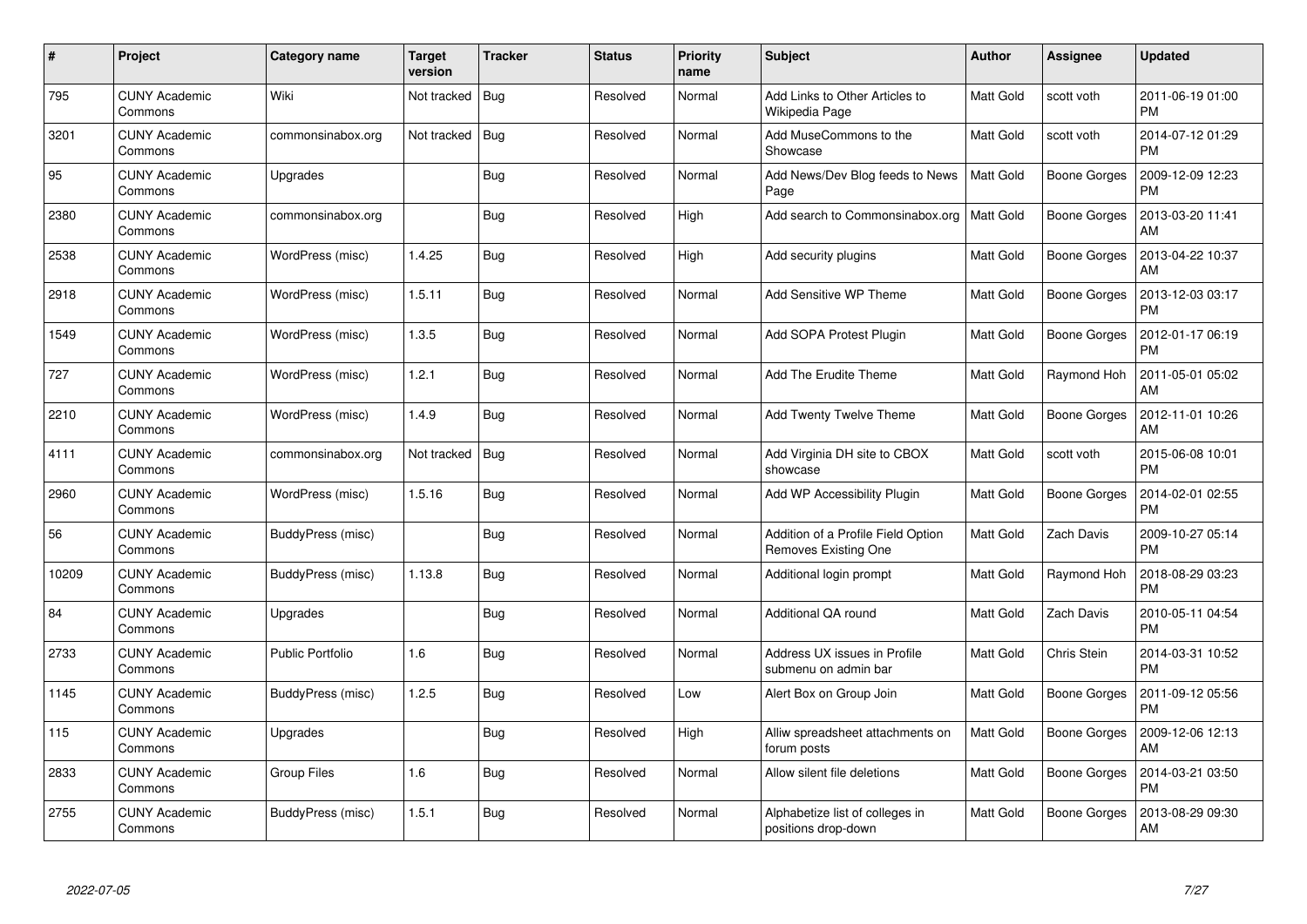| #    | Project                         | <b>Category name</b> | <b>Target</b><br>version | <b>Tracker</b> | <b>Status</b> | <b>Priority</b><br>name | <b>Subject</b>                                                                   | <b>Author</b>    | Assignee            | <b>Updated</b>                |
|------|---------------------------------|----------------------|--------------------------|----------------|---------------|-------------------------|----------------------------------------------------------------------------------|------------------|---------------------|-------------------------------|
| 5221 | <b>CUNY Academic</b><br>Commons | Reply By Email       | 1.10                     | Bug            | Resolved      | Normal                  | Alter Error messages for RBE                                                     | Matt Gold        | Raymond Hoh         | 2016-10-24 02:11<br>AM        |
| 3223 | <b>CUNY Academic</b><br>Commons | Public Portfolio     | 1.7                      | Bug            | Resolved      | Low                     | Alter Profile Editing Unsaved Text<br><b>Warning Feature</b>                     | Matt Gold        | Boone Gorges        | 2014-09-22 09:18<br><b>PM</b> |
| 1412 | <b>CUNY Academic</b><br>Commons | BuddyPress (misc)    | 1.3                      | <b>Bug</b>     | Resolved      | Normal                  | Alter text on pop-up message<br>about role field                                 | Matt Gold        | <b>Boone Gorges</b> | 2011-12-08 12:58<br><b>PM</b> |
| 2845 | <b>CUNY Academic</b><br>Commons | BuddyPress (misc)    | 1.5.7                    | Bug            | Resolved      | Normal                  | Anchor errors with bp activity items<br>created from associated blog<br>postings | Matt Gold        | <b>Boone Gorges</b> | 2013-11-01 08:15<br><b>PM</b> |
| 4315 | <b>CUNY Academic</b><br>Commons | WordPress (misc)     | Not tracked              | Bug            | Resolved      | Normal                  | Authentication request                                                           | Matt Gold        | Boone Gorges        | 2015-07-21 05:55<br><b>PM</b> |
| 1401 | <b>CUNY Academic</b><br>Commons | BuddyPress (misc)    | 1.4                      | <b>Bug</b>     | Resolved      | Low                     | Avoiding really long blog names                                                  | Matt Gold        | Dominic Giglio      | 2012-07-16 01:02<br><b>PM</b> |
| 9235 | <b>CUNY Academic</b><br>Commons | Reply By Email       | 1.14                     | Bug            | Resolved      | Normal                  | Better RBE error messaging when<br>duplicate content is detected                 | Matt Gold        | Raymond Hoh         | 2018-11-14 10:35<br>AM        |
| 173  | <b>CUNY Academic</b><br>Commons | BuddyPress (misc)    |                          | <b>Bug</b>     | Resolved      | Normal                  | Blockquote display cut off in mac<br>browsers                                    | Matt Gold        | Boone Gorges        | 2010-05-11 04:58<br><b>PM</b> |
| 5556 | <b>CUNY Academic</b><br>Commons | WordPress (misc)     | 1.9.16                   | <b>Bug</b>     | Resolved      | Normal                  | Blog comment leads to<br>unauthorized post warning                               | Matt Gold        | <b>Boone Gorges</b> | 2016-05-21 11:12<br><b>PM</b> |
| 419  | <b>CUNY Academic</b><br>Commons | WordPress (misc)     | 1.1.1                    | Bug            | Resolved      | Normal                  | Blog/Blog Post Featured Content<br><b>Widget Errors</b>                          | Matt Gold        | <b>CIC Michael</b>  | 2010-12-07 08:14<br>AM        |
| 65   | <b>CUNY Academic</b><br>Commons | WordPress (misc)     |                          | <b>Bug</b>     | Resolved      | Normal                  | Blogs not accepting doc and docx<br>files as extensions                          | Matt Gold        | Matt Gold           | 2009-11-17 10:04<br><b>PM</b> |
| 8793 | <b>CUNY Academic</b><br>Commons | Help/Codex           | 1.12.3                   | Bug            | Resolved      | Normal                  | Bold email address on help page                                                  | Matt Gold        | Paige Dupont        | 2017-11-28 11:21<br>AM        |
| 5128 | <b>CUNY Academic</b><br>Commons | Group Forums         | 1.9.5                    | Bug            | Resolved      | Normal                  | Botched forum display of posting to<br>multiple groups info                      | <b>Matt Gold</b> | Daniel Jones        | 2016-01-19 03:13<br><b>PM</b> |
| 482  | <b>CUNY Academic</b><br>Commons | WordPress (misc)     | 1.1.4                    | Bug            | Resolved      | Normal                  | BP Admin Bar Display Error                                                       | Matt Gold        | Boone Gorges        | 2010-12-16 08:45<br>AM        |
| 109  | <b>CUNY Academic</b><br>Commons | Upgrades             |                          | <b>Bug</b>     | Resolved      | Normal                  | BP Admin Bar doesn't appear on<br>login screen                                   | Matt Gold        | <b>Boone Gorges</b> | 2010-05-11 05:21<br><b>PM</b> |
| 527  | <b>CUNY Academic</b><br>Commons | BuddyPress (misc)    | 1.1.7                    | <b>Bug</b>     | Resolved      | Low                     | BP Admin Bar Doesn't Show up on<br>Cityscape Theme                               | <b>Matt Gold</b> | <b>Boone Gorges</b> | 2011-01-04 03:39<br><b>PM</b> |
| 796  | <b>CUNY Academic</b><br>Commons | Wiki                 | 1.2.4                    | Bug            | Resolved      | Normal                  | BP Admin Bar Header Margin                                                       | Matt Gold        | Raymond Hoh         | 2011-06-07 02:37<br><b>PM</b> |
| 340  | <b>CUNY Academic</b><br>Commons | BuddyPress (misc)    | $1.1$                    | Bug            | Resolved      | High                    | BP Admin Bar Menu Mouseover<br>Areas Too Sensitive                               | Matt Gold        | Boone Gorges        | 2010-12-01 09:48<br>AM        |
| 235  | <b>CUNY Academic</b><br>Commons | BuddyPress (misc)    |                          | Bug            | Resolved      | Normal                  | BP Admin Bar Not Appearing on<br>Help Blog                                       | Matt Gold        | Boone Gorges        | 2010-05-20 06:15<br>PM        |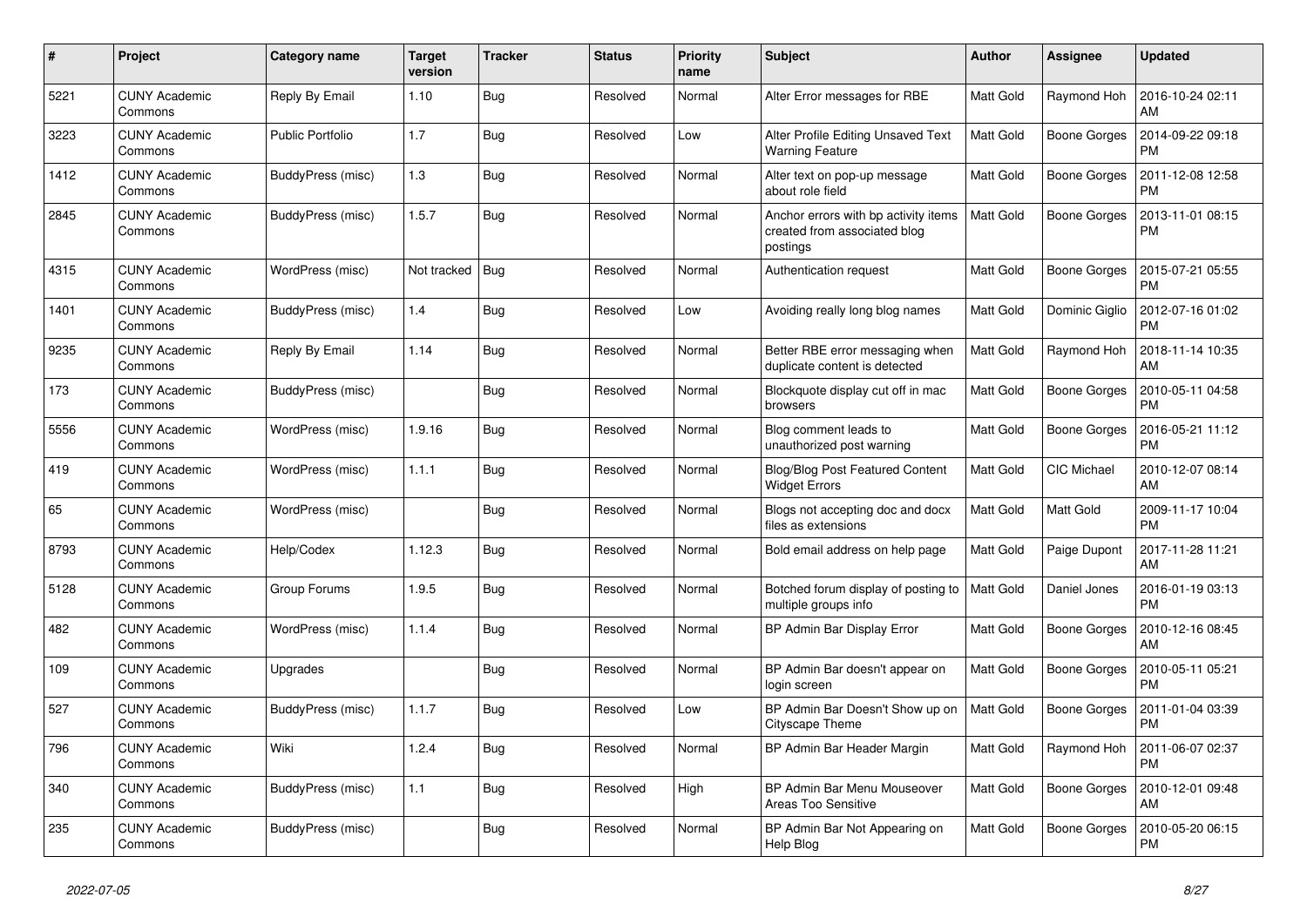| #              | Project                         | Category name          | <b>Target</b><br>version | <b>Tracker</b> | <b>Status</b> | <b>Priority</b><br>name | <b>Subject</b>                                                   | <b>Author</b>    | <b>Assignee</b>     | <b>Updated</b>                |
|----------------|---------------------------------|------------------------|--------------------------|----------------|---------------|-------------------------|------------------------------------------------------------------|------------------|---------------------|-------------------------------|
| 82             | <b>CUNY Academic</b><br>Commons | Upgrades               |                          | Bug            | Resolved      | Normal                  | BP Admin Styles/Subdomain blogs                                  | <b>Matt Gold</b> | CIC Michael         | 2010-05-20 03:10<br><b>PM</b> |
| 9105           | <b>CUNY Academic</b><br>Commons | <b>BuddyPress Docs</b> | 1.12.7                   | Bug            | Resolved      | Urgent                  | BP doc titles/dates messed up                                    | <b>Matt Gold</b> | <b>Boone Gorges</b> | 2018-01-23 11:00<br>AM        |
| 905            | <b>CUNY Academic</b><br>Commons | BuddyPress (misc)      | 1.2.4                    | Bug            | Resolved      | Low                     | <b>BP Docs Authentication Issue</b>                              | Matt Gold        | Boone Gorges        | 2011-07-12 01:39<br><b>PM</b> |
| 992            | <b>CUNY Academic</b><br>Commons | BuddyPress (misc)      | 1.2.5                    | Bug            | Resolved      | Normal                  | BP Docs comments show up on<br><b>WP Dashboard</b>               | Matt Gold        | <b>Boone Gorges</b> | 2011-07-19 02:17<br><b>PM</b> |
| 993            | <b>CUNY Academic</b><br>Commons | BuddyPress (misc)      | 1.2.5                    | Bug            | Resolved      | Low                     | <b>BP Docs Notification Issue</b>                                | Matt Gold        | <b>Boone Gorges</b> | 2011-07-20 12:10<br>AM        |
| 806            | <b>CUNY Academic</b><br>Commons | BuddyPress (misc)      | 1.2.4                    | Bug            | Resolved      | Normal                  | <b>BP Docs Notification Throttling</b><br>Issues                 | Matt Gold        | <b>Boone Gorges</b> | 2011-06-08 12:17<br><b>PM</b> |
| 3289           | <b>NYCDH Community Site</b>     |                        |                          | Bug            | Resolved      | Normal                  | BP Docs revision overflowing div<br>containers                   | Matt Gold        | Raymond Hoh         | 2014-06-26 05:19<br><b>PM</b> |
| 1616           | <b>CUNY Academic</b><br>Commons | BuddyPress (misc)      | 1.3.7                    | Bug            | Resolved      | Low                     | BP Docs timeout issue                                            | <b>Matt Gold</b> | <b>Boone Gorges</b> | 2012-02-21 03:23<br><b>PM</b> |
| 3265           | <b>CUNY Academic</b><br>Commons | Reply By Email         | Not tracked              | Bug            | Resolved      | Normal                  | BPE Duplicate message issue                                      | Matt Gold        | Matt Gold           | 2014-06-11 10:59<br><b>PM</b> |
| 783            | <b>CUNY Academic</b><br>Commons | BuddyPress (misc)      | 1.2.4                    | <b>Bug</b>     | Resolved      | Normal                  | <b>Broken Avatar Images</b>                                      | Matt Gold        | <b>Boone Gorges</b> | 2011-06-06 02:49<br><b>PM</b> |
| 138            | <b>CUNY Academic</b><br>Commons | BuddyPress (misc)      |                          | Bug            | Resolved      | Normal                  | Broken Links in Forum Notification<br>Emails                     | Matt Gold        | <b>Boone Gorges</b> | 2010-03-02 07:59<br><b>PM</b> |
| 15228          | <b>CUNY Academic</b><br>Commons | BuddyPress (misc)      | 1.19.3                   | Bug            | Resolved      | Normal                  | Broken site icon in "Sites Across<br><b>CUNY Listing</b>         | Matt Gold        | Raymond Hoh         | 2022-01-26 07:48<br><b>PM</b> |
| 3581           | <b>CUNY Academic</b><br>Commons | <b>BuddyPress Docs</b> | 1.7.1                    | Bug            | Resolved      | Normal                  | BuddyPress Docs Line Break issue   Matt Gold                     |                  | <b>Boone Gorges</b> | 2014-10-20 02:56<br><b>PM</b> |
| 3809           | <b>CUNY Academic</b><br>Commons | BuddyPress (misc)      | 1.7.17                   | <b>Bug</b>     | Resolved      | Normal                  | BuddyPress member filters not<br>working correctly               | Matt Gold        | Matt Gold           | 2015-03-22 01:03<br>AM        |
| $\overline{7}$ | <b>CUNY Academic</b><br>Commons | BuddyPress (misc)      |                          | Bug            | Resolved      | Normal                  | BuddyPress theme error on iPhone                                 | <b>Matt Gold</b> | <b>Boone Gorges</b> | 2009-09-15 07:39<br><b>PM</b> |
| 2293           | <b>CUNY Academic</b><br>Commons | commonsinabox.org      |                          | Bug            | Resolved      | Normal                  | Building community on<br>commonsinabox.org - add<br>members page | Matt Gold        | Chris Stein         | 2012-11-25 03:43<br><b>PM</b> |
| 467            | <b>CUNY Academic</b><br>Commons | BuddyPress (misc)      | Not tracked              | Bug            | Resolved      | Low                     | CAC Blog no longer listed on<br>BP-Admin Bar "My Blogs" list     | Matt Gold        | <b>Boone Gorges</b> | 2010-12-21 12:38<br><b>PM</b> |
| 2737           | <b>CUNY Academic</b><br>Commons | BuddyPress (misc)      | 1.5.0.2                  | <b>Bug</b>     | Resolved      | Urgent                  | CAC Not allowing CUNY<br>Addresses to Register                   | Matt Gold        | <b>Boone Gorges</b> | 2013-08-26 05:43<br><b>PM</b> |
| 9148           | <b>CUNY Academic</b><br>Commons | Layout                 | 1.12.11                  | Bug            | Resolved      | Normal                  | CAC on Microsoft Edge                                            | Matt Gold        | Matt Gold           | 2018-03-27 11:34<br>AM        |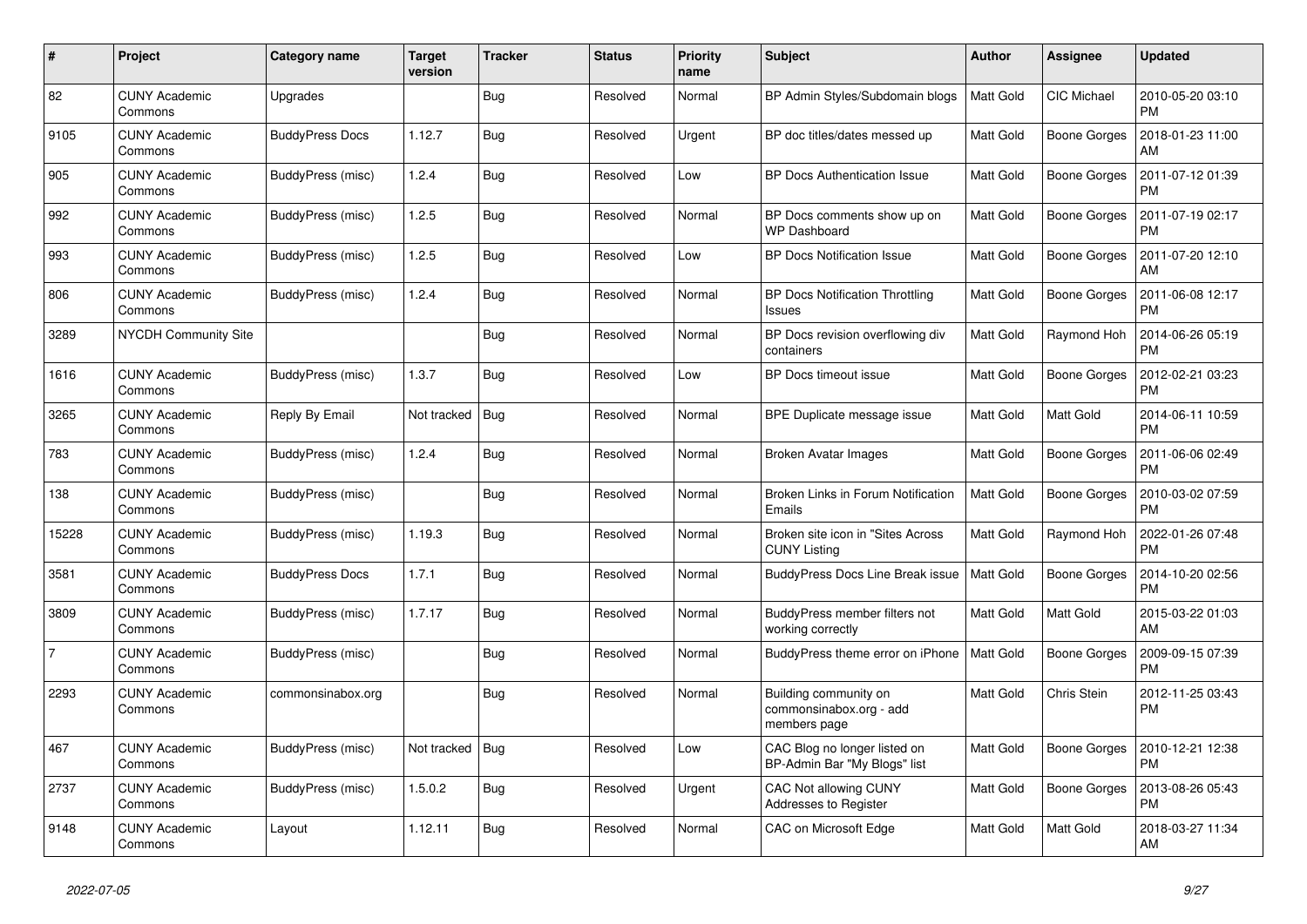| #    | Project                         | <b>Category name</b>      | <b>Target</b><br>version | <b>Tracker</b> | <b>Status</b> | <b>Priority</b><br>name | <b>Subject</b>                                                                                        | Author           | <b>Assignee</b>     | <b>Updated</b>                |
|------|---------------------------------|---------------------------|--------------------------|----------------|---------------|-------------------------|-------------------------------------------------------------------------------------------------------|------------------|---------------------|-------------------------------|
| 4180 | <b>CUNY Academic</b><br>Commons | WordPress (misc)          | Not tracked              | Bug            | Resolved      | High                    | Cache issues: site deletion process   Matt Gold                                                       |                  | <b>Boone Gorges</b> | 2016-02-07 10:05<br><b>PM</b> |
| 1657 | <b>CUNY Academic</b><br>Commons | BuddyPress (misc)         | 1.3.10                   | Bug            | Resolved      | Normal                  | Caching Issues                                                                                        | Matt Gold        |                     | 2012-04-04 10:17<br>AM        |
| 3654 | <b>CUNY Academic</b><br>Commons | Group Forums              | 1.7.4                    | Bug            | Resolved      | Normal                  | can only attached one file to a<br>forum post                                                         | Matt Gold        | <b>Boone Gorges</b> | 2014-11-21 10:42<br>AM        |
| 9107 | <b>CUNY Academic</b><br>Commons | Non-CUNY sign up<br>codes | 1.12.7                   | Bug            | Resolved      | Normal                  | Can't add group to non-CUNY<br>sign-up code                                                           | <b>Matt Gold</b> | <b>Boone Gorges</b> | 2018-01-23 04:15<br><b>PM</b> |
| 9875 | <b>CUNY Academic</b><br>Commons | Messages                  | 1.13.3                   | Bug            | Resolved      | Low                     | Can't mark message as read                                                                            | <b>Matt Gold</b> | <b>Boone Gorges</b> | 2018-06-01 07:54<br><b>PM</b> |
| 810  | <b>CUNY Academic</b><br>Commons | BuddyPress (misc)         | 1.2.4                    | Bug            | Resolved      | Normal                  | Can't see all blogs in "My Blogs"                                                                     | <b>Matt Gold</b> | <b>Boone Gorges</b> | 2011-07-12 10:51<br><b>PM</b> |
| 315  | <b>CUNY Academic</b><br>Commons | WordPress (misc)          | 1.0.3                    | Bug            | Resolved      | Normal                  | Can't upload images to gallery                                                                        | Matt Gold        | <b>Boone Gorges</b> | 2010-09-08 02:24<br><b>PM</b> |
| 4057 | <b>CUNY Academic</b><br>Commons | <b>BuddyPress Docs</b>    | 1.8.1                    | Bug            | Resolved      | Normal                  | Canceling edit mode of BP Doc<br>reloads editing screen                                               | <b>Matt Gold</b> | <b>Boone Gorges</b> | 2015-06-01 03:08<br><b>PM</b> |
| 205  | <b>CUNY Academic</b><br>Commons | BuddyPress (misc)         |                          | Bug            | Resolved      | High                    | <b>Cannot Create Account</b>                                                                          | Matt Gold        | <b>Boone Gorges</b> | 2010-05-20 03:18<br><b>PM</b> |
| 2349 | <b>CUNY Academic</b><br>Commons | commonsinabox.org         |                          | Bug            | Resolved      | High                    | CBOX header image position off                                                                        | Matt Gold        | <b>Boone Gorges</b> | 2012-12-15 10:21<br><b>PM</b> |
| 2279 | <b>CUNY Academic</b><br>Commons | commonsinabox.org         | Not tracked              | Bug            | Resolved      | Low                     | CBOX mention system rewrites<br>twitter links                                                         | <b>Matt Gold</b> | <b>Boone Gorges</b> | 2012-11-20 07:41<br><b>PM</b> |
| 3823 | <b>CUNY Academic</b><br>Commons | commonsinabox.org         | Not tracked              | Bug            | Resolved      | Normal                  | CBOX styling issue                                                                                    | Matt Gold        | <b>Boone Gorges</b> | 2015-02-23 03:33<br><b>PM</b> |
| 2275 | <b>CUNY Academic</b><br>Commons | commonsinabox.org         | Not tracked              | Bug            | Resolved      | Normal                  | <b>CBOX</b> support requests                                                                          | <b>Matt Gold</b> | <b>Boone Gorges</b> | 2012-11-20 02:05<br><b>PM</b> |
| 2971 | JustPublics@365<br>MediaCamp    |                           |                          | Bug            | Resolved      | Normal                  | <b>CBOX Theme Error</b>                                                                               | Matt Gold        | Raymond Hoh         | 2014-01-24 09:00<br><b>PM</b> |
| 1853 | <b>CUNY Academic</b><br>Commons | WordPress (misc)          | Not tracked              | Bug            | Resolved      | Normal                  | CDev public?                                                                                          | Matt Gold        |                     | 2012-04-24 06:20<br><b>PM</b> |
| 1902 | <b>CUNY Academic</b><br>Commons | WordPress (misc)          | Not tracked              | Bug            | Resolved      | Normal                  | CF access to home page slide<br>creation                                                              | <b>Matt Gold</b> | <b>Boone Gorges</b> | 2012-05-22 09:04<br>AM        |
| 2029 | <b>CUNY Academic</b><br>Commons | WordPress (misc)          | 1.4.11                   | Bug            | Resolved      | Normal                  | CForms error                                                                                          | <b>Matt Gold</b> | Dominic Giglio      | 2012-11-17 02:15<br>PM        |
| 2267 | <b>CUNY Academic</b><br>Commons |                           |                          | Bug            | Resolved      | Normal                  | Change "Cbox" to "CBOX" in<br>Dashboard Menu                                                          | Matt Gold        | <b>Boone Gorges</b> | 2012-11-18 11:01<br><b>PM</b> |
| 646  | <b>CUNY Academic</b><br>Commons | BuddyPress (misc)         | 1.2                      | Bug            | Resolved      | Low                     | Change Error Message Non<br>Logged-In Users See When<br>Authorized Page is Requested<br>Without Login | Matt Gold        | <b>Boone Gorges</b> | 2011-03-22 10:28<br>AM        |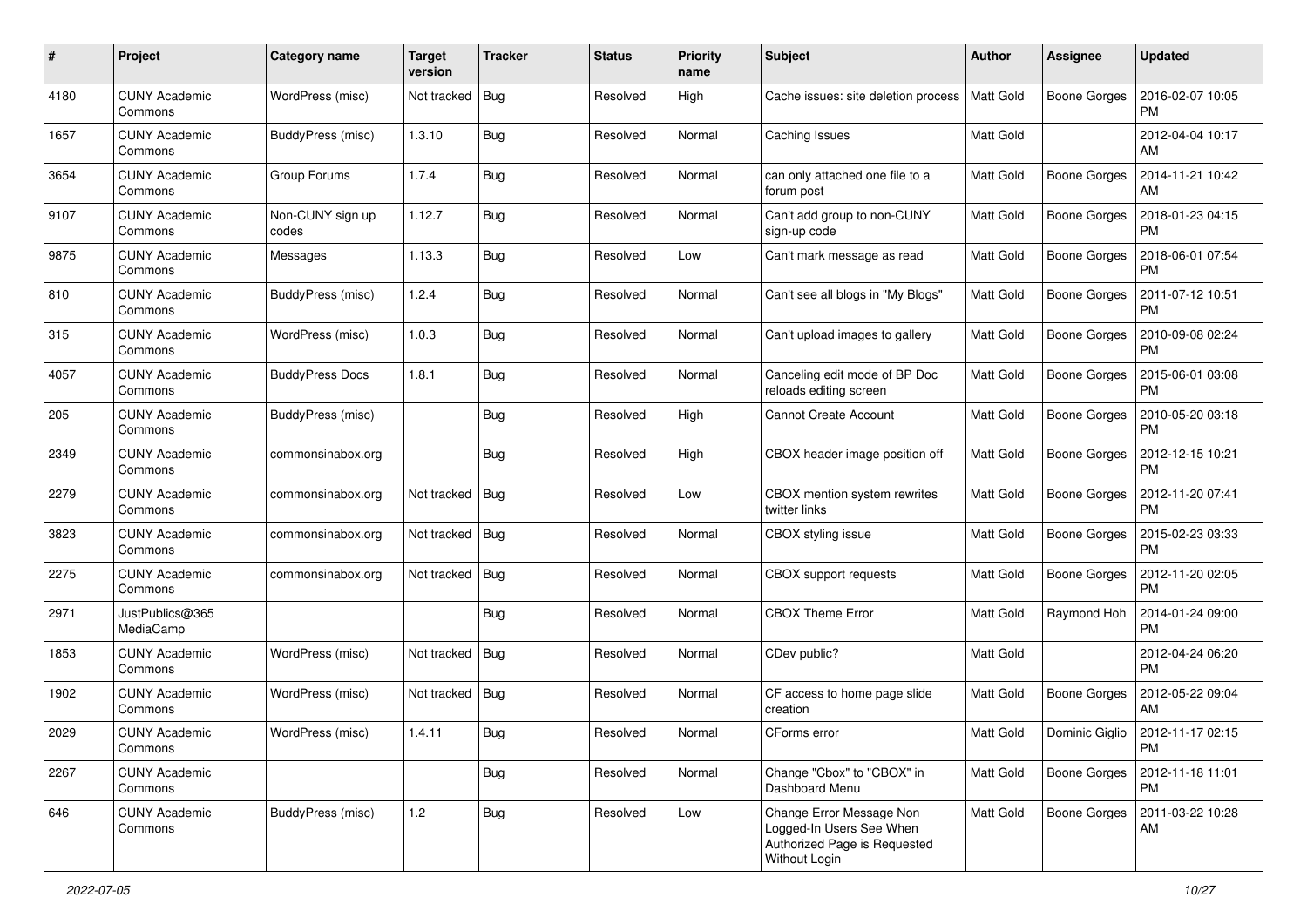| $\#$  | Project                         | Category name           | <b>Target</b><br>version | <b>Tracker</b> | <b>Status</b> | <b>Priority</b><br>name | <b>Subject</b>                                                     | Author           | Assignee            | <b>Updated</b>                |
|-------|---------------------------------|-------------------------|--------------------------|----------------|---------------|-------------------------|--------------------------------------------------------------------|------------------|---------------------|-------------------------------|
| 4079  | <b>CUNY Academic</b><br>Commons | Events                  | 1.8.6                    | Bug            | Resolved      | Normal                  | Change ical label for Events<br>Calendar                           | Matt Gold        | Raymond Hoh         | 2015-07-22 04:16<br><b>PM</b> |
| 2776  | <b>CUNY Academic</b><br>Commons | BuddyPress (misc)       | 1.5.2                    | Bug            | Resolved      | Normal                  | Change Name of SPS in College<br>list                              | <b>Matt Gold</b> | <b>Boone Gorges</b> | 2013-09-11 08:19<br><b>PM</b> |
| 29    | <b>CUNY Academic</b><br>Commons | Group Forums            |                          | Bug            | Resolved      | Low                     | Change user name display on<br><b>BbPress</b>                      | Matt Gold        | <b>Boone Gorges</b> | 2009-10-19 03:27<br><b>PM</b> |
| 314   | <b>CUNY Academic</b><br>Commons | BuddyPress (misc)       | 1.0.2                    | Bug            | Resolved      | Normal                  | Changing Blog Title in BuddyPress<br>Menus                         | Matt Gold        | Boone Gorges        | 2010-09-02 10:59<br>AM        |
| 1117  | <b>CUNY Academic</b><br>Commons | BuddyPress (misc)       | 1.2.5                    | Bug            | Resolved      | Normal                  | Character Display Error in Feed                                    | Matt Gold        | <b>Boone Gorges</b> | 2011-09-12 06:29<br><b>PM</b> |
| 147   | <b>CUNY Academic</b><br>Commons | Group Forums            |                          | <b>Bug</b>     | Resolved      | Normal                  | <b>Character Limit on Forum Post</b><br>Titles                     | Matt Gold        | <b>Boone Gorges</b> | 2009-12-22 10:38<br><b>PM</b> |
| 91    | <b>CUNY Academic</b><br>Commons | Upgrades                |                          | <b>Bug</b>     | Resolved      | Normal                  | <b>Check Plugin Styling</b>                                        | Matt Gold        | Chris Stein         | 2010-05-11 05:02<br><b>PM</b> |
| 1951  | <b>CUNY Academic</b><br>Commons | WordPress (misc)        | Not tracked              | Bug            | Resolved      | Normal                  | Check RSS feed of GCDI site                                        | Matt Gold        | Boone Gorges        | 2012-07-19 10:00<br><b>PM</b> |
| 456   | <b>CUNY Academic</b><br>Commons | BuddyPress (misc)       | Not tracked              | Bug            | Resolved      | Normal                  | <b>Check Sitewide Plugins</b>                                      | Matt Gold        | Boone Gorges        | 2010-12-21 12:31<br><b>PM</b> |
| 98    | <b>CUNY Academic</b><br>Commons | Wiki                    |                          | Bug            | Resolved      | High                    | CICDev Authentication request on<br>wiki                           | <b>Matt Gold</b> | Lucas<br>Thurston   | 2009-12-03 11:45<br>AM        |
| 10563 | <b>CUNY Academic</b><br>Commons |                         | 1.13.12                  | Bug            | Resolved      | Urgent                  | cllicking on links from site menu<br>leads to 500 error            | Matt Gold        | <b>Boone Gorges</b> | 2018-10-23 10:48<br>AM        |
| 174   | <b>CUNY Academic</b><br>Commons | BuddyPress (misc)       |                          | Bug            | Resolved      | Normal                  | College names no longer active<br>links on profiles                | Matt Gold        | Boone Gorges        | 2010-05-11 05:00<br><b>PM</b> |
| 2044  | <b>CUNY Academic</b><br>Commons | WordPress (misc)        | 1.4.7                    | Bug            | Resolved      | Normal                  | Comment field asks for name info<br>when user logged in            | Matt Gold        | Dominic Giglio      | 2012-10-11 08:34<br><b>PM</b> |
| 116   | <b>CUNY Academic</b><br>Commons | Upgrades                |                          | Bug            | Resolved      | Low                     | Comment Out Popular Listing of<br>Members on Homepage              | <b>Matt Gold</b> | Boone Gorges        | 2009-12-09 12:51<br><b>PM</b> |
| 14951 | <b>CUNY Academic</b><br>Commons |                         | Not tracked              | Bug            | Resolved      | Normal                  | Commons down                                                       | Matt Gold        | <b>Boone Gorges</b> | 2021-11-23 04:21<br><b>PM</b> |
| 2016  | <b>CUNY Academic</b><br>Commons | Server                  | Not tracked $\vert$ Bug  |                | Resolved      | Immediate               | Commons Down for a moment                                          | Matt Gold        |                     | 2012-08-06 02:14<br><b>PM</b> |
| 1531  | <b>CUNY Academic</b><br>Commons | WordPress (misc)        | 1.3.4                    | <b>Bug</b>     | Resolved      | Urgent                  | Commons Only Viewable to<br>Logged-In Viewers                      | <b>Matt Gold</b> | <b>Boone Gorges</b> | 2012-01-12 12:50<br>AM        |
| 5890  | <b>CUNY Academic</b><br>Commons | <b>Commons Profile</b>  | 1.9.24                   | Bug            | Resolved      | Normal                  | Commons user profile erroneously<br>indicates a group for a member | Matt Gold        | Boone Gorges        | 2016-08-11 11:53<br><b>PM</b> |
| 3769  | <b>CUNY Academic</b><br>Commons | <b>Public Portfolio</b> | 1.7.12                   | <b>Bug</b>     | Resolved      | Normal                  | Completion mouseover on editing<br>version of profile is blank     | Matt Gold        | Boone Gorges        | 2015-02-12 09:13<br>AM        |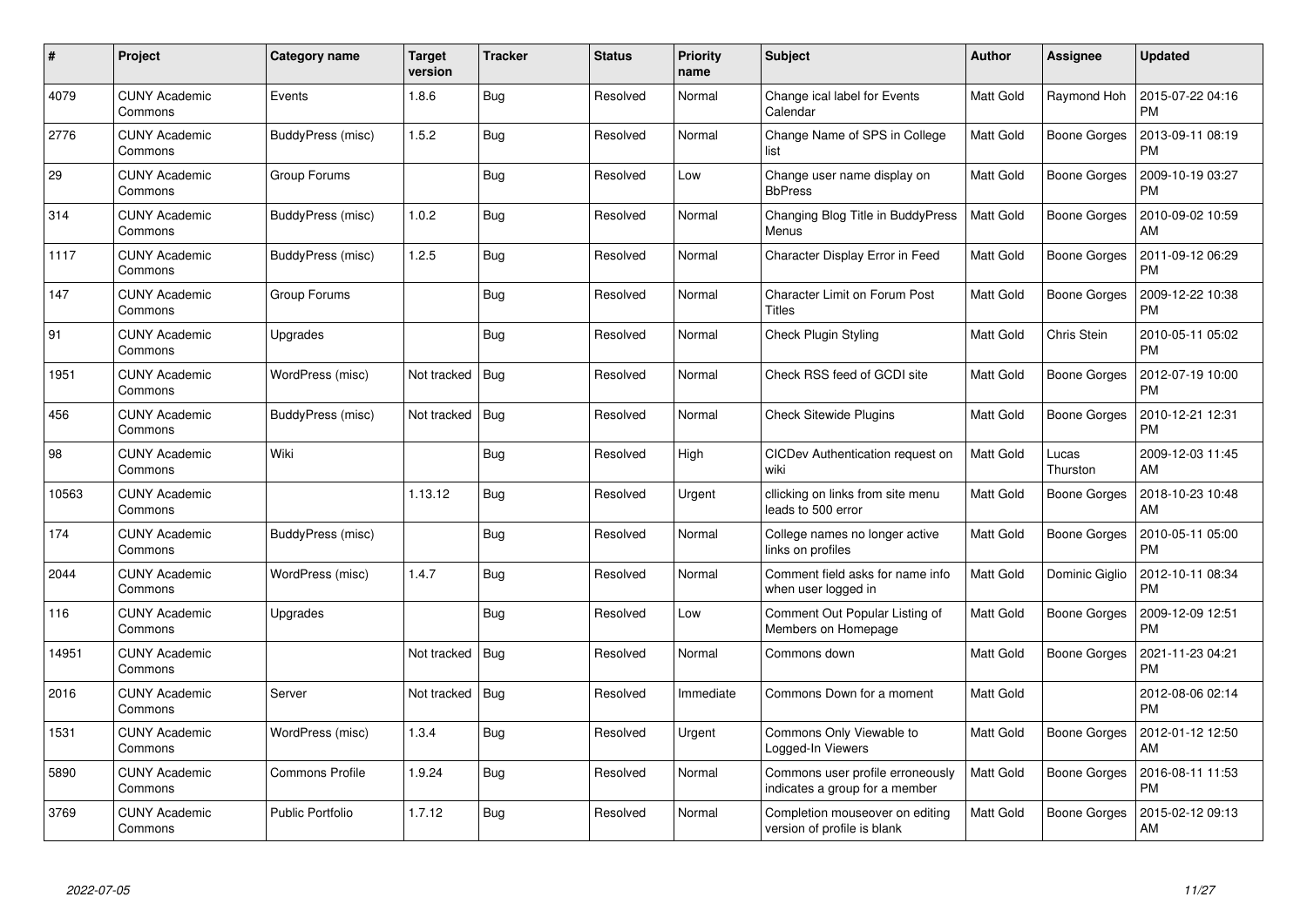| #     | Project                         | <b>Category name</b>    | <b>Target</b><br>version | <b>Tracker</b> | <b>Status</b> | <b>Priority</b><br>name | <b>Subject</b>                                                                     | Author           | <b>Assignee</b>     | <b>Updated</b>                |
|-------|---------------------------------|-------------------------|--------------------------|----------------|---------------|-------------------------|------------------------------------------------------------------------------------|------------------|---------------------|-------------------------------|
| 305   | <b>CUNY Academic</b><br>Commons | WordPress (misc)        | Not tracked              | Bug            | Resolved      | Normal                  | Confirmation emails not received                                                   | Matt Gold        | <b>Boone Gorges</b> | 2010-09-08 11:00<br>AM        |
| 440   | <b>CUNY Academic</b><br>Commons | WordPress (misc)        | 1.1.1                    | Bug            | Resolved      | Normal                  | Conflict between Image Uploader<br>and CAC Featured Content Plugin                 | <b>Matt Gold</b> | CIC Michael         | 2010-12-08 02:25<br><b>PM</b> |
| 656   | CUNY Academic<br>Commons        | BuddyPress (misc)       | 1.2                      | Bug            | Resolved      | Low                     | <b>Conflicting Email Subscription</b><br>Messages                                  | Matt Gold        | <b>Boone Gorges</b> | 2011-04-10 10:10<br><b>PM</b> |
| 16306 | <b>CUNY Academic</b><br>Commons | Messages                | 2.0.2                    | Bug            | Resolved      | Normal                  | Confusing messaging on send<br>message page                                        | <b>Matt Gold</b> | Raymond Hoh         | 2022-06-29 11:31<br>AM        |
| 1345  | CUNY Academic<br>Commons        | BuddyPress (misc)       | 1.3                      | Bug            | Resolved      | Normal                  | <b>Consider Adding BuddyPress</b><br>Group for Community Admins and<br>Mods Plugin | <b>Matt Gold</b> | <b>Boone Gorges</b> | 2011-11-28 03:17<br><b>PM</b> |
| 8463  | <b>CUNY Academic</b><br>Commons | <b>Public Portfolio</b> | 1.11.9                   | Bug            | Resolved      | Normal                  | Continued issues with portfolio<br>view on mobile device                           | Matt Gold        | Daniel Jones        | 2017-08-13 07:44<br>PM        |
| 561   | <b>CUNY Academic</b><br>Commons | BuddyPress (misc)       |                          | Bug            | Resolved      | Normal                  | Copyright Violation                                                                | Matt Gold        | Matt Gold           | 2011-02-05 03:10<br><b>PM</b> |
| 81    | <b>CUNY Academic</b><br>Commons | Upgrades                |                          | Bug            | Resolved      | Normal                  | Create a blog template                                                             | Matt Gold        | <b>CIC Michael</b>  | 2009-12-02 08:17<br><b>PM</b> |
| 2770  | <b>CUNY Academic</b><br>Commons | WordPress (misc)        |                          | Bug            | Resolved      | Normal                  | Create Access to Network Admin<br>from new Admin Bar                               | <b>Matt Gold</b> | <b>Boone Gorges</b> | 2013-09-10 12:31<br><b>PM</b> |
| 2787  | <b>CUNY Academic</b><br>Commons |                         | Not tracked              | <b>Bug</b>     | Resolved      | Normal                  | Create annotated screenshot for<br>portfolio codex page                            | Matt Gold        | scott voth          | 2014-02-08 02:38<br><b>PM</b> |
| 3046  | <b>CUNY Academic</b><br>Commons | cuny.is                 | Not tracked              | Bug            | Resolved      | Urgent                  | Create CUNY.IS                                                                     | Matt Gold        | <b>Boone Gorges</b> | 2014-02-18 06:55<br><b>PM</b> |
| 1551  | <b>CUNY Academic</b><br>Commons | WordPress (misc)        | 1.3.5                    | Bug            | Resolved      | Normal                  | Create Front-Page SOPA Protest<br>page                                             | Matt Gold        | <b>Boone Gorges</b> | 2012-01-17 09:32<br><b>PM</b> |
| 746   | <b>CUNY Academic</b><br>Commons | BuddyPress (misc)       | 1.3                      | Bug            | Resolved      | Normal                  | Create Pop-Up Login Overlay                                                        | <b>Matt Gold</b> | Raymond Hoh         | 2011-05-16 06:32<br><b>PM</b> |
| 3124  | <b>CUNY Academic</b><br>Commons | Design                  | 1.6                      | Bug            | Resolved      | Normal                  | Create small version of horizontal<br>logo image to include in HTML<br>Emails      | <b>Matt Gold</b> | <b>Boone Gorges</b> | 2014-04-01 03:40<br><b>PM</b> |
| 4660  | <b>CUNY Academic</b><br>Commons | Events                  | Not tracked              | Bug            | Resolved      | High                    | Creating new event leads to<br>whitescreen                                         | <b>Matt Gold</b> | Boone Gorges        | 2015-09-22 05:56<br><b>PM</b> |
| 381   | <b>CUNY Academic</b><br>Commons | WordPress (misc)        | 1.1                      | Bug            | Resolved      | Normal                  | Cull old themes from site                                                          | Matt Gold        | Matt Gold           | 2010-12-03 02:06<br>AM        |
| 2959  | <b>CUNY Academic</b><br>Commons | WordPress (misc)        | Not tracked   Bug        |                | Resolved      | Normal                  | CUNY Academic Commons SEO<br>issues                                                | Matt Gold        | <b>Boone Gorges</b> | 2014-05-06 01:43<br>PM        |
| 6126  | <b>CUNY Academic</b><br>Commons | Wiki                    | Not tracked   Bug        |                | Resolved      | Normal                  | CUNY DHI Guide                                                                     | Matt Gold        | <b>Boone Gorges</b> | 2016-10-09 02:59<br><b>PM</b> |
| 10597 | <b>CUNY Academic</b><br>Commons | cuny.is                 | Not tracked   Bug        |                | Resolved      | Normal                  | cuny.is admin unavailable                                                          | Matt Gold        | <b>Boone Gorges</b> | 2018-10-25 01:44<br>PM        |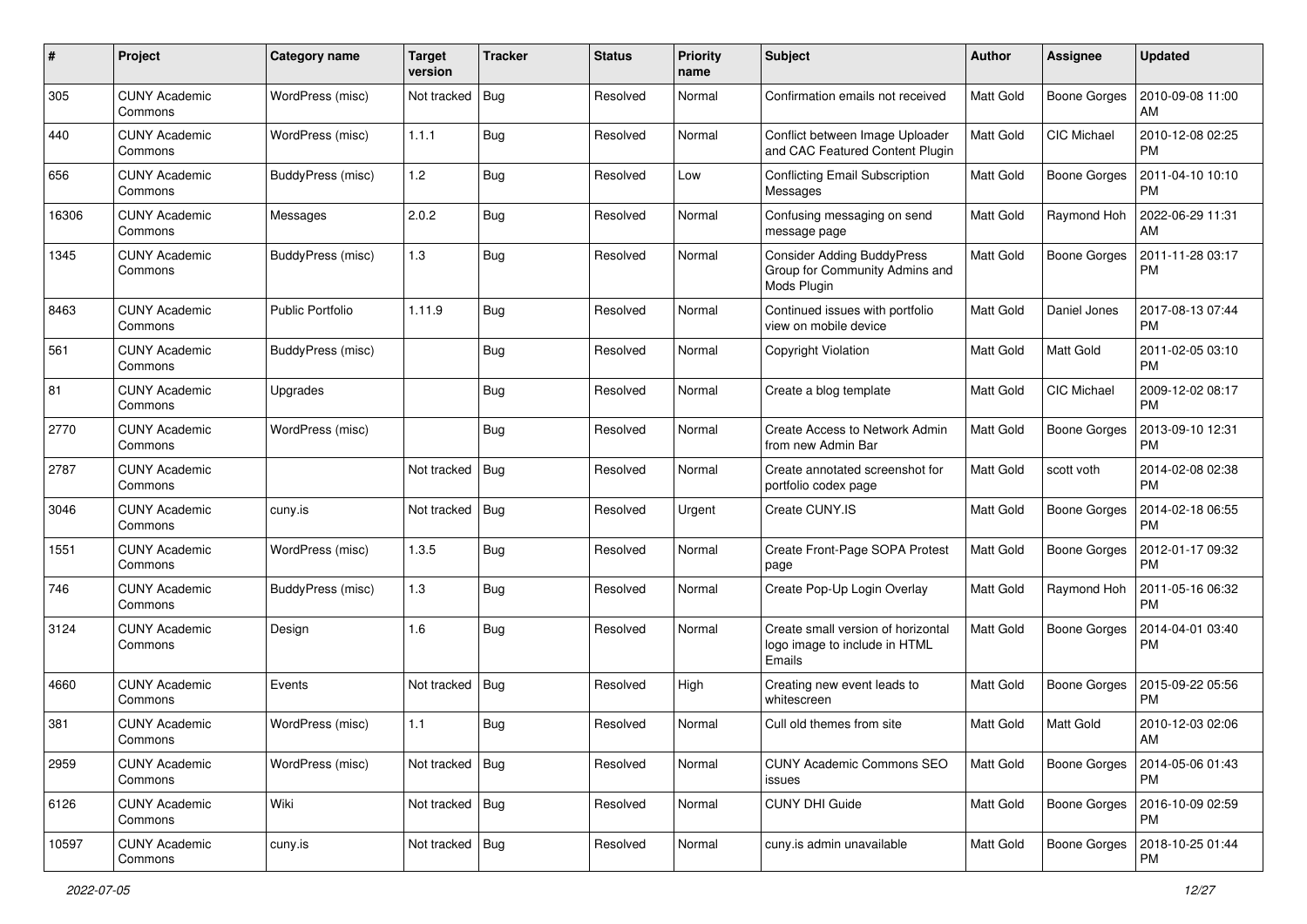| $\pmb{\#}$ | Project                         | Category name           | <b>Target</b><br>version | <b>Tracker</b> | <b>Status</b> | <b>Priority</b><br>name | <b>Subject</b>                                                       | Author           | <b>Assignee</b>     | <b>Updated</b>                |
|------------|---------------------------------|-------------------------|--------------------------|----------------|---------------|-------------------------|----------------------------------------------------------------------|------------------|---------------------|-------------------------------|
| 3788       | <b>CUNY Academic</b><br>Commons | cuny.is                 | 1.8.11                   | <b>Bug</b>     | Resolved      | Normal                  | CUNY.is default links?                                               | Matt Gold        | <b>Boone Gorges</b> | 2015-09-25 12:53<br>AM        |
| 3799       | <b>CUNY Academic</b><br>Commons | cuny.is                 | 1.7.12                   | Bug            | Resolved      | Normal                  | cuny.is issue                                                        | Matt Gold        | <b>Boone Gorges</b> | 2015-02-10 09:07<br><b>PM</b> |
| 3079       | <b>CUNY Academic</b><br>Commons | cuny.is                 | Not tracked              | Bug            | Resolved      | Urgent                  | cuny.is request                                                      | Matt Gold        | Boone Gorges        | 2014-02-26 07:47<br><b>PM</b> |
| 3648       | <b>CUNY Academic</b><br>Commons | cuny.is                 | Not tracked              | Bug            | Resolved      | High                    | cuny.is request                                                      | Matt Gold        | Boone Gorges        | 2014-11-11 06:54<br><b>PM</b> |
| 1784       | <b>CUNY Academic</b><br>Commons | BuddyPress (misc)       | 1.3.11                   | Bug            | Resolved      | Normal                  | Date/Content Problems on Forum<br>digest emails                      | Matt Gold        | <b>Boone Gorges</b> | 2012-04-03 08:28<br><b>PM</b> |
| 3131       | <b>CUNY Academic</b><br>Commons | Reply By Email          | Not tracked              | Bug            | Resolved      | Normal                  | Deactivated/Reactivated RBE                                          | Matt Gold        | <b>Boone Gorges</b> | 2014-03-25 01:11<br><b>PM</b> |
| 3163       | <b>CUNY Academic</b><br>Commons | Reply By Email          | Not tracked              | Bug            | Resolved      | Normal                  | Deactivated/Reactivated RBE                                          | <b>Matt Gold</b> | Matt Gold           | 2014-04-10 10:50<br>AM        |
| 3362       | <b>CUNY Academic</b><br>Commons | <b>Public Portfolio</b> | 1.7.1                    | Bug            | Resolved      | Normal                  | Default display of profiles with no<br>info added                    | <b>Matt Gold</b> | Boone Gorges        | 2014-10-21 02:44<br><b>PM</b> |
| 9242       | NYCDH Community Site            |                         |                          | <b>Bug</b>     | Resolved      | Normal                  | Default subscription to NYCDH<br>Announcements group                 | Matt Gold        | Raymond Hoh         | 2018-02-22 12:47<br><b>PM</b> |
| 556        | <b>CUNY Academic</b><br>Commons | WordPress (misc)        |                          | Bug            | Resolved      | Normal                  | Default Theme Broken after<br>Upgrade                                | <b>Matt Gold</b> | Matt Gold           | 2011-02-05 09:44<br>AM        |
| 2266       | <b>CUNY Academic</b><br>Commons | commonsinabox.org       |                          | Bug            | Resolved      | Normal                  | Demo slider                                                          | Matt Gold        | <b>Boone Gorges</b> | 2012-11-18 11:26<br><b>PM</b> |
| 49         | <b>CUNY Academic</b><br>Commons |                         |                          | Bug            | Resolved      | High                    | Development Site Showing Up in<br><b>Google Results</b>              | Matt Gold        | Zach Davis          | 2009-10-20 06:23<br><b>PM</b> |
| 10325      | <b>NYCDH Community Site</b>     |                         |                          | <b>Bug</b>     | Resolved      | Normal                  | Digest email formatting                                              | Matt Gold        | Raymond Hoh         | 2018-09-14 09:34<br><b>PM</b> |
| 13669      | <b>CUNY Academic</b><br>Commons | <b>DiRT</b> Integration | 1.18.1                   | <b>Bug</b>     | Resolved      | Normal                  | Digital Research Tools showing up<br>in top nav for logged out users | Matt Gold        | <b>Boone Gorges</b> | 2020-12-08 05:11<br><b>PM</b> |
| 4798       | <b>CUNY Academic</b><br>Commons | DiRT Integration        | Not tracked              | Bug            | Resolved      | Normal                  | DiRT plugin seems to have<br>disappeared                             | Matt Gold        | <b>Boone Gorges</b> | 2015-10-20 10:05<br><b>PM</b> |
| 3864       | <b>CUNY Academic</b><br>Commons | DiRT Integration        | 1.7.15                   | <b>Bug</b>     | Resolved      | Normal                  | DiRT Tools Group sidebar label<br>display                            | <b>Matt Gold</b> | Boone Gorges        | 2015-03-11 09:30<br><b>PM</b> |
| 3865       | <b>CUNY Academic</b><br>Commons | Design                  | 1.7.15                   | Bug            | Resolved      | Normal                  | DiRT Tools listing in Group ><br>Manage                              | Matt Gold        | <b>Boone Gorges</b> | 2015-03-12 10:35<br>AM        |
| 387        | <b>CUNY Academic</b><br>Commons | BuddyPress (misc)       | 1.1                      | Bug            | Resolved      | Normal                  | Disable activity replies for group<br>announcements                  | Matt Gold        | <b>Boone Gorges</b> | 2010-11-16 04:20<br><b>PM</b> |
| 134        | <b>CUNY Academic</b><br>Commons | BuddyPress (misc)       |                          | <b>Bug</b>     | Resolved      | Low                     | Div Overflow Issue on Mail<br>Interface                              | Matt Gold        | Boone Gorges        | 2009-12-13 06:28<br><b>PM</b> |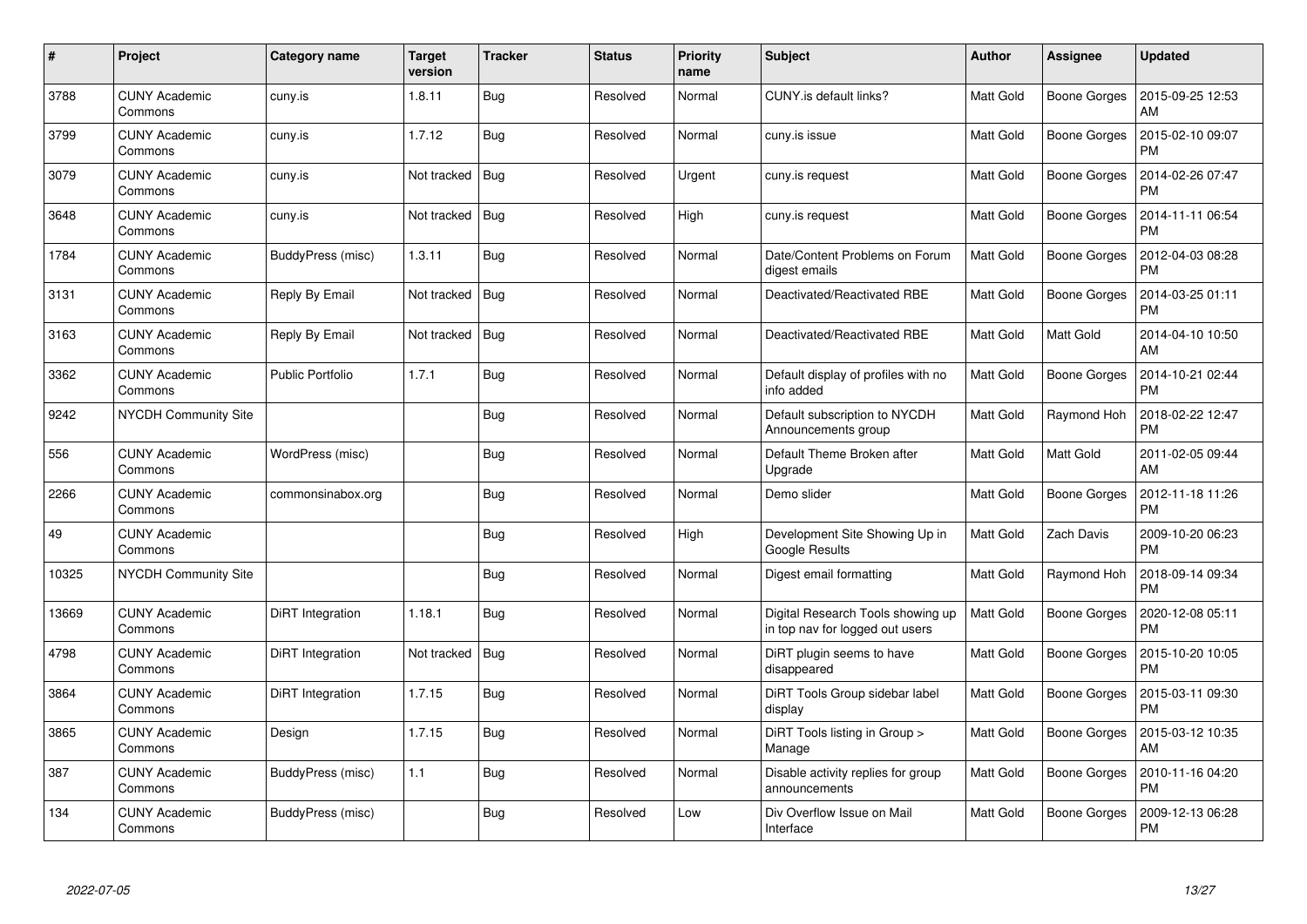| #    | Project                         | Category name              | <b>Target</b><br>version | <b>Tracker</b> | <b>Status</b> | <b>Priority</b><br>name | <b>Subject</b>                                                   | Author           | <b>Assignee</b>     | <b>Updated</b>                |
|------|---------------------------------|----------------------------|--------------------------|----------------|---------------|-------------------------|------------------------------------------------------------------|------------------|---------------------|-------------------------------|
| 3688 | <b>CUNY Academic</b><br>Commons | <b>BuddyPress Docs</b>     | 1.7.6                    | Bug            | Resolved      | Normal                  | Doc creation didn't create email<br>notification                 | Matt Gold        | <b>Boone Gorges</b> | 2014-12-12 08:57<br>AM        |
| 5486 | <b>CUNY Academic</b><br>Commons | <b>BuddyPress Docs</b>     | 1.9.15                   | Bug            | Resolved      | Low                     | Doc history not showing up                                       | Matt Gold        | <b>Boone Gorges</b> | 2016-04-24 11:50<br>AM        |
| 9149 | <b>CUNY Academic</b><br>Commons | <b>BuddyPress Docs</b>     | 1.12.8                   | Bug            | Resolved      | Normal                  | Doc listing layout issue                                         | Matt Gold        | <b>Boone Gorges</b> | 2018-02-13 10:36<br>AM        |
| 89   | <b>CUNY Academic</b><br>Commons | Upgrades                   |                          | Bug            | Resolved      | Normal                  | Document Core Changes                                            | Matt Gold        | <b>Boone Gorges</b> | 2010-05-11 04:41<br><b>PM</b> |
| 2059 | <b>CUNY Academic</b><br>Commons | Domain Mapping             | 1.9.6                    | Bug            | Resolved      | Low                     | Domain Mapping Issue                                             | Matt Gold        | <b>Boone Gorges</b> | 2016-01-25 11:54<br><b>PM</b> |
| 2245 | <b>CUNY Academic</b><br>Commons | WordPress (misc)           | 1.4.15                   | Bug            | Resolved      | High                    | Domain mapping issues -- Site<br>warnings                        | Matt Gold        | Dominic Giglio      | 2012-12-27 03:59<br><b>PM</b> |
| 1418 | <b>CUNY Academic</b><br>Commons | Wiki                       | 1.3                      | Bug            | Resolved      | High                    | Don't see BP Admin Bar on cdev<br>Wiki page                      | Matt Gold        | <b>Boone Gorges</b> | 2011-12-09 08:58<br>AM        |
| 2785 | <b>CUNY Academic</b><br>Commons | BuddyPress (misc)          | Not tracked              | Bug            | Resolved      | Normal                  | Don't see cuny.is shortlink for<br>myself                        | Matt Gold        | Boone Gorges        | 2013-09-12 10:56<br>AM        |
| 3344 | <b>CUNY Academic</b><br>Commons | Layout                     | 1.6.11                   | <b>Bug</b>     | Resolved      | Normal                  | Double display of menu on profile<br>settings                    | <b>Matt Gold</b> | <b>Boone Gorges</b> | 2014-08-01 09:58<br>AM        |
| 4072 | <b>CUNY Academic</b><br>Commons | <b>Email Notifications</b> | 1.8.1                    | <b>Bug</b>     | Resolved      | Normal                  | Double email notification                                        | Matt Gold        | Raymond Hoh         | 2015-05-26 03:05<br>AM        |
| 1881 | <b>CUNY Academic</b><br>Commons | BuddyPress (misc)          | 1.3.13                   | Bug            | Resolved      | Low                     | Double forum notification received                               | Matt Gold        | <b>Boone Gorges</b> | 2012-05-22 02:51<br><b>PM</b> |
| 2857 | <b>CUNY Academic</b><br>Commons | BuddyPress (misc)          | Not tracked              | Bug            | Resolved      | Normal                  | Double posting via RBE                                           | Matt Gold        | Boone Gorges        | 2013-11-01 02:55<br>PM        |
| 2479 | <b>CUNY Academic</b><br>Commons | BuddyPress (misc)          | 1.4.21                   | <b>Bug</b>     | Resolved      | Urgent                  | Double posting, double notification<br>of message posted via RBE | <b>Matt Gold</b> | Raymond Hoh         | 2013-04-09 02:04<br>AM        |
| 2816 | <b>CUNY Academic</b><br>Commons | BuddyPress (misc)          | Future<br>release        | Bug            | Resolved      | Normal                  | Double posting/email notification                                | Matt Gold        | Raymond Hoh         | 2013-11-01 08:04<br><b>PM</b> |
| 3057 | <b>CUNY Academic</b><br>Commons | Reply By Email             | Not tracked              | Bug            | Resolved      | Urgent                  | Double RBE Posts                                                 | Matt Gold        | <b>Boone Gorges</b> | 2014-02-20 10:14<br><b>PM</b> |
| 2036 | <b>CUNY Academic</b><br>Commons | WordPress (misc)           | 1.4.1                    | Bug            | Resolved      | Normal                  | Drop-down styling error                                          | Matt Gold        | Raymond Hoh         | 2012-08-11 01:31<br><b>PM</b> |
| 3164 | <b>CUNY Academic</b><br>Commons | Reply By Email             | 1.6.7.1                  | Bug            | Resolved      | High                    | Duplicate RBE messages                                           | Matt Gold        | Raymond Hoh         | 2014-06-24 12:23<br><b>PM</b> |
| 3451 | <b>CUNY Academic</b><br>Commons | WordPress (misc)           | 1.7                      | Bug            | Resolved      | Normal                  | Edit delete blog text                                            | Matt Gold        | Raymond Hoh         | 2014-09-15 08:27<br><b>PM</b> |
| 626  | CUNY Academic<br>Commons        | BuddyPress (misc)          | Not tracked              | Bug            | Resolved      | Normal                  | Edit Help Blog Post on Syncing<br>Group/Blog Authorship          | Matt Gold        | Sarah<br>Morgano    | 2011-10-13 11:29<br>AM        |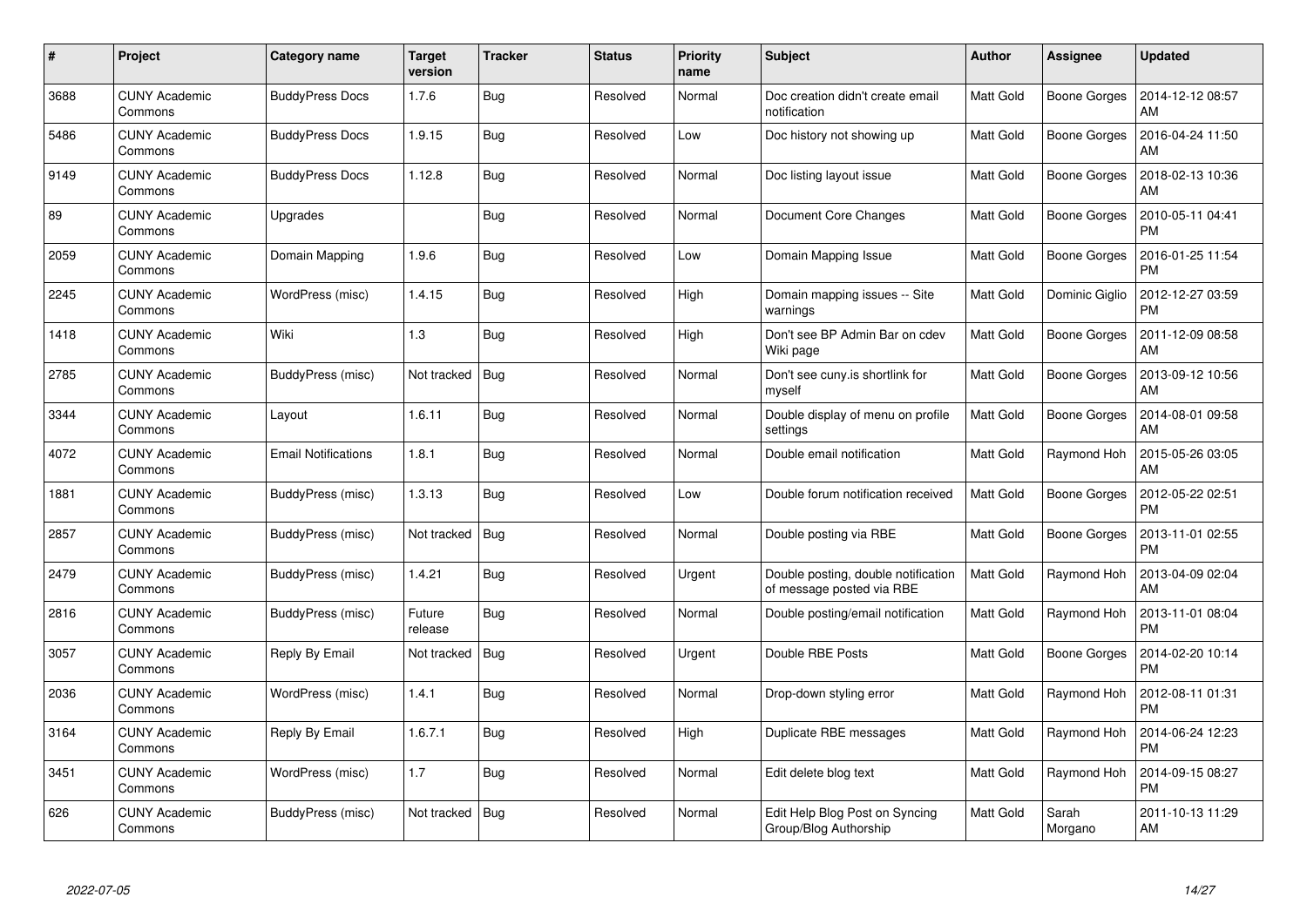| $\pmb{\sharp}$ | Project                         | Category name              | <b>Target</b><br>version | <b>Tracker</b> | <b>Status</b> | <b>Priority</b><br>name | <b>Subject</b>                                                                  | <b>Author</b>    | Assignee            | <b>Updated</b>                |
|----------------|---------------------------------|----------------------------|--------------------------|----------------|---------------|-------------------------|---------------------------------------------------------------------------------|------------------|---------------------|-------------------------------|
| 8183           | <b>CUNY Academic</b><br>Commons | Group Blogs                | 1.11.2                   | Bug            | Resolved      | Normal                  | Edit of Post creates notification<br>emails                                     | <b>Matt Gold</b> | <b>Boone Gorges</b> | 2017-08-15 05:14<br><b>PM</b> |
| 2564           | <b>CUNY Academic</b><br>Commons | WordPress (misc)           | 1.4.32                   | <b>Bug</b>     | Resolved      | High                    | Editing blog posts connected to<br>groups creates activity<br>item/notification | <b>Matt Gold</b> | <b>Boone Gorges</b> | 2013-07-17 08:39<br>AM        |
| 6350           | <b>CUNY Academic</b><br>Commons | Blogs (BuddyPress)         | 1.9.31                   | <b>Bug</b>     | Resolved      | Normal                  | Editing blog posts results in activity<br>items                                 | <b>Matt Gold</b> | Boone Gorges        | 2016-10-18 09:24<br><b>PM</b> |
| 14017          | <b>CUNY Academic</b><br>Commons | Group Blogs                | 1.18.8                   | <b>Bug</b>     | Resolved      | Normal                  | Editing of blog post leads to group<br>notification                             | <b>Matt Gold</b> | Raymond Hoh         | 2021-04-13 11:21<br>AM        |
| 6629           | <b>CUNY Academic</b><br>Commons | <b>Email Notifications</b> | 1.10.2                   | Bug            | Resolved      | Normal                  | email footer demphasizes RBE                                                    | <b>Matt Gold</b> | Raymond Hoh         | 2016-11-20 09:23<br>AM        |
| 1953           | <b>CUNY Academic</b><br>Commons | BuddyPress (misc)          | 1.3.15                   | Bug            | Resolved      | Normal                  | Email forum notification formatting<br>issue                                    | <b>Matt Gold</b> | <b>Boone Gorges</b> | 2012-06-21 03:32<br><b>PM</b> |
| 2339           | <b>CUNY Academic</b><br>Commons | commonsinabox.org          | Not tracked              | Bug            | Resolved      | Normal                  | Email forum notification includes<br>relative link to post                      | <b>Matt Gold</b> | Raymond Hoh         | 2013-01-08 04:24<br><b>PM</b> |
| 9076           | <b>NYCDH Community Site</b>     |                            |                          | Bug            | Resolved      | Normal                  | Email group subscription reset<br>erroneously                                   | <b>Matt Gold</b> | Raymond Hoh         | 2018-09-25 09:52<br>AM        |
| 3866           | <b>CUNY Academic</b><br>Commons | <b>Email Notifications</b> | 1.7.15                   | <b>Bug</b>     | Resolved      | Normal                  | Email notification does not indicate<br>presence of an attachment               | Matt Gold        | Boone Gorges        | 2015-03-12 10:35<br>AM        |
| 9085           | <b>CUNY Academic</b><br>Commons | <b>Email Notifications</b> | 1.12.7                   | <b>Bug</b>     | Resolved      | Normal                  | Email notification for group doc<br>creation                                    | Matt Gold        | Raymond Hoh         | 2018-01-23 11:11<br>AM        |
| 2121           | <b>CUNY Academic</b><br>Commons | BuddyPress (misc)          | 1.4.6                    | Bug            | Resolved      | Low                     | Email notification of forum post<br>omits hyperlinked word                      | Matt Gold        | <b>Boone Gorges</b> | 2012-09-30 09:05<br>AM        |
| 149            | <b>CUNY Academic</b><br>Commons | BuddyPress (misc)          |                          | <b>Bug</b>     | Resolved      | Normal                  | Email Notifications and TinyMCE                                                 | <b>Matt Gold</b> | Boone Gorges        | 2010-01-08 09:33<br><b>PM</b> |
| 638            | <b>CUNY Academic</b><br>Commons | BuddyPress (misc)          | 1.1.11                   | Bug            | Resolved      | Normal                  | Email Notifications Include Odd<br>Characters                                   | Matt Gold        | <b>Boone Gorges</b> | 2011-03-16 11:06<br>AM        |
| 3547           | <b>CUNY Academic</b><br>Commons | <b>Email Notifications</b> | Not tracked              | Bug            | Resolved      | Urgent                  | Email notifications not working                                                 | Matt Gold        | Matt Gold           | 2016-01-26 05:11<br><b>PM</b> |
| 11174          | <b>CUNY Academic</b><br>Commons | <b>Email Notifications</b> | 1.14.8                   | <b>Bug</b>     | Resolved      | High                    | Email notifications of spammed<br>comment on groupblog                          | <b>Matt Gold</b> | Raymond Hoh         | 2019-03-11 11:42<br><b>PM</b> |
| 9466           | <b>CUNY Academic</b><br>Commons | Reply By Email             | 1.12.11                  | <b>Bug</b>     | Resolved      | Normal                  | email post notification does not<br>post notice of attachment                   | Matt Gold        | Raymond Hoh         | 2018-03-27 12:48<br><b>PM</b> |
| 247            | <b>CUNY Academic</b><br>Commons | BuddyPress (misc)          |                          | Bug            | Resolved      | Normal                  | Email problem on signup                                                         | Matt Gold        | Boone Gorges        | 2010-05-18 03:09<br><b>PM</b> |
| 3205           | <b>CUNY Academic</b><br>Commons | <b>Commons Profile</b>     | 1.6.3                    | <b>Bug</b>     | Resolved      | High                    | Email profile field not showing up                                              | <b>Matt Gold</b> | <b>Boone Gorges</b> | 2014-05-12 02:18<br><b>PM</b> |
| 14199          | <b>CUNY Academic</b><br>Commons | <b>Email Notifications</b> |                          | <b>Bug</b>     | Resolved      | Normal                  | Email replies delayed                                                           | Matt Gold        | Raymond Hoh         | 2021-03-24 12:17<br><b>PM</b> |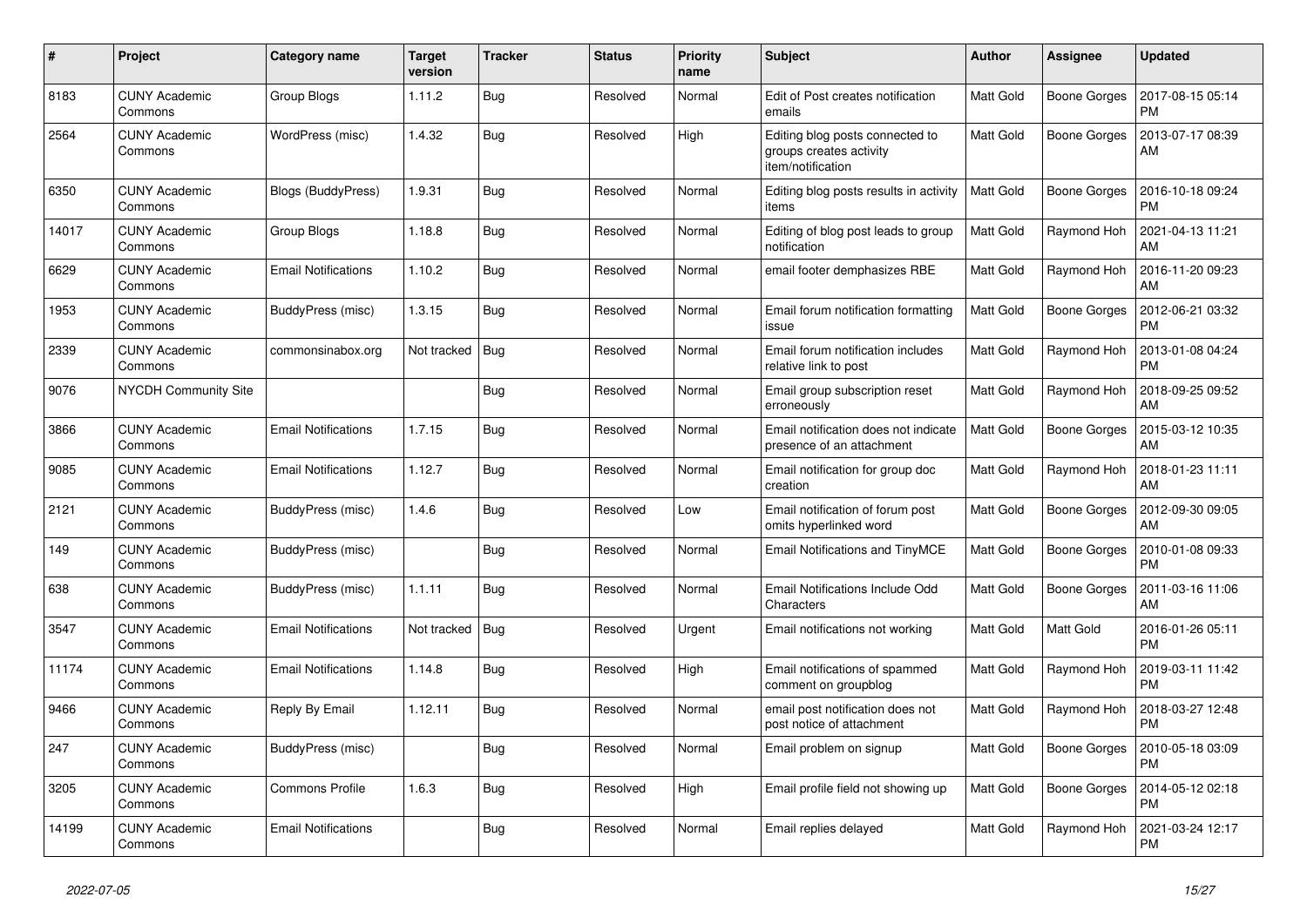| $\pmb{\sharp}$ | Project                         | Category name            | <b>Target</b><br>version | <b>Tracker</b> | <b>Status</b> | Priority<br>name | <b>Subject</b>                                                                                | <b>Author</b>    | Assignee            | <b>Updated</b>                |
|----------------|---------------------------------|--------------------------|--------------------------|----------------|---------------|------------------|-----------------------------------------------------------------------------------------------|------------------|---------------------|-------------------------------|
| 9489           | <b>CUNY Academic</b><br>Commons | Spam/Spam<br>Prevention  | 1.12.11                  | <b>Bug</b>     | Resolved      | Normal           | Email spam possibly related to<br>CAC form                                                    | Matt Gold        | Raymond Hoh         | 2018-03-26 05:28<br><b>PM</b> |
| 241            | <b>CUNY Academic</b><br>Commons | BuddyPress (misc)        |                          | <b>Bug</b>     | Resolved      | Normal           | <b>Emailed Group Activity Updates</b><br>Contain Escape Characters                            | Matt Gold        | <b>Boone Gorges</b> | 2010-08-25 01:30<br><b>PM</b> |
| 4763           | <b>NYCDH Community Site</b>     |                          |                          | <b>Bug</b>     | Resolved      | Normal           | Embedded HTML link doesn't<br>appear in email notification                                    | <b>Matt Gold</b> | Raymond Hoh         | 2015-10-10 10:11<br>AM        |
| 5939           | NYCDH Community Site            |                          |                          | Bug            | Resolved      | Normal           | Embedded link doesn't come<br>through CBOX/NYCDH email<br>notification                        | Matt Gold        | Raymond Hoh         | 2018-02-21 07:16<br><b>PM</b> |
| 204            | <b>CUNY Academic</b><br>Commons | BuddyPress (misc)        |                          | Bug            | Resolved      | Normal           | Embiggen list of my groups                                                                    | Matt Gold        | Boone Gorges        | 2010-05-11 05:13<br><b>PM</b> |
| 9132           | <b>CUNY Academic</b><br>Commons | My Commons               | 1.12.8                   | <b>Bug</b>     | Resolved      | Normal           | empty activity items on My<br>Commons                                                         | Matt Gold        | Raymond Hoh         | 2018-02-13 10:49<br>AM        |
| 1455           | <b>CUNY Academic</b><br>Commons | BuddyPress (misc)        | 1.3.1                    | <b>Bug</b>     | Resolved      | Normal           | Errant error message on Groups<br>page                                                        | Matt Gold        | <b>Boone Gorges</b> | 2011-12-16 02:05<br><b>PM</b> |
| 376            | <b>CUNY Academic</b><br>Commons | WordPress (misc)         | 1.1                      | <b>Bug</b>     | Resolved      | Normal           | Errant Subscribe2 Global Posts<br>Notification                                                | Matt Gold        | <b>Boone Gorges</b> | 2010-11-16 04:59<br><b>PM</b> |
| 4028           | <b>CUNY Academic</b><br>Commons | Reply By Email           | Not tracked              | Bug            | Resolved      | Normal           | Erroneous notice of Duplicate<br>posting                                                      | Matt Gold        | Raymond Hoh         | 2015-07-21 10:26<br>AM        |
| 15024          | <b>CUNY Academic</b><br>Commons | Social Paper             | 1.18.24                  | <b>Bug</b>     | Resolved      | Normal           | Erroneous social paper<br>notifications                                                       | Matt Gold        | Raymond Hoh         | 2021-12-08 11:07<br>AM        |
| 12847          | <b>CUNY Academic</b><br>Commons | Events                   | 1.16.12                  | Bug            | Resolved      | Normal           | Error message in event description                                                            | Matt Gold        | Raymond Hoh         | 2020-05-26 11:54<br>AM        |
| 13934          | <b>CUNY Academic</b><br>Commons | cuny.is                  | 1.18.4                   | Bug            | Resolved      | Low              | Error message on group settings<br>change                                                     | Matt Gold        | Boone Gorges        | 2021-02-09 11:05<br>AM        |
| 5530           | <b>NYCDH Community Site</b>     |                          |                          | Bug            | Resolved      | Normal           | Error updating plugin                                                                         | Matt Gold        | Raymond Hoh         | 2018-02-21 07:16<br><b>PM</b> |
| 4080           | <b>CUNY Academic</b><br>Commons | Events                   | 1.9                      | Bug            | Resolved      | Normal           | Events Calendar: Allow sites to<br>embed calendars from groups<br>(perhaps via BP group blog) | Matt Gold        | Raymond Hoh         | 2015-12-03 06:24<br><b>PM</b> |
| 4662           | <b>CUNY Academic</b><br>Commons | Events                   |                          | <b>Bug</b>     | Resolved      | Normal           | Events ICS download not working                                                               | Matt Gold        | Raymond Hoh         | 2015-09-23 05:37<br><b>PM</b> |
| 5717           | <b>CUNY Academic</b><br>Commons | Events                   | 1.10                     | Bug            | Resolved      | Normal           | Events not showing up on sitewide<br>events calendar                                          | Matt Gold        | Raymond Hoh         | 2016-10-27 11:49<br>AM        |
| 503            | <b>CUNY Academic</b><br>Commons | WordPress (misc)         | 1.1.6                    | Bug            | Resolved      | Normal           | <b>Explore and Possibly Remove</b><br><b>WP-Cron Reminder</b>                                 | Matt Gold        | <b>Boone Gorges</b> | 2010-12-21 11:55<br>AM        |
| 3969           | <b>CUNY Academic</b><br>Commons | <b>WordPress Plugins</b> | 1.7.18                   | Bug            | Resolved      | Normal           | External Group Blogs plugin<br>causing duplicate items of the<br>same post:                   | Matt Gold        | Raymond Hoh         | 2015-04-10 07:51<br>PM        |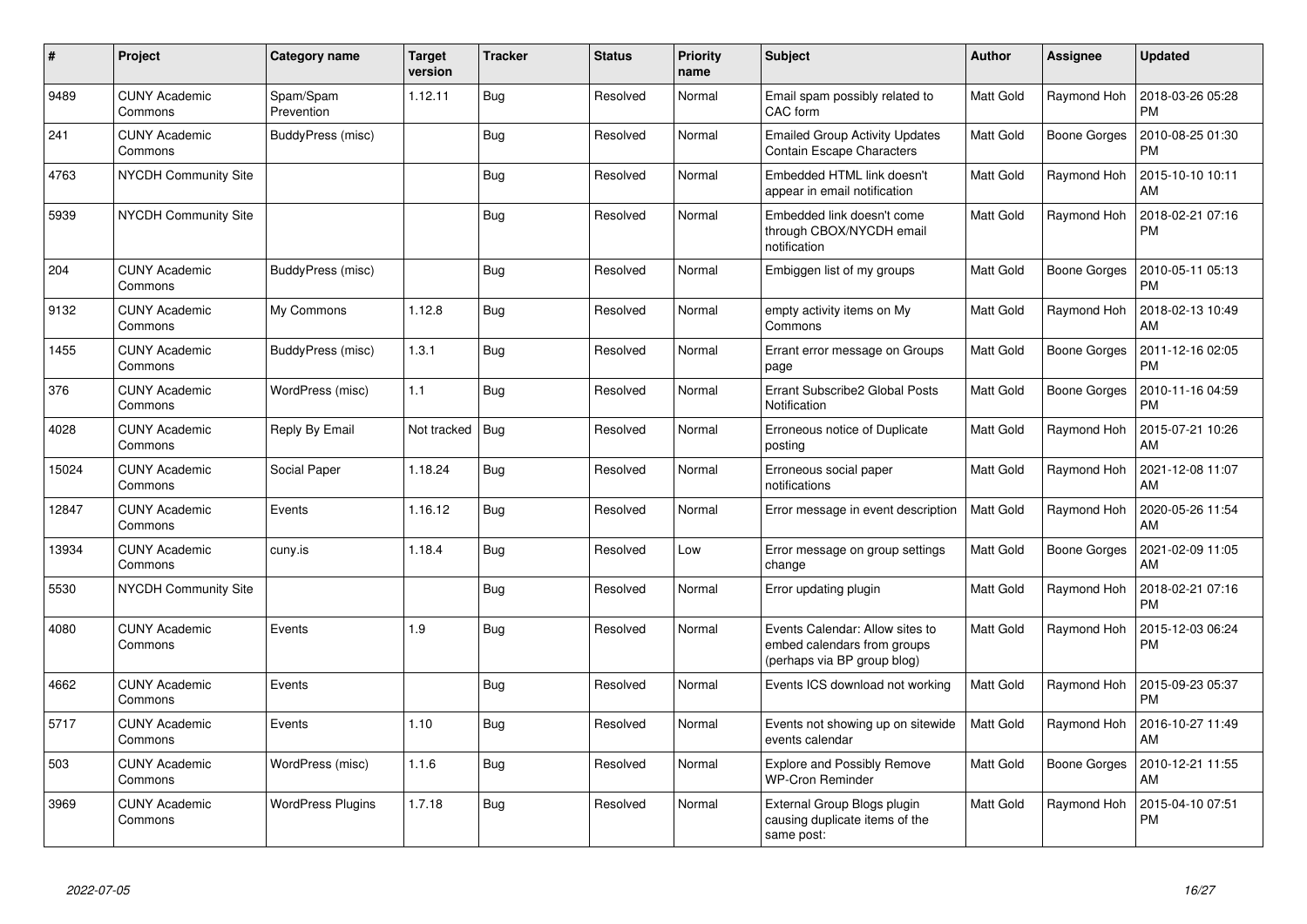| $\#$  | Project                         | Category name      | <b>Target</b><br>version | <b>Tracker</b> | <b>Status</b> | <b>Priority</b><br>name | <b>Subject</b>                                                      | Author           | Assignee            | <b>Updated</b>                |
|-------|---------------------------------|--------------------|--------------------------|----------------|---------------|-------------------------|---------------------------------------------------------------------|------------------|---------------------|-------------------------------|
| 809   | <b>CUNY Academic</b><br>Commons | WordPress (misc)   | 1.2.4                    | Bug            | Resolved      | Low                     | Extra padding on bottom of footer                                   | Matt Gold        | <b>Boone Gorges</b> | 2011-07-12 03:23<br><b>PM</b> |
| 80    | <b>CUNY Academic</b><br>Commons | Upgrades           |                          | Bug            | Resolved      | Normal                  | Extra Wrap Element on Home<br>Page Groups Loader                    | Matt Gold        | <b>CIC Michael</b>  | 2009-12-03 04:23<br><b>PM</b> |
| 1849  | <b>CUNY Academic</b><br>Commons | WordPress (misc)   | Not tracked              | Bug            | Resolved      | Normal                  | FAQ Hard to Read on Help Blog                                       | <b>Matt Gold</b> | Sarah<br>Morgano    | 2012-05-16 02:45<br><b>PM</b> |
| 343   | <b>CUNY Academic</b><br>Commons | Wiki               | 1.3                      | Bug            | Resolved      | Low                     | <b>FCKEditor Preferences</b>                                        | Matt Gold        | Boone Gorges        | 2011-11-30 11:55<br>AM        |
| 10553 | <b>CUNY Academic</b><br>Commons | <b>Group Files</b> | 1.13.12                  | Bug            | Resolved      | Normal                  | File category view persists after<br>clicking away                  | Matt Gold        | <b>Boone Gorges</b> | 2018-10-23 11:47<br>AM        |
| 1503  | <b>CUNY Academic</b><br>Commons | BuddyPress (misc)  | 1.3.3                    | Bug            | Resolved      | Normal                  | File list not showing file<br>descriptions                          | Matt Gold        | <b>Boone Gorges</b> | 2012-01-10 07:28<br><b>PM</b> |
| 2105  | <b>CUNY Academic</b><br>Commons | BuddyPress (misc)  | 1.4.9                    | <b>Bug</b>     | Resolved      | Normal                  | File name in a file uploaded to<br>group contains escape characters | Matt Gold        | Dominic Giglio      | 2012-11-01 12:02<br><b>PM</b> |
| 162   | <b>CUNY Academic</b><br>Commons | WordPress (misc)   |                          | Bug            | Resolved      | Normal                  | File Size Error on Upload                                           | Matt Gold        |                     | 2010-03-22 03:49<br><b>PM</b> |
| 4979  | <b>CUNY Academic</b><br>Commons | Group Forums       | Not tracked              | Bug            | Resolved      | Normal                  | File size limit exceeded?                                           | Matt Gold        | Matt Gold           | 2016-01-26 05:16<br><b>PM</b> |
| 2387  | <b>CUNY Academic</b><br>Commons | BuddyPress (misc)  | 1.4.19                   | Bug            | Resolved      | Low                     | File upload notifications contain<br>escape characters              | Matt Gold        | Boone Gorges        | 2013-02-11 02:21<br><b>PM</b> |
| 2191  | <b>CUNY Academic</b><br>Commons | BuddyPress (misc)  | 1.4.10                   | Bug            | Resolved      | Low                     | File upload to group doesn't<br>register as activity?               | Matt Gold        | Dominic Giglio      | 2012-11-11 09:28<br><b>PM</b> |
| 3544  | <b>CUNY Academic</b><br>Commons | <b>Group Files</b> | 1.7                      | <b>Bug</b>     | Resolved      | Normal                  | Files list upload button placement<br>after upload                  | Matt Gold        | Boone Gorges        | 2014-10-10 09:09<br>AM        |
| 1400  | <b>CUNY Academic</b><br>Commons | BuddyPress (misc)  | 1.2.7                    | Bug            | Resolved      | Normal                  | Firefox Login Caching Issue                                         | Matt Gold        | <b>Boone Gorges</b> | 2011-12-06 05:53<br><b>PM</b> |
| 455   | <b>CUNY Academic</b><br>Commons | WordPress (misc)   |                          | Bug            | Resolved      | High                    | Fix errors caused by More Privacy<br><b>Options Disabling</b>       | <b>Matt Gold</b> | <b>Boone Gorges</b> | 2010-12-08 10:47<br><b>PM</b> |
| 2231  | <b>CUNY Academic</b><br>Commons | commonsinabox.org  | Not tracked              | Bug            | Resolved      | Normal                  | Fix Header issue on<br>Commonsinabox.org                            | Matt Gold        | <b>Boone Gorges</b> | 2014-05-01 07:51<br><b>PM</b> |
| 3557  | <b>CUNY Academic</b><br>Commons | My Commons         | 1.7.1                    | Bug            | Resolved      | Urgent                  | Fix typo on My Commons overlay                                      | Matt Gold        | Boone Gorges        | 2014-10-15 11:02<br><b>PM</b> |
| 3428  | <b>CUNY Academic</b><br>Commons | Twitter page       | 1.6.14                   | Bug            | Resolved      | High                    | Fix typo on Twitter page                                            | Matt Gold        | Dominic Giglio      | 2014-09-01 08:53<br><b>PM</b> |
| 86    | <b>CUNY Academic</b><br>Commons | Upgrades           |                          | Bug            | Resolved      | Normal                  | Fix width of feed column on news<br>page                            | Matt Gold        | <b>Boone Gorges</b> | 2009-12-09 12:26<br><b>PM</b> |
| 2038  | CUNY Academic<br>Commons        | WordPress (misc)   | 1.4.2                    | <b>Bug</b>     | Resolved      | Normal                  | Fixing homepage spacing                                             | Matt Gold        | Matt Gold           | 2012-08-13 10:12<br>PM        |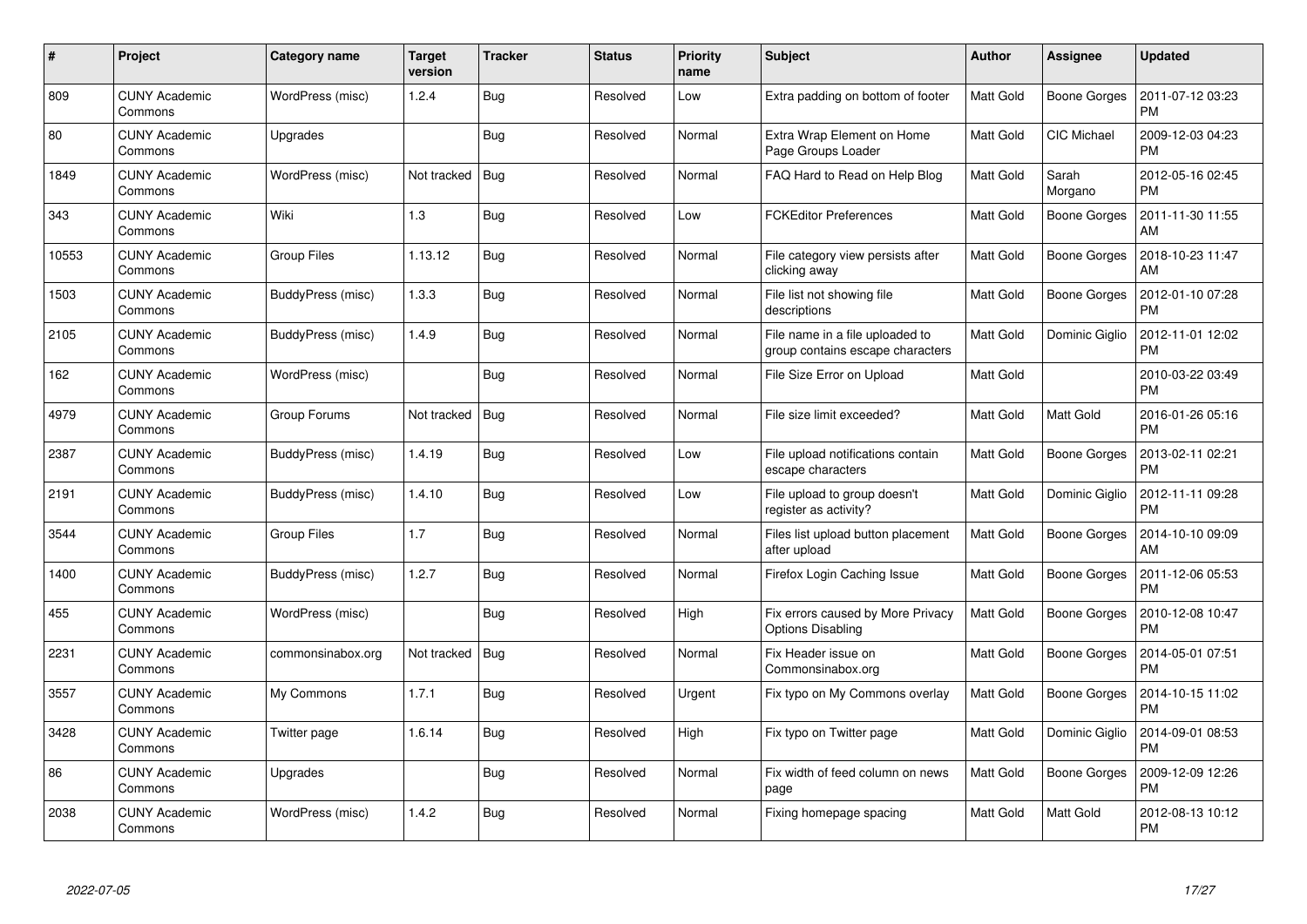| $\#$  | Project                         | Category name              | <b>Target</b><br>version | <b>Tracker</b> | <b>Status</b> | <b>Priority</b><br>name | <b>Subject</b>                                                    | Author           | <b>Assignee</b>     | <b>Updated</b>                |
|-------|---------------------------------|----------------------------|--------------------------|----------------|---------------|-------------------------|-------------------------------------------------------------------|------------------|---------------------|-------------------------------|
| 710   | <b>CUNY Academic</b><br>Commons | WordPress (misc)           | 1.2.1                    | Bug            | Resolved      | Normal                  | Flickr Photo Album Plugin Doesn't<br>Activate                     | Matt Gold        | Boone Gorges        | 2011-05-08 04:56<br><b>PM</b> |
| 2714  | <b>CUNY Academic</b><br>Commons | BuddyPress (misc)          | 1.5.0.1                  | Bug            | Resolved      | Normal                  | Font and Font Size Inconsistent in<br><b>Commons Profile</b>      | Matt Gold        | <b>Boone Gorges</b> | 2013-08-23 04:17<br><b>PM</b> |
| 2712  | <b>CUNY Academic</b><br>Commons | BuddyPress (misc)          | 1.5.0.1                  | Bug            | Resolved      | Normal                  | Font Size in BP Profile Menu<br>Should be Larger                  | Matt Gold        | <b>Boone Gorges</b> | 2013-08-23 04:36<br><b>PM</b> |
| 15196 | <b>CUNY Academic</b><br>Commons | Layout                     | 1.19.2                   | Bug            | Resolved      | Normal                  | footer positioning on GCDI site                                   | Matt Gold        | Raymond Hoh         | 2022-01-25 11:33<br>AM        |
| 3587  | <b>CUNY Academic</b><br>Commons | My Commons                 | 1.8.1                    | Bug            | Resolved      | Normal                  | Force SSL issue                                                   | Matt Gold        | <b>Boone Gorges</b> | 2015-06-01 11:39<br>AM        |
| 3429  | NYCDH Community Site            |                            |                          | Bug            | Resolved      | Normal                  | Forum Attachments not working                                     | Matt Gold        | Raymond Hoh         | 2014-09-01 04:04<br><b>PM</b> |
| 2654  | <b>CUNY Academic</b><br>Commons | commonsinabox.org          | Not tracked              | Bug            | Resolved      | Normal                  | Forum creation step in group setup<br>doesn't stick               | Matt Gold        | <b>Boone Gorges</b> | 2013-08-11 11:51<br>AM        |
| 2584  | NYCDH Community Site            |                            |                          | <b>Bug</b>     | Resolved      | Normal                  | Forum disabled                                                    | Matt Gold        | Raymond Hoh         | 2013-06-13 01:46<br><b>PM</b> |
| 15087 | <b>CUNY Academic</b><br>Commons | Group Forums               | 1.18.24                  | Bug            | Resolved      | Normal                  | Forum file limit                                                  | Matt Gold        | Boone Gorges        | 2021-12-14 11:39<br>AM        |
| 2280  | <b>CUNY Academic</b><br>Commons | commonsinabox.org          | Not tracked              | Bug            | Resolved      | High                    | Forum links not working                                           | Matt Gold        | <b>Boone Gorges</b> | 2012-11-20 12:33<br><b>PM</b> |
| 12471 | <b>CUNY Academic</b><br>Commons | <b>Email Notifications</b> | 1.16.7                   | Bug            | Resolved      | Normal                  | forum notificaiton not sent                                       | Matt Gold        | Raymond Hoh         | 2020-03-10 10:59<br>AM        |
| 172   | <b>CUNY Academic</b><br>Commons | BuddyPress (misc)          |                          | Bug            | Resolved      | Normal                  | Forum Notifications not working                                   | Matt Gold        |                     | 2010-03-04 07:28<br>AM        |
| 71    | <b>CUNY Academic</b><br>Commons | Group Forums               |                          | Bug            | Resolved      | Urgent                  | Forum of Private Group Not Hidden   Matt Gold                     |                  | <b>Boone Gorges</b> | 2009-11-24 10:15<br><b>PM</b> |
| 8582  | NYCDH Community Site            |                            |                          | Bug            | Resolved      | High                    | Forum post doesn't work                                           | Matt Gold        | Raymond Hoh         | 2018-02-21 07:13<br><b>PM</b> |
| 239   | <b>CUNY Academic</b><br>Commons | BuddyPress (misc)          |                          | Bug            | Resolved      | Normal                  | Forum Post Error                                                  | Matt Gold        | <b>Boone Gorges</b> | 2010-05-12 11:48<br>AM        |
| 1997  | <b>CUNY Academic</b><br>Commons | BuddyPress (misc)          | 1.4.6                    | Bug            | Resolved      | Normal                  | Forum post notification didn't<br>indicate image attachments      | Matt Gold        | Boone Gorges        | 2012-09-23 05:03<br><b>PM</b> |
| 5447  | <b>NYCDH Community Site</b>     |                            |                          | <b>Bug</b>     | Resolved      | Normal                  | Forum post notification doesn't note<br>presence of an attachment | <b>Matt Gold</b> | Raymond Hoh         | 2016-04-15 12:19<br><b>PM</b> |
| 10789 | <b>CUNY Academic</b><br>Commons | <b>Email Notifications</b> | 1.14.2                   | <b>Bug</b>     | Resolved      | High                    | Forum Posts not generating email<br>notifications                 | Matt Gold        | Boone Gorges        | 2018-12-10 07:19<br><b>PM</b> |
| 5127  | <b>CUNY Academic</b><br>Commons | <b>Email Notifications</b> | 1.9.7                    | <b>Bug</b>     | Resolved      | Normal                  | Forum posts to multiple groups --<br>no notice in attachment      | Matt Gold        | Daniel Jones        | 2016-02-07 10:08<br><b>PM</b> |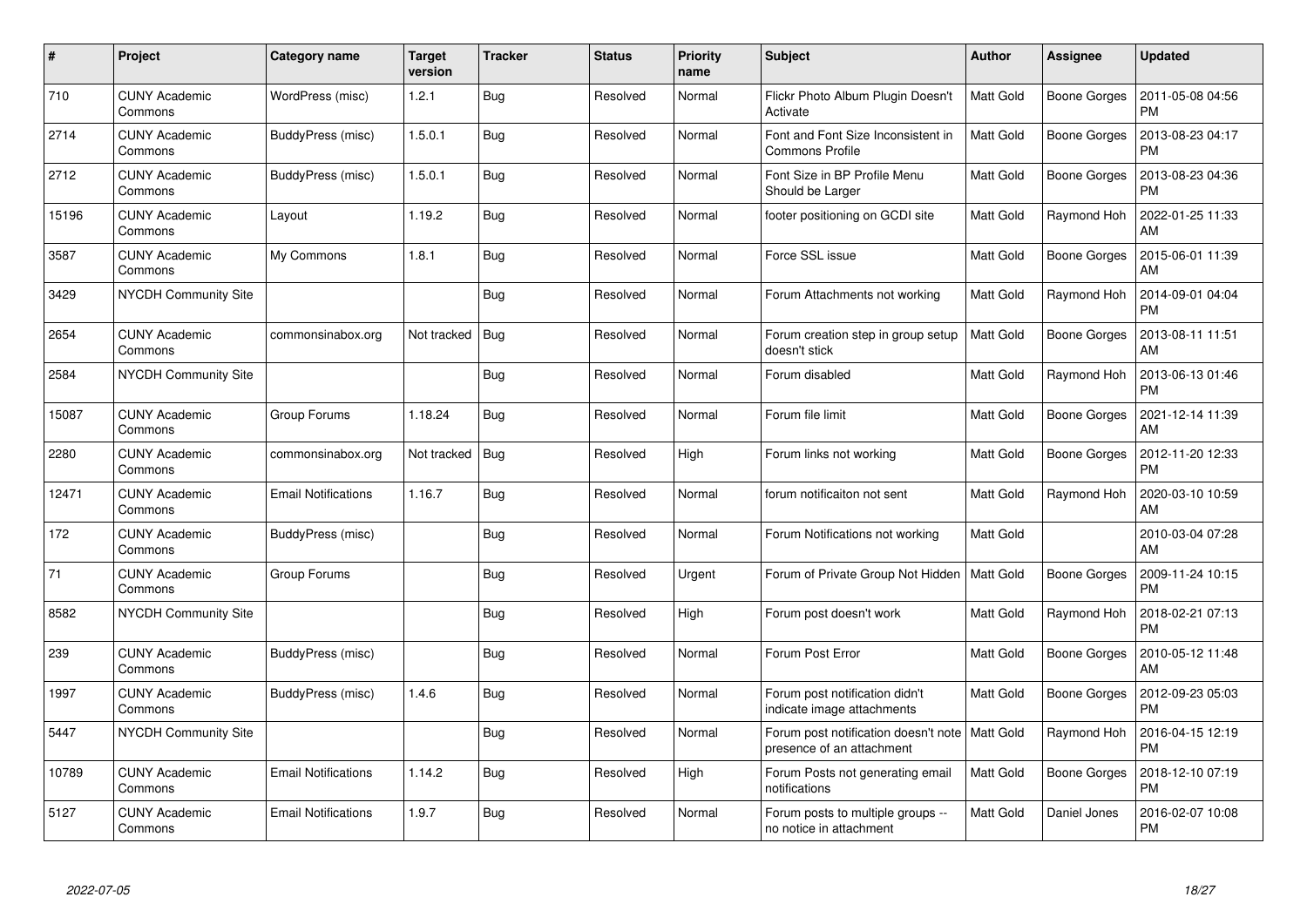| $\#$  | Project                         | Category name              | <b>Target</b><br>version | <b>Tracker</b> | <b>Status</b> | <b>Priority</b><br>name | <b>Subject</b>                                        | Author           | <b>Assignee</b>     | <b>Updated</b>                |
|-------|---------------------------------|----------------------------|--------------------------|----------------|---------------|-------------------------|-------------------------------------------------------|------------------|---------------------|-------------------------------|
| 3652  | <b>CUNY Academic</b><br>Commons | Group Forums               | 1.8                      | Bug            | Resolved      | Low                     | Forum preview doesn't show live<br>link               | Matt Gold        | Raymond Hoh         | 2015-04-21 06:46<br><b>PM</b> |
| 4765  | <b>CUNY Academic</b><br>Commons | Group Forums               | 1.8.13                   | Bug            | Resolved      | Normal                  | Forum preview not showing HTML<br>tags                | Matt Gold        | Boone Gorges        | 2015-10-11 10:30<br><b>PM</b> |
| 3601  | <b>CUNY Academic</b><br>Commons | <b>Email Notifications</b> | 1.7.3                    | Bug            | Resolved      | High                    | Forum replies do not show up on<br>the group homepage | Matt Gold        | Raymond Hoh         | 2014-11-10 01:24<br><b>PM</b> |
| 2660  | <b>CUNY Academic</b><br>Commons | commonsinabox.org          | Not tracked              | Bug            | Resolved      | Normal                  | Forum Role Display errors                             | Matt Gold        | Raymond Hoh         | 2013-08-11 11:48<br>AM        |
| 104   | <b>CUNY Academic</b><br>Commons | Upgrades                   |                          | Bug            | Resolved      | Low                     | Forum Tag Cloud Problems                              | Matt Gold        | <b>Boone Gorges</b> | 2010-05-11 04:32<br><b>PM</b> |
| 2979  | <b>CUNY Academic</b><br>Commons | BuddyPress (misc)          |                          | Bug            | Resolved      | Normal                  | Frame error in Invite Anyone                          | Matt Gold        | <b>Boone Gorges</b> | 2014-01-29 03:53<br><b>PM</b> |
| 908   | <b>CUNY Academic</b><br>Commons | BuddyPress (misc)          | 1.2.4                    | <b>Bug</b>     | Resolved      | Normal                  | Free a BP Doc from Locked Status                      | Matt Gold        | <b>Boone Gorges</b> | 2011-07-02 11:15<br><b>PM</b> |
| 143   | <b>CUNY Academic</b><br>Commons | BuddyPress (misc)          |                          | Bug            | Resolved      | Normal                  | Friendship Acceptance Error<br>Message                | Matt Gold        | Boone Gorges        | 2010-05-11 04:44<br><b>PM</b> |
| 2795  | <b>CUNY Academic</b><br>Commons | BuddyPress (misc)          | 1.6                      | Bug            | Resolved      | Normal                  | <b>Friendship Request Acceptance</b><br>interface     | Matt Gold        | Chris Stein         | 2014-03-27 03:07<br><b>PM</b> |
| 2251  | <b>CUNY Academic</b><br>Commons | BuddyPress (misc)          | 1.4.13                   | Bug            | Resolved      | Low                     | From address of forum notifications                   | <b>Matt Gold</b> | Boone Gorges        | 2013-02-03 01:56<br><b>PM</b> |
| 4639  | <b>CUNY Academic</b><br>Commons | Home Page                  | Not tracked              | Bug            | Resolved      | Urgent                  | Front page slider stopped working                     | Matt Gold        | <b>Boone Gorges</b> | 2015-09-21 03:44<br><b>PM</b> |
| 2099  | <b>CUNY Academic</b><br>Commons | WordPress (misc)           | Not tracked   Bug        |                | Resolved      | Normal                  | Gallery Slide Widget Reset                            | Matt Gold        | Boone Gorges        | 2012-09-04 06:26<br>PM        |
| 3480  | <b>CUNY Academic</b><br>Commons | WordPress (misc)           | Not tracked              | Bug            | Resolved      | High                    | Games site shows up as<br>archived/suspended          | Matt Gold        | <b>Boone Gorges</b> | 2014-09-21 09:34<br><b>PM</b> |
| 4010  | <b>CUNY Academic</b><br>Commons | <b>WordPress Plugins</b>   | 1.7.20                   | Bug            | Resolved      | High                    | GC Digital Fellows site down                          | Matt Gold        |                     | 2015-04-22 10:30<br>AM        |
| 9112  | <b>CUNY Academic</b><br>Commons |                            | Not tracked              | <b>Bug</b>     | Resolved      | High                    | GCDI site down                                        | Matt Gold        | <b>Boone Gorges</b> | 2018-01-23 10:18<br><b>PM</b> |
| 4402  | <b>CUNY Academic</b><br>Commons | <b>Public Portfolio</b>    | 1.9                      | Bug            | Resolved      | Normal                  | Github link needs full URL rather<br>than ID          | Matt Gold        | Daniel Jones        | 2015-11-09 02:21<br><b>PM</b> |
| 1362  | <b>CUNY Academic</b><br>Commons | WordPress (misc)           | Not tracked              | Bug            | Resolved      | High                    | Google Malware Warning                                | Matt Gold        |                     | 2011-11-23 12:15<br><b>PM</b> |
| 15137 | <b>CUNY Academic</b><br>Commons | Search                     | Not tracked              | Bug            | Resolved      | Normal                  | Google search not working?                            | Matt Gold        | <b>Boone Gorges</b> | 2022-01-04 04:17<br><b>PM</b> |
| 2815  | NYCDH Community Site            |                            |                          | <b>Bug</b>     | Resolved      | Normal                  | Group Activity dates don't match<br>latest activity   | Matt Gold        | Raymond Hoh         | 2013-10-14 11:40<br>PM        |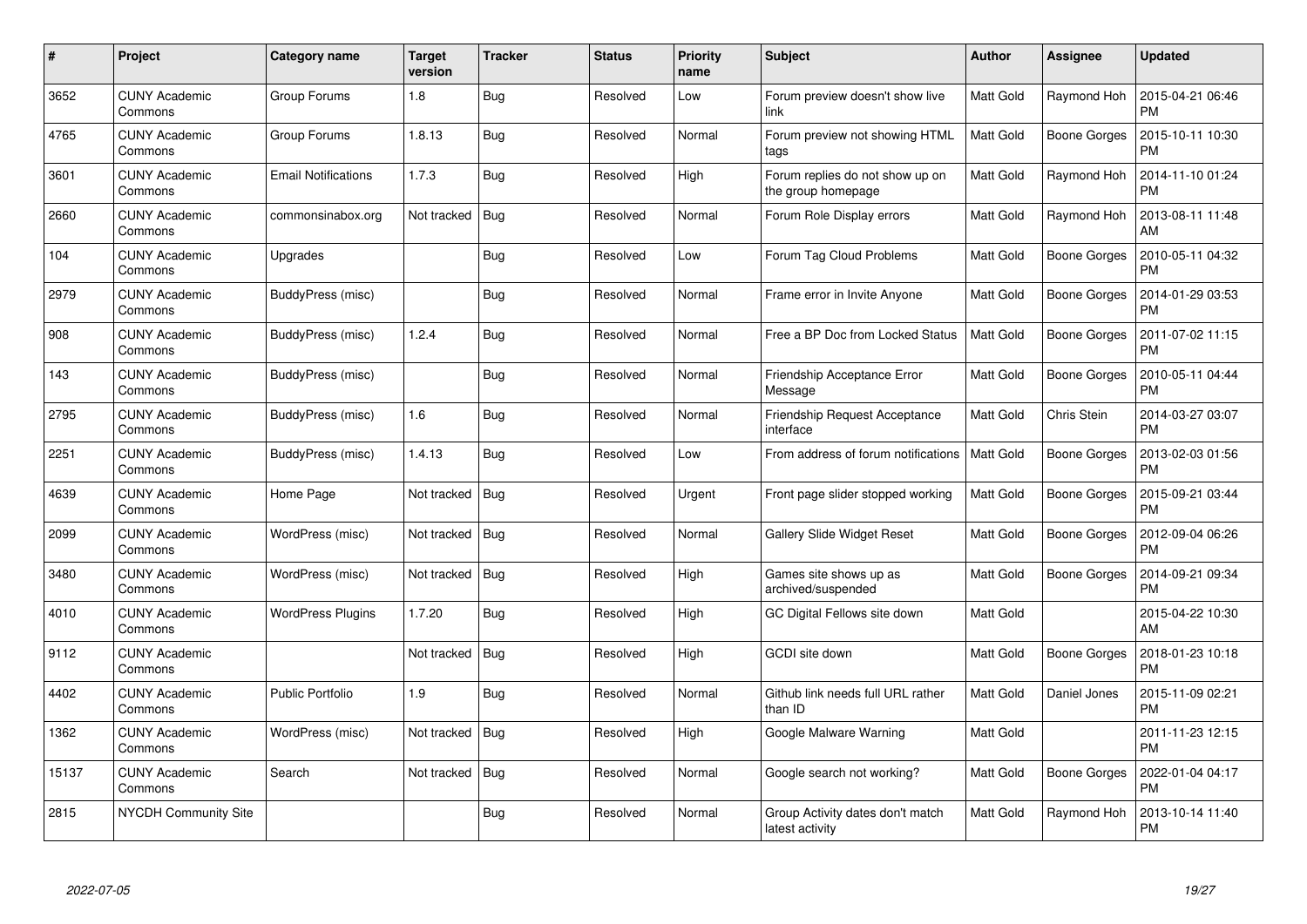| $\#$  | Project                         | Category name              | <b>Target</b><br>version | <b>Tracker</b> | <b>Status</b> | <b>Priority</b><br>name | <b>Subject</b>                                                  | Author           | <b>Assignee</b>     | <b>Updated</b>                |
|-------|---------------------------------|----------------------------|--------------------------|----------------|---------------|-------------------------|-----------------------------------------------------------------|------------------|---------------------|-------------------------------|
| 88    | <b>CUNY Academic</b><br>Commons | Upgrades                   |                          | <b>Bug</b>     | Resolved      | Normal                  | Group Admin Screens                                             | Matt Gold        | <b>CIC Michael</b>  | 2009-12-03 08:20<br><b>PM</b> |
| 10381 | <b>CUNY Academic</b><br>Commons | <b>Email Notifications</b> | 1.13.11                  | Bug            | Resolved      | Normal                  | Group Blog Comment notification<br>doesn't include username     | Matt Gold        | Raymond Hoh         | 2018-10-09 10:36<br>AM        |
| 5878  | <b>CUNY Academic</b><br>Commons | Group Blogs                | 1.10                     | Bug            | Resolved      | Normal                  | Group Blog creation improvements                                | Matt Gold        | <b>Boone Gorges</b> | 2016-08-10 09:36<br><b>PM</b> |
| 278   | <b>CUNY Academic</b><br>Commons | BuddyPress (misc)          | 1.0.1                    | <b>Bug</b>     | Resolved      | Normal                  | Group Blog plugin creates<br>subdirectory, not subdomain blogs  | Matt Gold        | Boone Gorges        | 2010-08-29 01:52<br><b>PM</b> |
| 3448  | <b>CUNY Academic</b><br>Commons | Groups (misc)              | 1.7                      | Bug            | Resolved      | Normal                  | Group changes email slug/link<br>issue                          | Matt Gold        | Raymond Hoh         | 2014-09-15 08:29<br><b>PM</b> |
| 1542  | <b>CUNY Academic</b><br>Commons | <b>BuddyPress Docs</b>     | 1.6                      | Bug            | Resolved      | Normal                  | Group Docs Locked                                               | Matt Gold        | <b>Boone Gorges</b> | 2014-03-21 03:38<br><b>PM</b> |
| 3608  | <b>CUNY Academic</b><br>Commons | <b>Email Notifications</b> | 1.7.3                    | <b>Bug</b>     | Resolved      | High                    | Group email plain-text formatting<br>problem                    | Matt Gold        | Raymond Hoh         | 2014-11-11 12:19<br><b>PM</b> |
| 9814  | <b>CUNY Academic</b><br>Commons | Groups (misc)              | Not tracked              | Bug            | Resolved      | Normal                  | Group email settings "No Email"<br>issue                        | Matt Gold        | Raymond Hoh         | 2018-05-22 11:45<br>AM        |
| 3859  | <b>CUNY Academic</b><br>Commons | Group Forums               | 1.7.14                   | <b>Bug</b>     | Resolved      | Normal                  | Group Forum Button Layout                                       | Matt Gold        | <b>Boone Gorges</b> | 2015-03-05 10:57<br>AM        |
| 4640  | <b>CUNY Academic</b><br>Commons |                            |                          | Bug            | Resolved      | Normal                  | Group forum problem                                             | Matt Gold        | Boone Gorges        | 2015-09-21 03:44<br><b>PM</b> |
| 11456 | NYCDH Community Site            |                            |                          | Bug            | Resolved      | Normal                  | Group has no admins                                             | Matt Gold        | Raymond Hoh         | 2019-06-01 04:24<br><b>PM</b> |
| 3226  | <b>CUNY Academic</b><br>Commons | Groups (misc)              | 1.6.4.1                  | Bug            | Resolved      | Normal                  | Group home: content pushed<br>below sidebar                     | Matt Gold        | Boone Gorges        | 2014-05-23 09:55<br>AM        |
| 2595  | <b>CUNY Academic</b><br>Commons | BuddyPress (misc)          | 1.4.29                   | <b>Bug</b>     | Resolved      | Low                     | Group invitation script                                         | Matt Gold        | <b>Boone Gorges</b> | 2013-06-02 04:06<br><b>PM</b> |
| 4816  | <b>CUNY Academic</b><br>Commons | Group Invitations          | 1.8.15                   | Bug            | Resolved      | High                    | Group invite email notifications not<br>received                | <b>Matt Gold</b> | Boone Gorges        | 2015-10-26 11:56<br>AM        |
| 12185 | <b>CUNY Academic</b><br>Commons |                            | 1.16.1                   | Bug            | Resolved      | Immediate               | Group links not working                                         | Matt Gold        | Boone Gorges        | 2019-12-10 10:35<br>AM        |
| 187   | <b>CUNY Academic</b><br>Commons | BuddyPress (misc)          |                          | <b>Bug</b>     | Resolved      | Normal                  | Group Member unable to be<br>promoted to admin status           | Matt Gold        | Boone Gorges        | 2010-04-02 09:26<br><b>PM</b> |
| 10854 | <b>CUNY Academic</b><br>Commons | Groups (misc)              | 1.14.3                   | Bug            | Resolved      | Normal                  | Group membership request not<br>appearing on Requests admin tab | Matt Gold        |                     | 2018-12-21 04:12<br><b>PM</b> |
| 25    | <b>CUNY Academic</b><br>Commons | Group Forums               |                          | Bug            | Resolved      | Low                     | Group Page "Active Forum Topics"<br>not displaying              | Matt Gold        | <b>Boone Gorges</b> | 2009-09-28 05:25<br><b>PM</b> |
| 9114  | <b>CUNY Academic</b><br>Commons | Home Page                  | 1.12.8                   | <b>Bug</b>     | Resolved      | Normal                  | group with long name messes up<br>homepage layout               | Matt Gold        | <b>Boone Gorges</b> | 2018-01-24 05:17<br>PM        |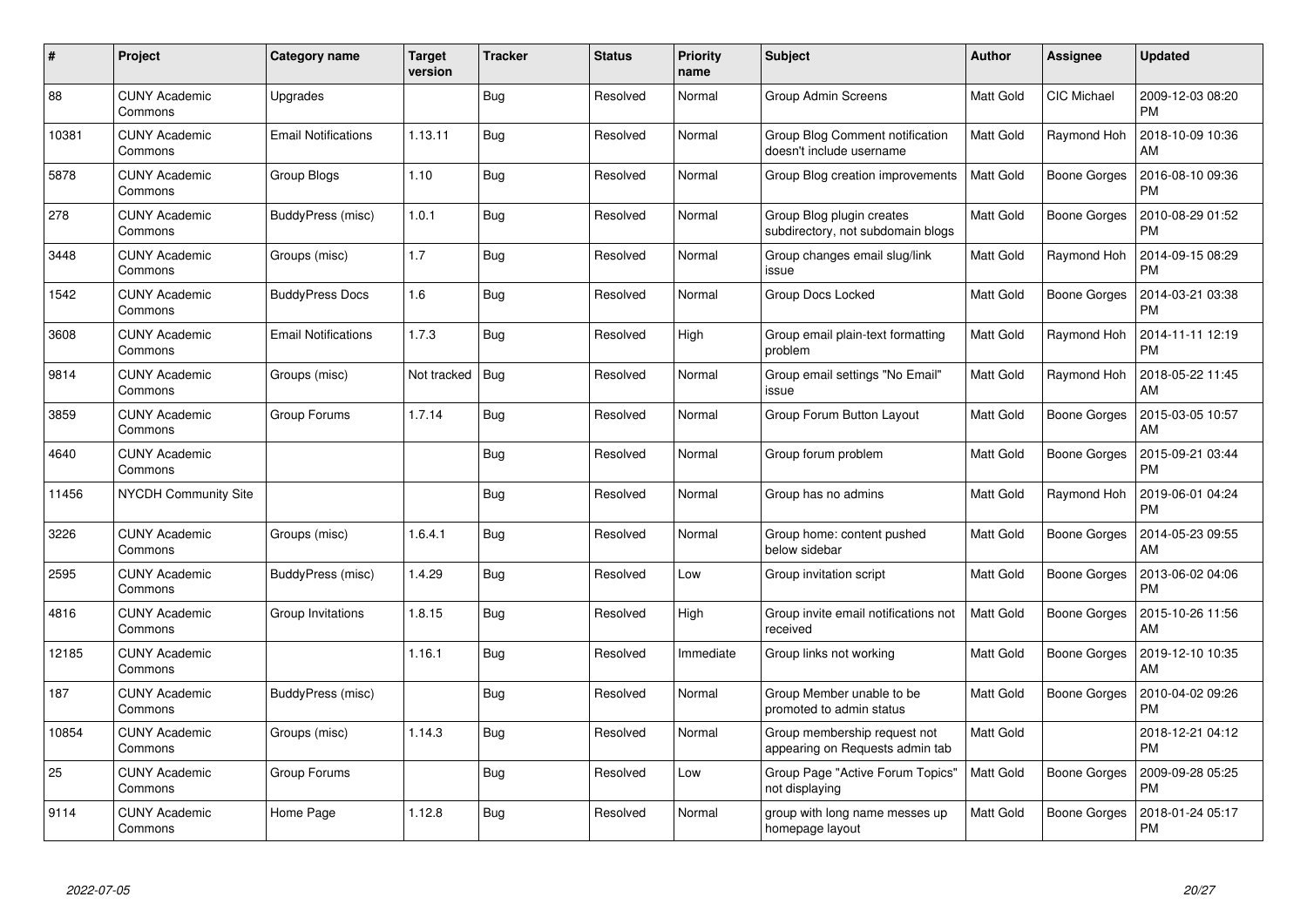| $\#$  | Project                         | Category name           | <b>Target</b><br>version | <b>Tracker</b> | <b>Status</b> | <b>Priority</b><br>name | <b>Subject</b>                                                 | Author    | <b>Assignee</b>     | <b>Updated</b>                |
|-------|---------------------------------|-------------------------|--------------------------|----------------|---------------|-------------------------|----------------------------------------------------------------|-----------|---------------------|-------------------------------|
| 3286  | NYCDH Community Site            |                         |                          | <b>Bug</b>     | Resolved      | Normal                  | Have BP Docs take on Access<br>Defaults of group               | Matt Gold | Raymond Hoh         | 2018-02-21 07:23<br><b>PM</b> |
| 15135 | <b>CUNY Academic</b><br>Commons | Toolbar                 | 1.19.1                   | Bug            | Resolved      | High                    | Header design spacing                                          | Matt Gold | <b>Boone Gorges</b> | 2022-01-11 04:41<br><b>PM</b> |
| 5513  | <b>CUNY Academic</b><br>Commons | Reply By Email          | 1.9.17                   | Bug            | Resolved      | Low                     | Header issues on a RBE post                                    | Matt Gold | Raymond Hoh         | 2016-05-31 11:44<br>AM        |
| 8659  | <b>CUNY Academic</b><br>Commons | Help/Codex              | 1.11.16                  | Bug            | Resolved      | Normal                  | Help email us link not working                                 | Matt Gold | Raymond Hoh         | 2017-10-11 03:51<br><b>PM</b> |
| 3043  | <b>CUNY Academic</b><br>Commons | Redmine                 | Not tracked              | Bug            | Resolved      | Normal                  | Help Marilyn Figure out Redmine<br>notification issues         | Matt Gold | Micki Kaufman       | 2014-05-06 03:01<br><b>PM</b> |
| 4125  | <b>CUNY Academic</b><br>Commons | <b>WordPress Themes</b> | 1.8.2                    | Bug            | Resolved      | Normal                  | Help overlay layer issue                                       | Matt Gold | Daniel Jones        | 2015-06-08 10:34<br>AM        |
| 7755  | <b>CUNY Academic</b><br>Commons | Help/Codex              | Not tracked              | Bug            | Resolved      | Normal                  | help page not loading                                          | Matt Gold | scott voth          | 2017-03-25 11:10<br>AM        |
| 101   | <b>CUNY Academic</b><br>Commons | Upgrades                |                          | Bug            | Resolved      | Normal                  | <b>Help Pages</b>                                              | Matt Gold | Matt Gold           | 2009-12-08 07:34<br><b>PM</b> |
| 469   | <b>CUNY Academic</b><br>Commons | WordPress (misc)        | Not tracked              | Bug            | Resolved      | High                    | Help with a blog using a deleted<br>theme                      | Matt Gold | <b>Boone Gorges</b> | 2010-12-13 05:09<br><b>PM</b> |
| 499   | <b>CUNY Academic</b><br>Commons | WordPress (misc)        | 1.1.6                    | Bug            | Resolved      | Normal                  | Help with Atahualpa Issues                                     | Matt Gold | scott voth          | 2010-12-21 07:30<br><b>PM</b> |
| 786   | <b>CUNY Academic</b><br>Commons | WordPress (misc)        | 1.2.3                    | Bug            | Resolved      | Normal                  | Hero Image Slider Overlay Display<br>on IE                     | Matt Gold | <b>Boone Gorges</b> | 2011-06-06 09:51<br>AM        |
| 444   | <b>CUNY Academic</b><br>Commons | WordPress (misc)        | 1.1.1                    | <b>Bug</b>     | Resolved      | High                    | Hero Slides Not Showing Up in<br>Firefox                       | Matt Gold | Boone Gorges        | 2010-12-08 08:41<br>AM        |
| 30    | <b>CUNY Academic</b><br>Commons | BuddyPress (misc)       |                          | Bug            | Resolved      | Normal                  | Hidden Forum Activity Showing up<br>in News Feed               | Matt Gold | <b>Boone Gorges</b> | 2009-09-30 02:51<br><b>PM</b> |
| 3588  | <b>CUNY Academic</b><br>Commons | Groups (misc)           | 1.7.2                    | Bug            | Resolved      | Normal                  | Hidden group not appearing in<br>search results                | Matt Gold | <b>Boone Gorges</b> | 2014-11-01 02:57<br><b>PM</b> |
| 220   | <b>CUNY Academic</b><br>Commons | BuddyPress (misc)       |                          | <b>Bug</b>     | Resolved      | High                    | Hidden Groups showing up in<br>homepage group listing          | Matt Gold | <b>Boone Gorges</b> | 2010-05-07 10:30<br>AM        |
| 3910  | <b>CUNY Academic</b><br>Commons | Home Page               | 1.7.15.2                 | Bug            | Resolved      | High                    | Home Page Display Errors                                       | Matt Gold | <b>Boone Gorges</b> | 2015-03-17 10:21<br>AM        |
| 3614  | <b>CUNY Academic</b><br>Commons | Home Page               | 1.7.2                    | Bug            | Resolved      | Normal                  | Homepage member widget filter<br>feature not working           | Matt Gold | Boone Gorges        | 2014-11-01 02:24<br><b>PM</b> |
| 8702  | <b>CUNY Academic</b><br>Commons | Homepage Slides         | 1.11.13                  | Bug            | Resolved      | Normal                  | Homepage slider doesn't offer<br>option to move through slides | Matt Gold | <b>Boone Gorges</b> | 2017-09-14 11:37<br><b>PM</b> |
| 5179  | CUNY Academic<br>Commons        | Homepage Slides         | 1.9.6                    | <b>Bug</b>     | Resolved      | High                    | homepage slider image broken                                   | Matt Gold | Raymond Hoh         | 2016-02-01 11:26<br>PM        |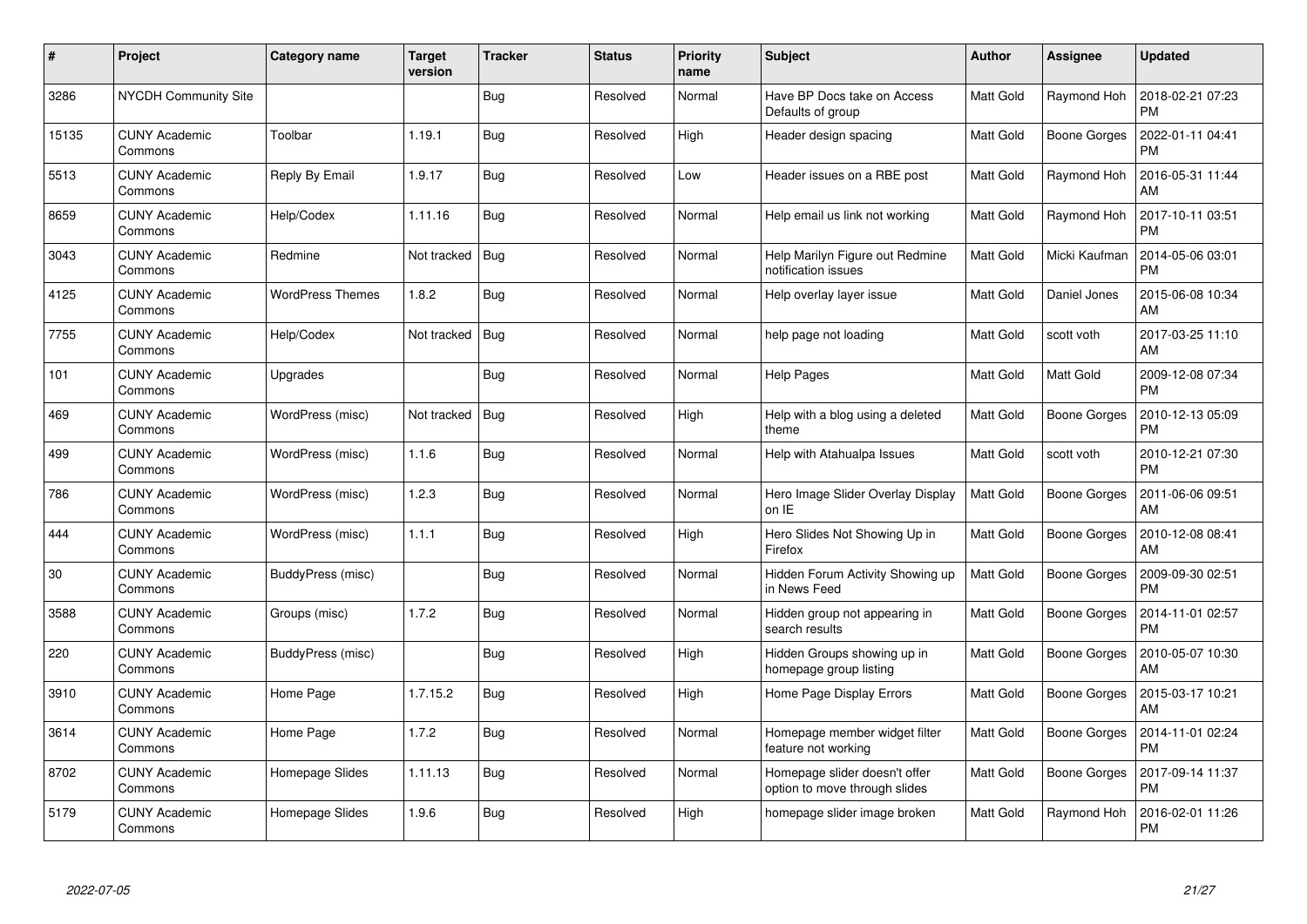| $\#$  | Project                         | Category name              | <b>Target</b><br>version | <b>Tracker</b> | <b>Status</b> | <b>Priority</b><br>name | <b>Subject</b>                                                      | Author           | Assignee            | <b>Updated</b>                |
|-------|---------------------------------|----------------------------|--------------------------|----------------|---------------|-------------------------|---------------------------------------------------------------------|------------------|---------------------|-------------------------------|
| 11610 | <b>CUNY Academic</b><br>Commons |                            | 1.15.5                   | Bug            | Resolved      | Normal                  | Homepage thumbnails not loading                                     | Matt Gold        | <b>Boone Gorges</b> | 2019-06-29 10:38<br><b>PM</b> |
| 660   | <b>CUNY Academic</b><br>Commons | BuddyPress (misc)          | 1.2                      | Bug            | Resolved      | Low                     | HTML Markup appears in activity<br>comment                          | Matt Gold        | Boone Gorges        | 2011-04-04 02:39<br><b>PM</b> |
| 8025  | <b>CUNY Academic</b><br>Commons | Group Forums               | 1.11.11                  | Bug            | Resolved      | Normal                  | HTML markup in group forum<br>notification                          | Matt Gold        | Daniel Jones        | 2017-08-25 11:38<br>AM        |
| 8692  | <b>CUNY Academic</b><br>Commons | <b>Email Notifications</b> | 1.11.15                  | Bug            | Resolved      | Normal                  | HTML not rendering in email<br>notifications                        | Matt Gold        | Raymond Hoh         | 2017-10-11 11:08<br>AM        |
| 661   | <b>CUNY Academic</b><br>Commons | BuddyPress (misc)          | 1.2                      | Bug            | Resolved      | Low                     | HTML Special Characters Appear<br>in Email Notification Text        | Matt Gold        | Raymond Hoh         | 2011-05-04 08:55<br>AM        |
| 152   | <b>CUNY Academic</b><br>Commons | BuddyPress (misc)          |                          | <b>Bug</b>     | Resolved      | Normal                  | HTML Tags Added to Email<br><b>Notifications</b>                    | Matt Gold        | <b>Boone Gorges</b> | 2010-05-11 04:52<br><b>PM</b> |
| 2363  | <b>CUNY Academic</b><br>Commons | WordPress (misc)           | 1.4.16                   | Bug            | Resolved      | Normal                  | HTTP Error 500 (Internal Server<br>Error) on GC DSL blog            | Matt Gold        | <b>Boone Gorges</b> | 2013-01-02 10:10<br>AM        |
| 12433 | NYCDH Community Site            |                            |                          | Bug            | Resolved      | Normal                  | hyperlinks not accepted in forum<br>post                            | Matt Gold        | Raymond Hoh         | 2020-11-23 08:42<br><b>PM</b> |
| 2798  | <b>CUNY Academic</b><br>Commons | BuddyPress (misc)          | 1.5.4                    | Bug            | Resolved      | Normal                  | <b>IE10 Profile Display Errors</b>                                  | <b>Matt Gold</b> | Raymond Hoh         | 2013-09-25 03:33<br><b>PM</b> |
| 1116  | <b>CUNY Academic</b><br>Commons | WordPress (misc)           | Not tracked              | Bug            | Resolved      | High                    | Image Upload Error                                                  | Matt Gold        |                     | 2011-08-27 08:44<br>AM        |
| 1916  | <b>CUNY Academic</b><br>Commons | WordPress (misc)           | 1.3.14                   | Bug            | Resolved      | High                    | Images Breaking on Help Blog and<br><b>Ground Control</b>           | Matt Gold        | <b>Boone Gorges</b> | 2012-05-26 07:54<br><b>PM</b> |
| 5742  | <b>NYCDH Community Site</b>     |                            |                          | Bug            | Resolved      | Normal                  | images in slideshow not working                                     | Matt Gold        | Raymond Hoh         | 2016-07-20 07:24<br><b>PM</b> |
| 761   | <b>CUNY Academic</b><br>Commons | WordPress (misc)           | 1.3                      | Bug            | Resolved      | Normal                  | Implement "Send a Comment"<br>Function                              | Matt Gold        | <b>Boone Gorges</b> | 2011-06-02 04:51<br><b>PM</b> |
| 2014  | <b>CUNY Academic</b><br>Commons | BuddyPress (misc)          | 1.5                      | Bug            | Resolved      | Normal                  | Improper margins on Members<br>Directory                            | <b>Matt Gold</b> | Dominic Giglio      | 2012-12-18 10:37<br>AM        |
| 1990  | <b>CUNY Academic</b><br>Commons | BuddyPress (misc)          | 1.3.17                   | Bug            | Resolved      | Low                     | In Forum post list, member avatar<br>partially obscures member name | Matt Gold        | <b>Boone Gorges</b> | 2012-07-29 08:42<br><b>PM</b> |
| 215   | <b>CUNY Academic</b><br>Commons | BuddyPress (misc)          |                          | Bug            | Resolved      | Low                     | Inaccurate dates on group page`                                     | Matt Gold        | Boone Gorges        | 2010-05-12 12:11<br><b>PM</b> |
| 2116  | <b>CUNY Academic</b><br>Commons | BuddyPress (misc)          | 1.4.31                   | <b>Bug</b>     | Resolved      | Normal                  | Include failed message in RBE<br><b>Failure Notification</b>        | <b>Matt Gold</b> | Raymond Hoh         | 2013-07-08 11:01<br><b>PM</b> |
| 3324  | <b>CUNY Academic</b><br>Commons | <b>Public Portfolio</b>    | 1.6.10                   | Bug            | Resolved      | Normal                  | Incorrect display of send<br>message/mention on portfolio page      | Matt Gold        | <b>Boone Gorges</b> | 2014-07-22 09:06<br><b>PM</b> |
| 180   | <b>CUNY Academic</b><br>Commons | BuddyPress (misc)          |                          | Bug            | Resolved      | Normal                  | Incorrect Link on Friendship<br><b>Request Notification Issues</b>  | Matt Gold        | <b>Boone Gorges</b> | 2010-03-13 08:47<br>AM        |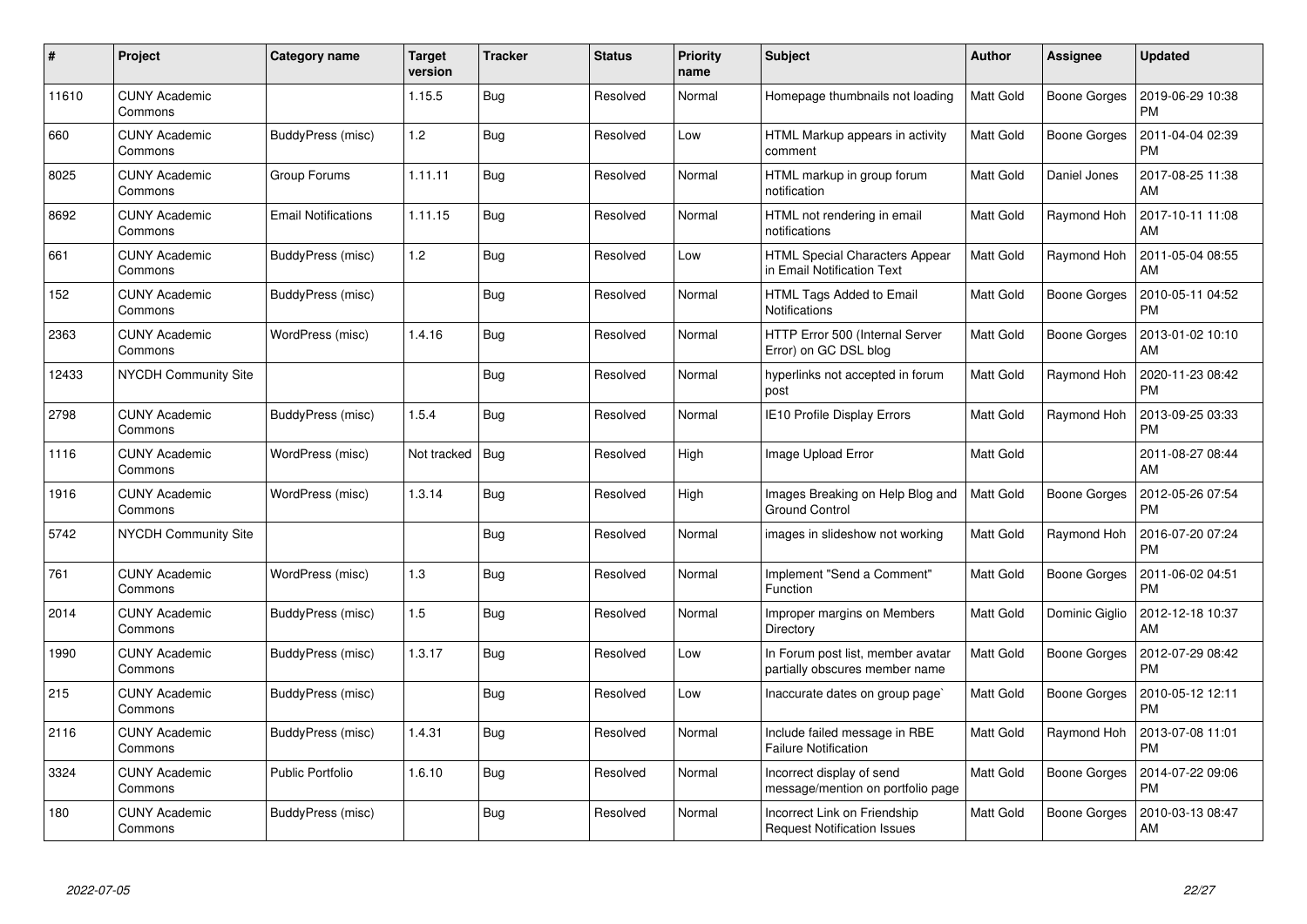| $\pmb{\#}$ | Project                         | <b>Category name</b>       | <b>Target</b><br>version | <b>Tracker</b> | <b>Status</b> | Priority<br>name | <b>Subject</b>                                                     | <b>Author</b>    | Assignee            | <b>Updated</b>                |
|------------|---------------------------------|----------------------------|--------------------------|----------------|---------------|------------------|--------------------------------------------------------------------|------------------|---------------------|-------------------------------|
| 1802       | <b>CUNY Academic</b><br>Commons | WordPress (misc)           | 1.3.11                   | Bug            | Resolved      | Low              | Incorrect Page Title on Blogs Page                                 | <b>Matt Gold</b> | Boone Gorges        | 2012-04-03 08:28<br><b>PM</b> |
| 26         | <b>CUNY Academic</b><br>Commons |                            |                          | Bug            | Resolved      | Normal           | <b>Install Akismet Sitewide</b>                                    | Matt Gold        | Matt Gold           | 2009-09-22 11:43<br><b>PM</b> |
| 1912       | <b>CUNY Academic</b><br>Commons | WordPress (misc)           | 1.3.13                   | Bug            | Resolved      | Normal           | Install the VéritéCo Timeline Plugin                               | <b>Matt Gold</b> | <b>Boone Gorges</b> | 2012-05-23 04:13<br><b>PM</b> |
| 240        | <b>CUNY Academic</b><br>Commons | BuddyPress (misc)          |                          | Bug            | Resolved      | Normal           | Invite Anyone - CUNY email<br>domain produces error                | Matt Gold        | Boone Gorges        | 2010-05-14 12:39<br><b>PM</b> |
| 507        | <b>CUNY Academic</b><br>Commons | BuddyPress (misc)          | 1.1.6                    | Bug            | Resolved      | High             | Invite Anyone Rejects CUNY Email<br>Addresses                      | Matt Gold        | <b>Boone Gorges</b> | 2010-12-21 11:26<br>AM        |
| 3217       | <b>CUNY Academic</b><br>Commons | <b>Public Portfolio</b>    |                          | Bug            | Resolved      | Normal           | Issue with Link button on Profile<br>Fields                        | <b>Matt Gold</b> | <b>Boone Gorges</b> | 2014-05-21 10:29<br><b>PM</b> |
| 3954       | <b>CUNY Academic</b><br>Commons | <b>Email Notifications</b> | 1.7.18                   | <b>Bug</b>     | Resolved      | Normal           | Issues with Email notifications for<br>Groups w/RSS Feeds attached | Matt Gold        | Raymond Hoh         | 2015-04-08 05:04<br><b>PM</b> |
| 106        | <b>CUNY Academic</b><br>Commons | Upgrades                   |                          | Bug            | Resolved      | High             | <b>ITPF09 Forum Issue</b>                                          | Matt Gold        | Boone Gorges        | 2009-12-03 04:49<br><b>PM</b> |
| 74         | <b>CUNY Academic</b><br>Commons | Upgrades                   |                          | <b>Bug</b>     | Resolved      | Low              | Join/Login Link Weirdness                                          | <b>Matt Gold</b> | <b>CIC Michael</b>  | 2010-05-11 04:42<br>PM        |
| 628        | <b>CUNY Academic</b><br>Commons | Wiki                       | 1.2.1                    | Bug            | Resolved      | Normal           | LaTeX support for MediaWiki                                        | Matt Gold        | Boone Gorges        | 2011-05-11 09:50<br><b>PM</b> |
| 2950       | <b>CUNY Academic</b><br>Commons | commonsinabox.org          | Not tracked              | Bug            | Resolved      | Normal           | Layout broken on<br>commonsinabox.org forum 404                    | Matt Gold        | <b>Boone Gorges</b> | 2014-05-06 02:59<br><b>PM</b> |
| 219        | <b>CUNY Academic</b><br>Commons | WordPress (misc)           |                          | Bug            | Resolved      | Low              | Left Margin Padding on sign-in<br>page                             | Matt Gold        | Boone Gorges        | 2010-05-11 05:14<br><b>PM</b> |
| 476        | <b>CUNY Academic</b><br>Commons | WordPress (misc)           | 1.1.3                    | Bug            | Resolved      | High             | Limited Email Domains List Empty<br>After Site Upgrade             | Matt Gold        | Boone Gorges        | 2010-12-13 07:02<br><b>PM</b> |
| 13459      | <b>CUNY Academic</b><br>Commons | Layout                     | 1.17.6                   | Bug            | Resolved      | Normal           | Line spacing on forum post title is<br>too small                   | <b>Matt Gold</b> | Raymond Hoh         | 2020-10-27 11:00<br>AM        |
| 2188       | <b>CUNY Academic</b><br>Commons | BuddyPress (misc)          | 1.4.9                    | Bug            | Resolved      | Normal           | Line Spacing/Breaks on BP Docs                                     | Matt Gold        | Chris Stein         | 2012-11-01 03:15<br><b>PM</b> |
| 130        | <b>CUNY Academic</b><br>Commons | BuddyPress (misc)          |                          | <b>Bug</b>     | Resolved      | Normal           | Link to Blog on Group Pages leads<br>back to Group                 | Matt Gold        | Boone Gorges        | 2009-12-10 01:28<br><b>PM</b> |
| 3287       | <b>NYCDH Community Site</b>     |                            |                          | <b>Bug</b>     | Resolved      | Normal           | Link to Private Doc bounces<br>non-logged-in users to homepage     | Matt Gold        | Raymond Hoh         | 2014-06-25 05:30<br><b>PM</b> |
| 107        | <b>CUNY Academic</b><br>Commons | Upgrades                   |                          | Bug            | Resolved      | High             | Log In Problem                                                     | Matt Gold        | <b>Boone Gorges</b> | 2009-12-04 12:02<br>AM        |
| 12893      | NYCDH Community Site            |                            |                          | Bug            | Resolved      | Normal           | Login issue                                                        | Matt Gold        | Raymond Hoh         | 2020-06-05 10:31<br>AM        |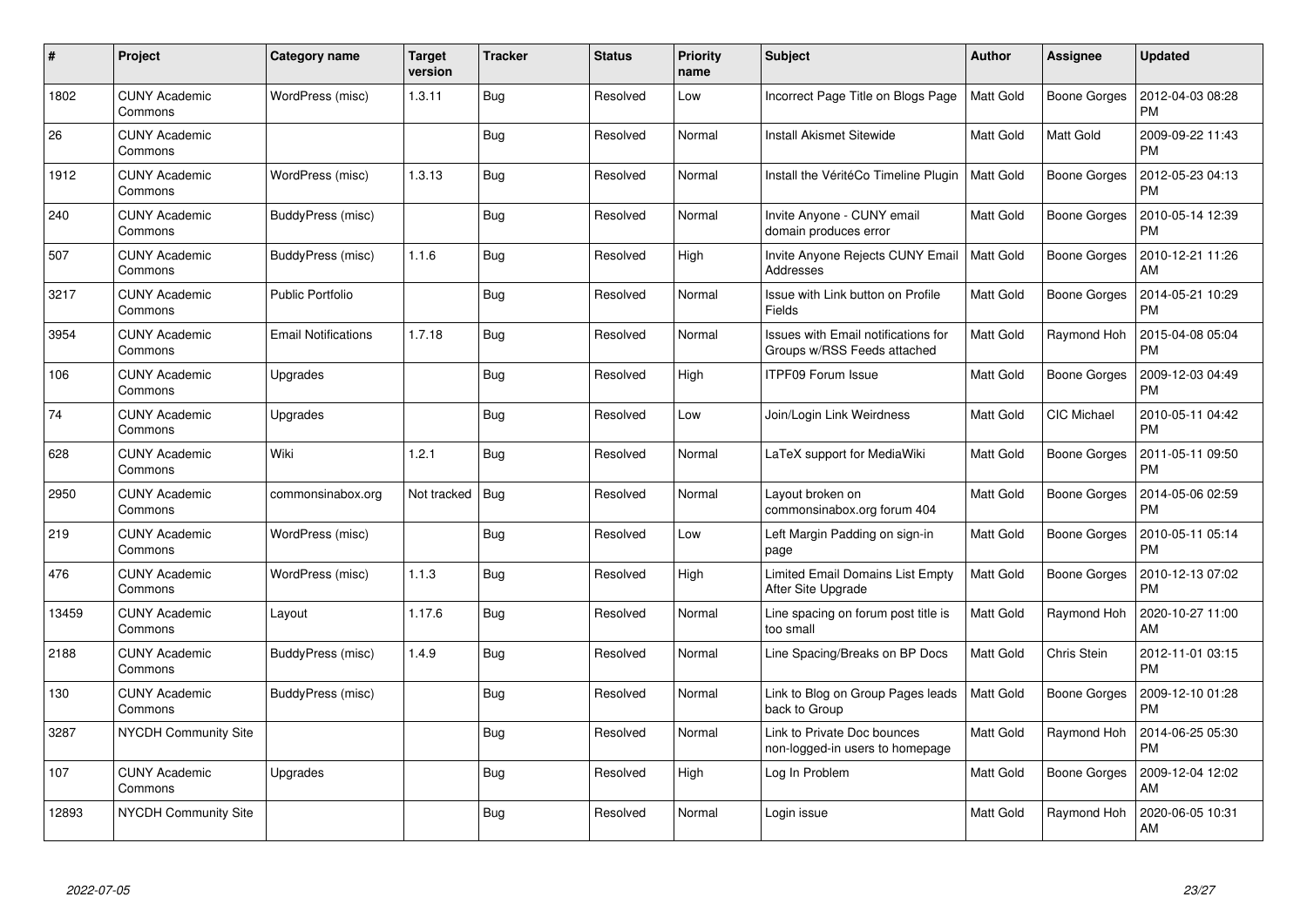| $\#$ | Project                         | Category name              | <b>Target</b><br>version | <b>Tracker</b> | <b>Status</b> | <b>Priority</b><br>name | <b>Subject</b>                                                                | <b>Author</b>    | Assignee            | <b>Updated</b>                |
|------|---------------------------------|----------------------------|--------------------------|----------------|---------------|-------------------------|-------------------------------------------------------------------------------|------------------|---------------------|-------------------------------|
| 1558 | <b>CUNY Academic</b><br>Commons | BuddyPress (misc)          | 1.3.6                    | <b>Bug</b>     | Resolved      | Normal                  | Login Issues                                                                  | <b>Matt Gold</b> | Boone Gorges        | 2012-02-08 06:40<br><b>PM</b> |
| 2239 | <b>CUNY Academic</b><br>Commons | <b>Email Notifications</b> | 1.7                      | <b>Bug</b>     | Resolved      | Normal                  | Login redirects when clicking on<br>private group addresses not<br>working    | Matt Gold        | Raymond Hoh         | 2014-11-01 11:41<br>AM        |
| 540  | <b>CUNY Academic</b><br>Commons | BuddyPress (misc)          | 1.1.8                    | <b>Bug</b>     | Resolved      | Normal                  | Long BP Group Doc Names Hide<br>Edit/Delete Options                           | <b>Matt Gold</b> | Boone Gorges        | 2011-02-02 10:58<br>AM        |
| 2944 | <b>CUNY Academic</b><br>Commons | BuddyPress (misc)          | 1.5.13                   | <b>Bug</b>     | Resolved      | Normal                  | Long load time on send invites<br>group pages                                 | <b>Matt Gold</b> | <b>Boone Gorges</b> | 2014-01-02 02:50<br><b>PM</b> |
| 3802 | <b>CUNY Academic</b><br>Commons | Home Page                  | 1.7.14                   | <b>Bug</b>     | Resolved      | Normal                  | Long user name causes problems<br>with Who's Online homepage<br>display       | <b>Matt Gold</b> | Daniel Jones        | 2015-02-23 03:39<br><b>PM</b> |
| 297  | <b>CUNY Academic</b><br>Commons | Wiki                       |                          | <b>Bug</b>     | Resolved      | Normal                  | Lost write privileges to wiki images<br>directory                             | <b>Matt Gold</b> |                     | 2010-08-25 05:47<br><b>PM</b> |
| 3555 | <b>CUNY Academic</b><br>Commons | Publicity                  | Not tracked              | Bug            | Resolved      | High                    | Mailchimp email display issue                                                 | <b>Matt Gold</b> | Matt Gold           | 2017-11-15 05:47<br><b>PM</b> |
| 5022 | <b>CUNY Academic</b><br>Commons | Wiki                       | 1.9.1                    | <b>Bug</b>     | Resolved      | High                    | Main nav bar different on wiki page                                           | <b>Matt Gold</b> | <b>Boone Gorges</b> | 2015-12-11 09:31<br><b>PM</b> |
| 3058 | <b>CUNY Academic</b><br>Commons | BuddyPress (misc)          | 1.5.18.1                 | <b>Bug</b>     | Resolved      | Urgent                  | Main navigation bar not working                                               | <b>Matt Gold</b> | <b>Boone Gorges</b> | 2014-02-21 09:28<br>AM        |
| 3449 | <b>CUNY Academic</b><br>Commons | Groups (misc)              | 1.7                      | <b>Bug</b>     | Resolved      | Normal                  | Make Default Option for "Create"<br>Forum" in Group Creation Process<br>"Yes" | Matt Gold        | <b>Boone Gorges</b> | 2014-09-22 08:39<br><b>PM</b> |
| 3717 | <b>CUNY Academic</b><br>Commons | Groups (misc)              | 1.7.7                    | <b>Bug</b>     | Resolved      | Normal                  | Member invitations to Group<br>Members error alert                            | <b>Matt Gold</b> | <b>Boone Gorges</b> | 2014-12-22 02:25<br><b>PM</b> |
| 363  | <b>CUNY Academic</b><br>Commons | BuddyPress (misc)          | Not tracked              | Bug            | Resolved      | Normal                  | Member listed twice in group                                                  | <b>Matt Gold</b> | <b>Boone Gorges</b> | 2010-10-06 10:35<br>AM        |
| 6674 | <b>CUNY Academic</b><br>Commons | Reply By Email             | 1.10.3                   | Bug            | Resolved      | Normal                  | Member RBE responses to<br>document uploads                                   | <b>Matt Gold</b> | Raymond Hoh         | 2016-11-29 09:44<br><b>PM</b> |
| 731  | <b>CUNY Academic</b><br>Commons | BuddyPress (misc)          | 1.2.1                    | <b>Bug</b>     | Resolved      | Normal                  | Member reports a problem posting<br>to a private group                        | <b>Matt Gold</b> | <b>Boone Gorges</b> | 2011-05-03 07:10<br><b>PM</b> |
| 613  | <b>CUNY Academic</b><br>Commons | BuddyPress (misc)          | 1.1.10                   | <b>Bug</b>     | Resolved      | Normal                  | Member reports group blog / group<br>member syncing                           | <b>Matt Gold</b> | Boone Gorges        | 2011-03-03 09:26<br>AM        |
| 1568 | <b>CUNY Academic</b><br>Commons | BuddyPress (misc)          | Not tracked              | Bug            | Resolved      | Normal                  | Member reports problem with email   Matt Gold<br>notifications                |                  |                     | 2012-02-28 10:51<br>AM        |
| 352  | <b>CUNY Academic</b><br>Commons | BuddyPress (misc)          | 1.1                      | <b>Bug</b>     | Resolved      | Normal                  | Member reports problems with<br>avatar cropping                               | Matt Gold        | Boone Gorges        | 2010-11-16 05:07<br><b>PM</b> |
| 531  | <b>CUNY Academic</b><br>Commons | BuddyPress (misc)          | 1.1.7                    | <b>Bug</b>     | Resolved      | Low                     | Member reports problems with<br>avatar cropping                               | <b>Matt Gold</b> | <b>Boone Gorges</b> | 2011-01-04 05:10<br><b>PM</b> |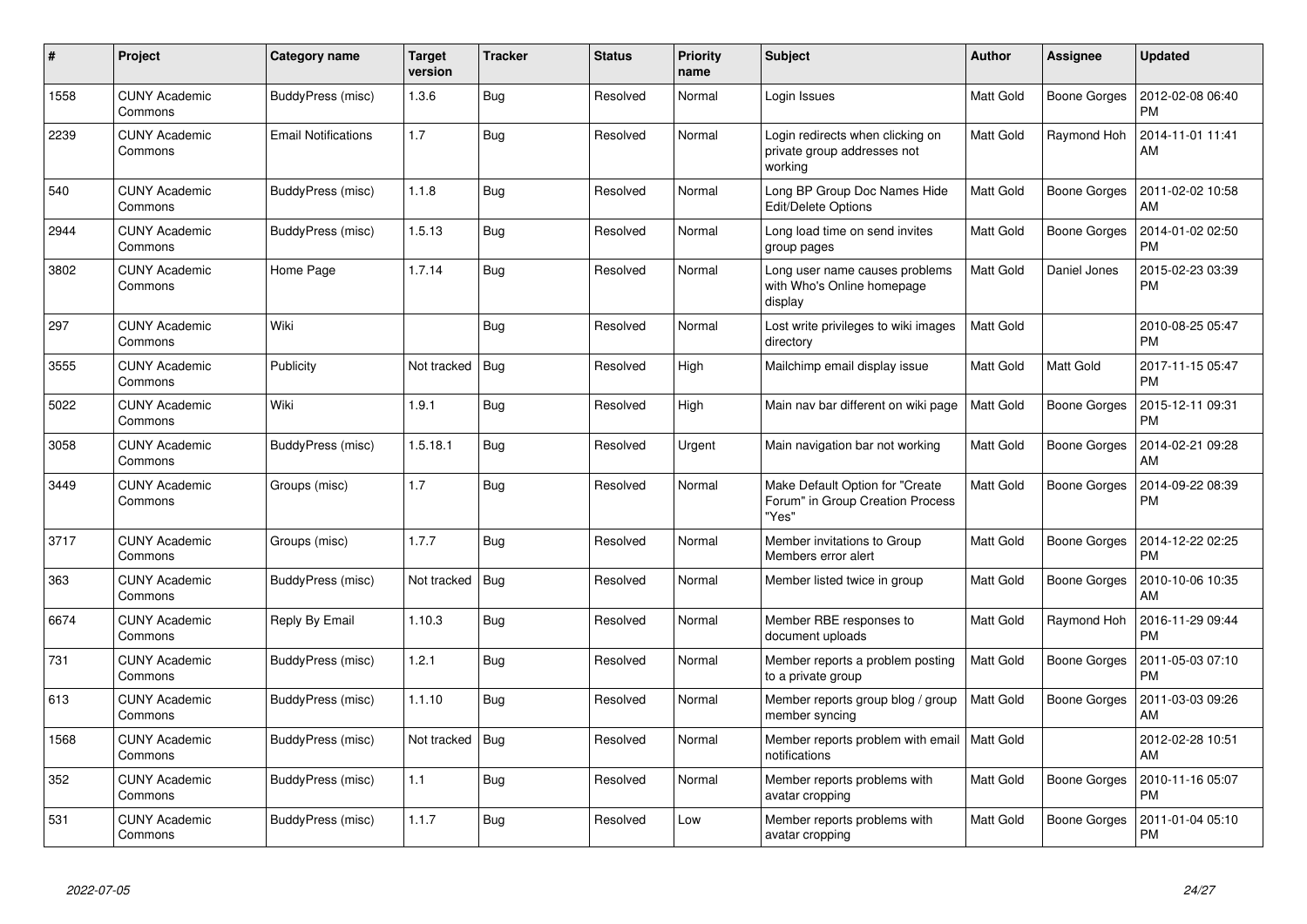| $\#$  | Project                         | Category name              | <b>Target</b><br>version | <b>Tracker</b> | <b>Status</b> | <b>Priority</b><br>name | <b>Subject</b>                                                      | Author           | Assignee            | <b>Updated</b>                |
|-------|---------------------------------|----------------------------|--------------------------|----------------|---------------|-------------------------|---------------------------------------------------------------------|------------------|---------------------|-------------------------------|
| 568   | <b>CUNY Academic</b><br>Commons | BuddyPress (misc)          | 1.1.10                   | <b>Bug</b>     | Resolved      | High                    | Member reports trouble uploading<br>documents to groups             | Matt Gold        | <b>Boone Gorges</b> | 2011-02-10 02:33<br><b>PM</b> |
| 612   | <b>CUNY Academic</b><br>Commons | BuddyPress (misc)          | 1.1.10                   | Bug            | Resolved      | Normal                  | Member reports trouble uploading<br>documents to groups             | Matt Gold        | <b>Boone Gorges</b> | 2011-03-07 10:12<br><b>PM</b> |
| 159   | <b>CUNY Academic</b><br>Commons | BuddyPress (misc)          |                          | Bug            | Resolved      | Normal                  | Member reports trouble with<br><b>Notification Settings</b>         | Matt Gold        | <b>Boone Gorges</b> | 2010-05-11 04:50<br><b>PM</b> |
| 11280 | NYCDH Community Site            |                            |                          | Bug            | Resolved      | Normal                  | Member search not working                                           | Matt Gold        | Raymond Hoh         | 2019-04-01 06:23<br><b>PM</b> |
| 1352  | <b>CUNY Academic</b><br>Commons | WordPress (misc)           | Not tracked              | Bug            | Resolved      | Normal                  | Members listed as Authors on Main   Matt Gold<br><b>Blog</b>        |                  | <b>Boone Gorges</b> | 2011-11-16 09:15<br>AM        |
| 1754  | <b>CUNY Academic</b><br>Commons | WordPress (misc)           | 1.3.10                   | Bug            | Resolved      | High                    | Members receiving dev site<br>comment spam                          | Matt Gold        | <b>Boone Gorges</b> | 2012-03-20 01:05<br><b>PM</b> |
| 209   | <b>CUNY Academic</b><br>Commons | BuddyPress (misc)          |                          | <b>Bug</b>     | Resolved      | High                    | Members Report that Forum<br>Attachments not working                | Matt Gold        | <b>Boone Gorges</b> | 2010-05-14 12:13<br><b>PM</b> |
| 16    | <b>CUNY Academic</b><br>Commons | Redmine                    |                          | Bug            | Resolved      | Normal                  | Members unable to comment on<br><b>Tickets</b>                      | <b>Matt Gold</b> | Matt Gold           | 2009-09-12 04:29<br><b>PM</b> |
| 574   | <b>CUNY Academic</b><br>Commons | BuddyPress (misc)          | 1.1.10                   | Bug            | Resolved      | High                    | Members unable to read<br>documents posted to groups                | Matt Gold        | <b>Boone Gorges</b> | 2011-02-10 03:01<br><b>PM</b> |
| 451   | <b>CUNY Academic</b><br>Commons | BuddyPress (misc)          | Not tracked              | Bug            | Resolved      | High                    | Members Unable to Upload<br>Documents to Groups                     | Matt Gold        | Boone Gorges        | 2010-12-09 12:32<br><b>PM</b> |
| 3420  | <b>CUNY Academic</b><br>Commons | <b>Email Notifications</b> | 1.6.14                   | <b>Bug</b>     | Resolved      | Normal                  | Membership approval link in email<br>notifications                  | Matt Gold        | <b>Boone Gorges</b> | 2014-09-01 09:31<br><b>PM</b> |
| 3190  | <b>CUNY Academic</b><br>Commons | BuddyPress (misc)          | 1.6.3                    | <b>Bug</b>     | Resolved      | Normal                  | Mention link on Member Profile<br>Leads to SiteWide activity stream | Matt Gold        | Boone Gorges        | 2014-05-12 02:53<br><b>PM</b> |
| 13274 | <b>CUNY Academic</b><br>Commons | <b>Email Notifications</b> | 1.17.8                   | Bug            | Resolved      | Normal                  | Messy links in CAC email<br>notifications                           | Matt Gold        | Raymond Hoh         | 2020-11-17 12:31<br><b>PM</b> |
| 2230  | <b>CUNY Academic</b><br>Commons | WordPress (misc)           | 1.4.10                   | Bug            | Resolved      | High                    | MESTC page scrambled                                                | Matt Gold        | Dominic Giglio      | 2012-11-20 02:39<br><b>PM</b> |
| 533   | <b>CUNY Academic</b><br>Commons | BuddyPress (misc)          | 1.1.8                    | <b>Bug</b>     | Resolved      | Normal                  | Minor CSS issue on group page                                       | Matt Gold        | <b>Boone Gorges</b> | 2011-02-02 09:44<br>AM        |
| 3343  | <b>CUNY Academic</b><br>Commons | BuddyPress (misc)          | 1.6.11                   | <b>Bug</b>     | Resolved      | Low                     | Minor Email display error                                           | Matt Gold        | <b>Boone Gorges</b> | 2014-08-01 10:01<br>AM        |
| 163   | <b>CUNY Academic</b><br>Commons | WordPress (misc)           |                          | Bug            | Resolved      | High                    | Missing plugins                                                     | Matt Gold        | <b>Boone Gorges</b> | 2010-05-11 08:38<br><b>PM</b> |
| 111   | <b>CUNY Academic</b><br>Commons | Upgrades                   |                          | Bug            | Resolved      | High                    | More Privacy Options and BP Feed   Matt Gold                        |                  | <b>Boone Gorges</b> | 2010-02-25 12:24<br><b>PM</b> |
| 2786  | CUNY Academic<br>Commons        | BuddyPress (misc)          | 1.5.3                    | <b>Bug</b>     | Resolved      | Normal                  | Move position of close window<br>checkbox on overlay                | Matt Gold        | Boone Gorges        | 2013-09-19 12:07<br><b>PM</b> |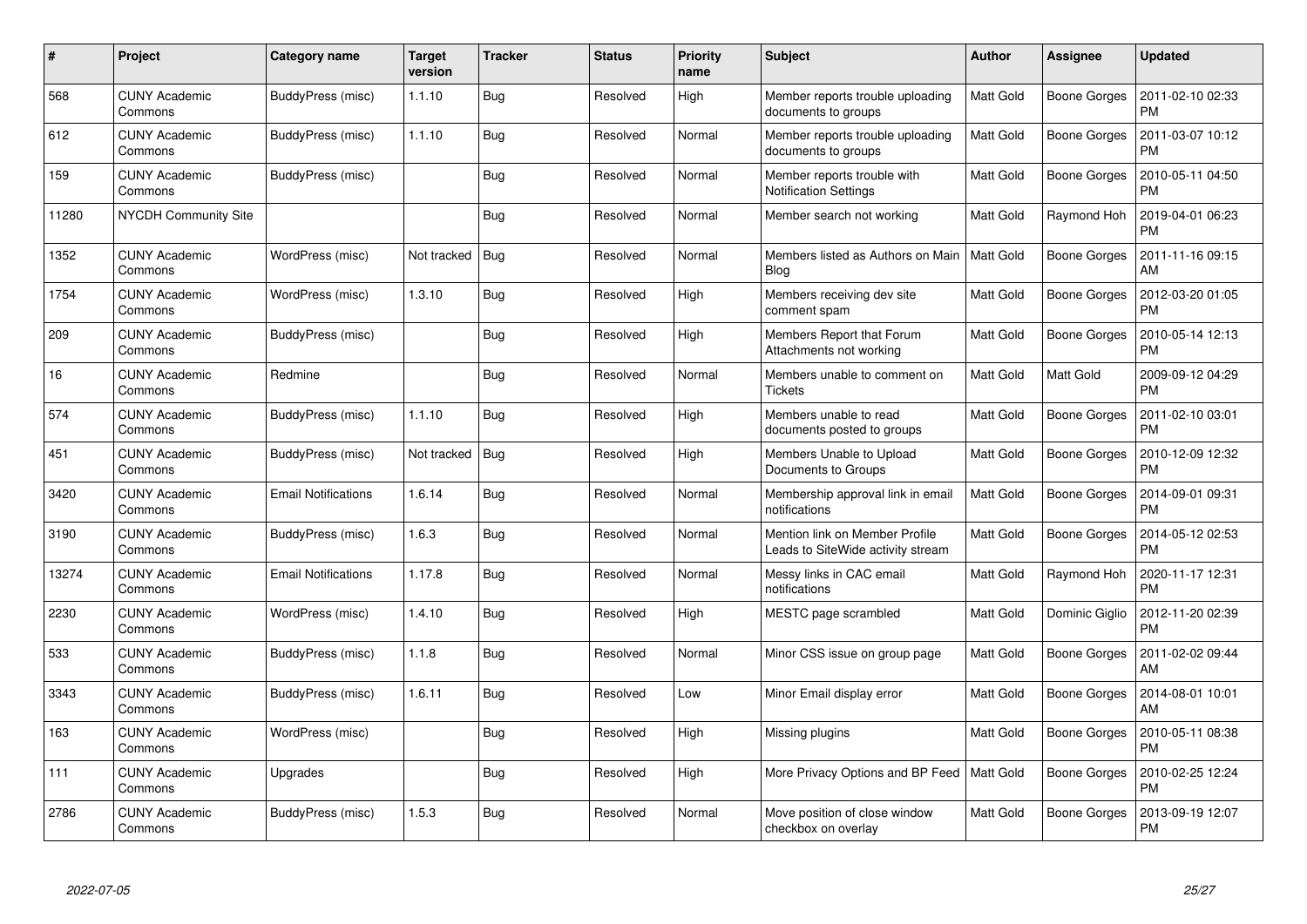| $\#$  | Project                         | <b>Category name</b>       | <b>Target</b><br>version | <b>Tracker</b> | <b>Status</b> | <b>Priority</b><br>name | <b>Subject</b>                                                                                     | Author           | Assignee            | <b>Updated</b>                |
|-------|---------------------------------|----------------------------|--------------------------|----------------|---------------|-------------------------|----------------------------------------------------------------------------------------------------|------------------|---------------------|-------------------------------|
| 124   | <b>CUNY Academic</b><br>Commons | Upgrades                   |                          | Bug            | Resolved      | Low                     | Mulitple Wiki Edits Showing Up in<br>News Feed                                                     | Matt Gold        | <b>Boone Gorges</b> | 2009-12-13 06:25<br><b>PM</b> |
| 13429 | <b>CUNY Academic</b><br>Commons | <b>Email Notifications</b> | Not tracked              | Bug            | Resolved      | Normal                  | Multiple forum notifications                                                                       | <b>Matt Gold</b> | Raymond Hoh         | 2020-10-13 05:24<br><b>PM</b> |
| 320   | CUNY Academic<br>Commons        | BuddyPress (misc)          | Not tracked              | Bug            | Resolved      | Normal                  | Multiple listings of account in BP<br>group                                                        | Matt Gold        | <b>Boone Gorges</b> | 2010-09-01 07:37<br>AM        |
| 323   | <b>CUNY Academic</b><br>Commons | BuddyPress (misc)          | 1.0.3                    | Bug            | Resolved      | Normal                  | Multiple listings of member account<br>in BP group                                                 | <b>Matt Gold</b> | <b>Boone Gorges</b> | 2010-09-08 02:40<br><b>PM</b> |
| 15239 | <b>CUNY Academic</b><br>Commons | Group Forums               | 1.19.3                   | <b>Bug</b>     | Resolved      | High                    | multiple notifications of forum post                                                               | <b>Matt Gold</b> | Raymond Hoh         | 2022-02-01 10:10<br><b>PM</b> |
| 5961  | <b>CUNY Academic</b><br>Commons | <b>WordPress Plugins</b>   | 1.9.26                   | Bug            | Resolved      | Normal                  | Multisite Clone duplicator plugin                                                                  | Matt Gold        | Boone Gorges        | 2017-07-18 02:56<br>PM        |
| 13739 | <b>CUNY Academic</b><br>Commons | <b>Directories</b>         | 2.0.0                    | Bug            | Resolved      | Normal                  | My Sites and My Groups take user<br>to the profile page                                            | Matt Gold        | <b>Boone Gorges</b> | 2022-05-26 11:36<br>AM        |
| 127   | <b>CUNY Academic</b><br>Commons | Upgrades                   |                          | Bug            | Resolved      | Normal                  | My-Groups Page Link on BP Admin   Matt Gold<br><b>Bar Deadends</b>                                 |                  | <b>CIC Michael</b>  | 2010-05-11 04:41<br><b>PM</b> |
| 10410 | <b>CUNY Academic</b><br>Commons | Group Invitations          | 1.13.11                  | Bug            | Resolved      | Normal                  | Navigating to another user's<br>'invites' page leads to portfolio<br>page without redirect message | <b>Matt Gold</b> | Raymond Hoh         | 2018-10-09 10:43<br>AM        |
| 22    | <b>CUNY Academic</b><br>Commons | Group Forums               |                          | Bug            | Resolved      | Low                     | New BP Groups Created under the<br>Help Category in BBPress                                        | <b>Matt Gold</b> | <b>Boone Gorges</b> | 2009-09-19 01:09<br><b>PM</b> |
| 3785  | CUNY Academic<br>Commons        | Registration               | Not tracked              | Bug            | Resolved      | Normal                  | New CUNY email addresses                                                                           | Matt Gold        | Marilyn Weber       | 2017-11-15 05:47<br><b>PM</b> |
| 249   | <b>CUNY Academic</b><br>Commons | BuddyPress (misc)          |                          | Bug            | Resolved      | Normal                  | New group contains activity stream<br>post from older group                                        | <b>Matt Gold</b> | <b>Boone Gorges</b> | 2010-05-20 03:00<br><b>PM</b> |
| 33    | <b>CUNY Academic</b><br>Commons | Group Forums               |                          | Bug            | Resolved      | Low                     | New Groups Added to Help<br>Category                                                               | <b>Matt Gold</b> | <b>Boone Gorges</b> | 2009-10-19 04:06<br>PM        |
| 3917  | <b>CUNY Academic</b><br>Commons | Home Page                  | 1.7.16                   | Bug            | Resolved      | Normal                  | New homepage display errors                                                                        | <b>Matt Gold</b> | Raymond Hoh         | 2015-03-18 11:15<br>AM        |
| 9749  | CUNY Academic<br>Commons        | Onboarding                 | 1.13.2                   | Bug            | Resolved      | Normal                  | New invitation message mentions<br>username as opposed to First/Last<br>Name                       | Matt Gold        | Boone Gorges        | 2018-05-22 10:49<br>AM        |
| 110   | CUNY Academic<br>Commons        | Upgrades                   |                          | Bug            | Resolved      | Normal                  | New Password through BP<br>Settings Not Taking                                                     | Matt Gold        | Boone Gorges        | 2010-03-02 08:12<br>PM        |
| 4405  | <b>CUNY Academic</b><br>Commons | Public Portfolio           | 1.9.12                   | Bug            | Resolved      | Normal                  | New portfolio text not saving                                                                      | Matt Gold        | Boone Gorges        | 2016-04-04 02:12<br><b>PM</b> |
| 1808  | <b>CUNY Academic</b><br>Commons | WordPress (misc)           | 1.3.11                   | <b>Bug</b>     | Resolved      | Normal                  | New title page titles                                                                              | Matt Gold        | <b>Boone Gorges</b> | 2012-04-04 08:39<br><b>AM</b> |
| 3219  | <b>CUNY Academic</b><br>Commons | BuddyPress (misc)          | 1.6.7                    | Bug            | Resolved      | Normal                  | new_groupblog_post emails not<br>being sent as HTML                                                | Matt Gold        | Raymond Hoh         | 2014-06-23 08:36<br>AM        |